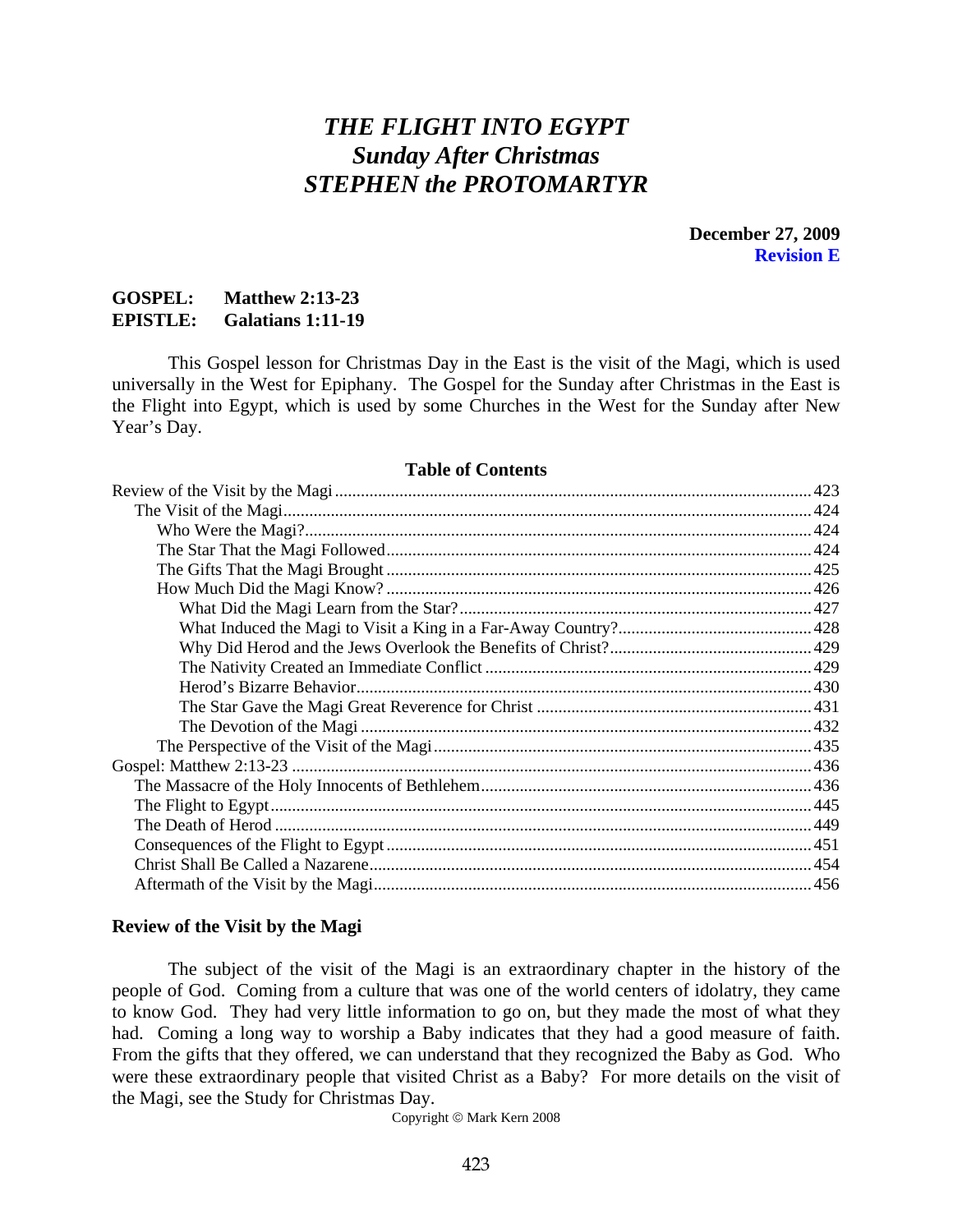#### <span id="page-1-0"></span>**The Visit of the Magi**

This Gospel lesson for Christmas Day in the East is used universally in the West for Epiphany. The subject of the visit of the Magi is an extraordinary chapter in the history of the people of God. Coming from a culture that was one of the world centers of idolatry, they came to know God. They had very little information to go on, but they made the most of what they had. Coming a long way to worship a Baby indicates that they had a good measure of faith. From the gifts that they offered, we can understand that they recognized the Baby as God. Who were these extraordinary people that visited Christ as a Baby?

#### **Who Were the Magi?**

According to tradition, the Wise Men or Magi came from Persia. They were descendants of the Prophet Daniel and knew something about God from Daniel's writings. Daniel had predicted that there would be 483 years from the command to rebuild Jerusalem until Messiah came (i.e. 69 x 7 years; Daniel 9:25). Having access to the records in Babylon, they knew about what year to expect Messiah.

As a result of Daniel, there was a ruling class of Magi in Persia who ran the government, appointed the kings and performed the religious functions. Three of these Magi led the entourage over the 800 mile journey from Babylon to Jerusalem. According to Western tradition, their names were Gaspar, Melchior and Balthazar; in later centuries, the relics of these three Magi were very highly honored both in Constantinople and later in Medieval Europe. According to Syrian tradition<sup>[1](#page-1-1)</sup>, the names of the Magi were Larvandad, Gushnasaph and Hormisdas.

#### **The Star That the Magi Followed**

The Magi claimed to be following a star all the way from the East (Matthew 2:2). This was no ordinary star, and the Magi knew it! As the star moved, they moved; finally the star stopped over the house that Mary and Joseph and Jesus were living in (Matthew 2:9). Some people have tried to link this star with several planets; I'm not sure that's possible (due to Matthew 2:9). Many of the Church Fathers suggested that the star was supernatural: a very luminous angel.

The Prophet Balaam  $(15<sup>th</sup>$  century BC), from Babylon, had prophesied concerning a star in connection with the coming Messiah (Numbers 24:17). That the Magi made the connection between the star they followed and 15-century-old prophecies indicates that their enlightenment was quite advanced.

When the Magi arrived in Jerusalem, they must have known they were close. But the star had disappeared for a while (either intentionally or due to cloud cover); otherwise Herod's soldiers could have followed the star also. John Chrysostom reached<sup>[2](#page-1-2)</sup> this conclusion also.

<span id="page-1-1"></span><sup>&</sup>lt;sup>1</sup> [http://en.wikipedia.org/wiki/Biblical\\_Magi.](http://en.wikipedia.org/wiki/Biblical_Magi)<br><sup>2</sup> John Chrysostom, <u>Ho</u>milies on Matthew, VI, 3.

<span id="page-1-2"></span>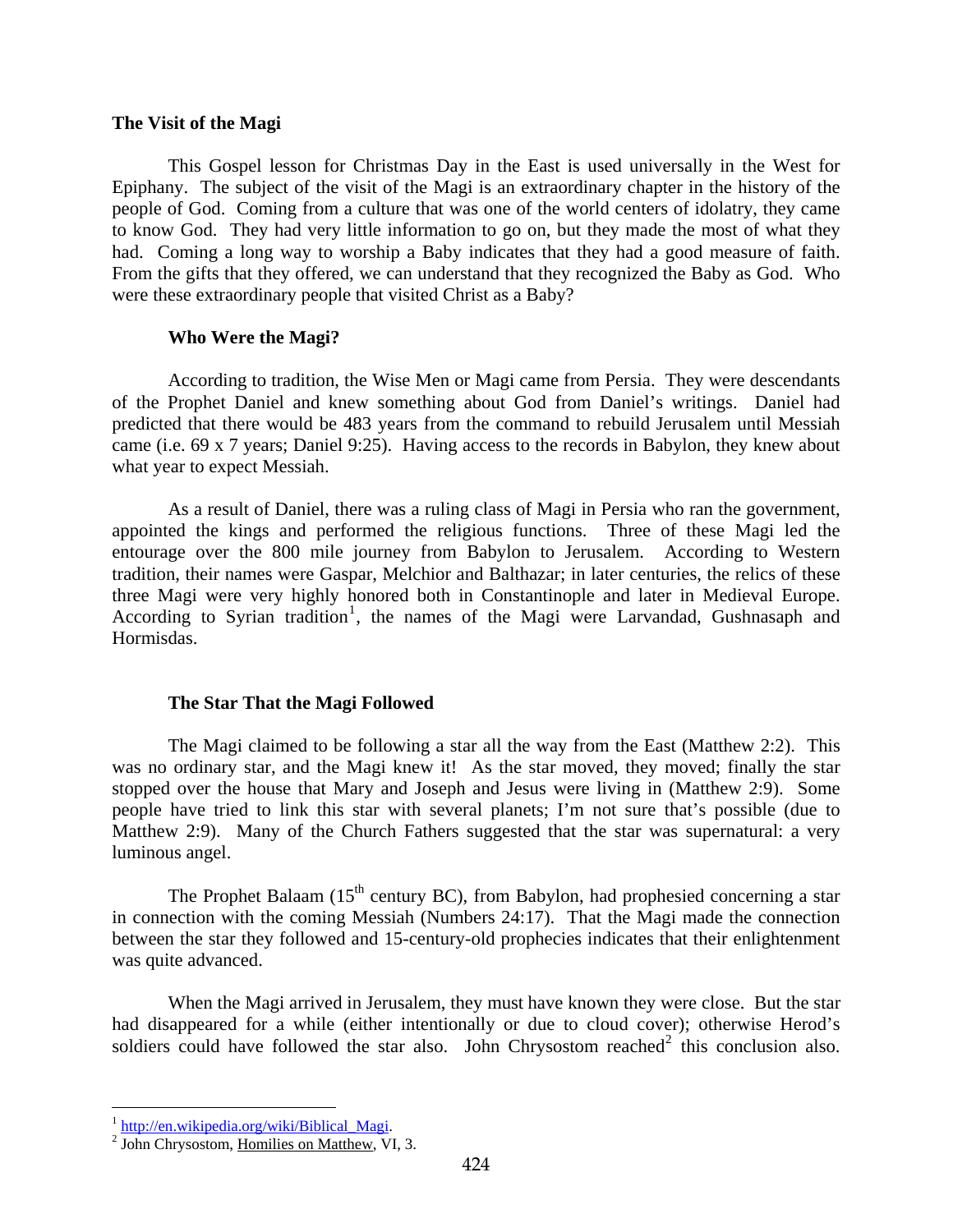<span id="page-2-0"></span>star" again (Matthew 2:10). This indicates that the star reappeared to them. After leaving Herod's palace, the Magi "rejoiced with exceedingly great joy when they saw the

# **The Gifts That the Magi Brought**

The treasures the Magi gave to the baby Jesus were gold, frankincense and myrrh (Matthew 2:11). It was common for kings to present gifts to other kings when they visited, where there was often some significance to the actual gifts presented. When the Queen of Sheba visited King Solomon, she was very impressed by all he did and by his wisdom. Therefore she presented him with 120 talents (4 1/2 tons) of gold plus a great deal of spices and precious stones (1 Kings 10:1-10). The gold in the Magi's gifts thus represents earthly royalty visiting heavenly royalty.

Frankincense was a costly gum-resin from plants that grew in certain parts of Arabia. It was to be used only in connection with the things of God and was customarily beaten very finely (Exodus 30:36). For example, it was used:

- As part of the Holy Incense of the Holy Place (Exodus 30:34-36)
- As part of the Grain Offering (Leviticus 2:1-2, 14-16, 6:14-18)
- As a topping for the Loaves of Showbread (Leviticus 24:5-9)
- Never as part of a Jealousy Offering (Numbers 5:15)
- Never as part of personal use perfumes (Exodus 30:37-38)

For the Magi to give frankincense to Jesus indicated they knew something about His deity and holiness.

Myrrh was made from the gum of an Arabian tree (Balsamodendron Myrrha). It was used:

- As part of the Holy Anointing Oil (Exodus 30:22-33)
- In the beautification of royal women (Esther 2:12)
- As part of the fragrance of Messiah (Psalm 45:8)
- For embalming (John 19:39)

The Magi giving myrrh to Jesus indicated that they knew He was Messiah and that He planned to give His life for mankind.

Irenaeus of Lyons stated<sup>[3](#page-2-1)</sup> the meaning of the gifts that the Magi brought. These gifts demonstrated to some degree what the Magi knew about Christ.

"Balaam prophesied regarding Emmanuel's star, 'A star shall rise out of Jacob, and a man shall spring out of Israel' (Numbers 24:17 LXX). But Matthew says that the Magi, coming from the east, exclaimed, 'For we have seen His star in the east, and are come to worship Him' (Matthew 2:2). Having been led by the star into the house of Jacob to Emmanuel, they showed, by the gifts which they offered, who it was that was worshipped. They offered myrrh, because it was He who should die and be buried for the mortal human race; gold, because He was a King, 'of whose kingdom is no end' (Luke 1:33); and frankincense, because He

<span id="page-2-1"></span><sup>&</sup>lt;sup>3</sup> Irenaeus of Lyons, Against Heresies, III, ix, 2.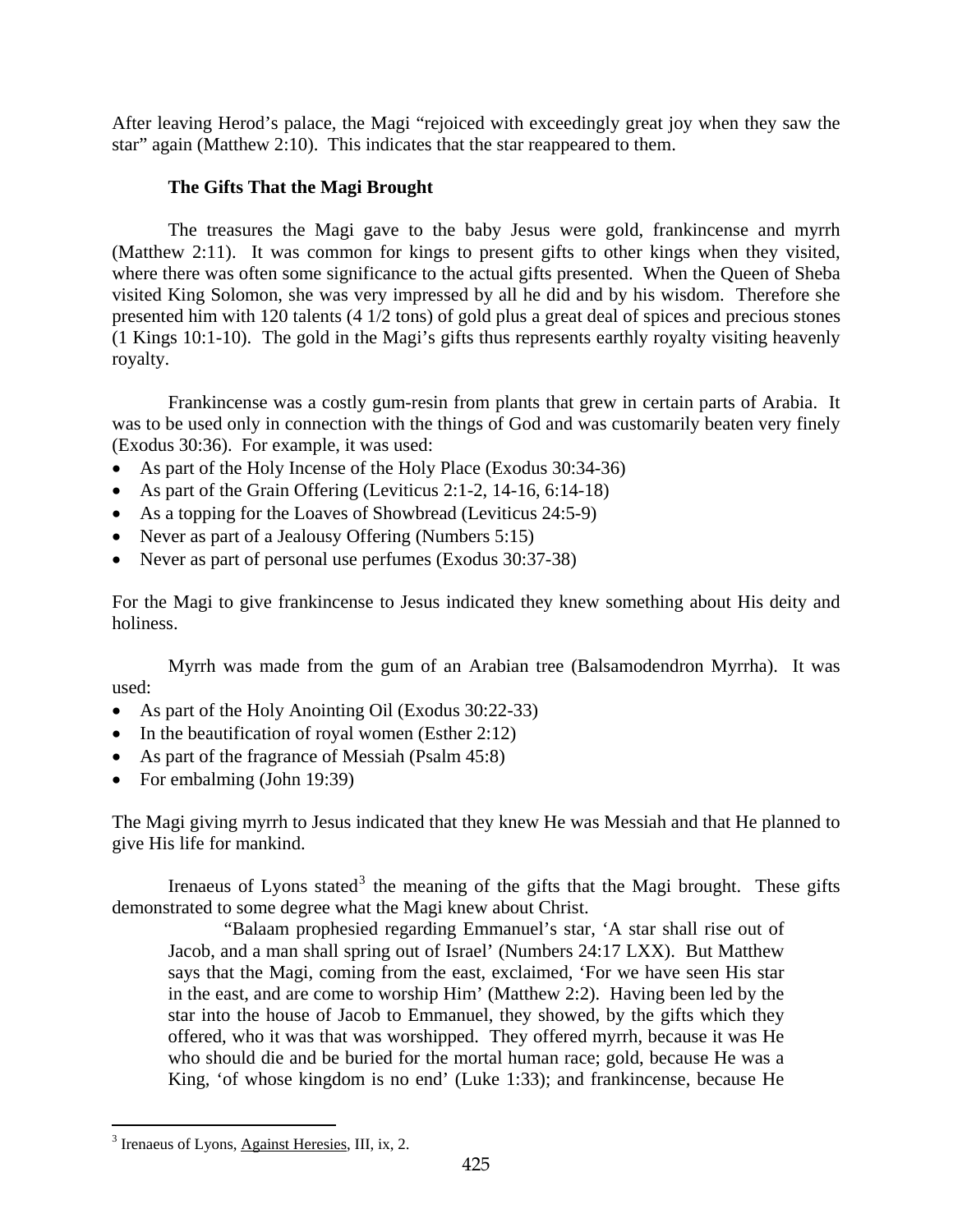<span id="page-3-0"></span>was God, who also 'was made known in Judea' (Psalm 76:1), and was 'declared to those who sought Him not'" (Isaiah 65:1).

Ambrose of Milan concurred<sup>[4](#page-3-1)</sup> with Irenaeus' interpretation of the meaning of the gold, frankincense and myrrh. Gold represents royalty; frankincense represents divinity; and myrrh represents burial and implies resurrection.

"The Magi, when they worshipped the Lord, brought out gold, frankincense, and myrrh (Matthew 2:11). By gold they acknowledged the power of a king; they venerated God by the frankincense; and by myrrh they acknowledged the resurrection of the body. We too have this treasure if we look into ourselves; 'For we have this treasure in earthen vessels' (2 Corinthians 4:7). We have gold which we can give, for God does not exact of you the precious gift of shining metal, but that gold which at the Day of Judgment the fire shall be unable to consume. Nor does He require precious gifts, but the good odor of faith, which the altars of our heart sends forth and the disposition of a faithful mind exhales."

#### **How Much Did the Magi Know?**

The Magi probably saw right through Herod's lies about wanting to worship the new King himself (Matthew 2:8). After all, Herod had no idea that this event had happened in his own backyard and he hadn't noticed the star. The Jewish leaders also were totally unaware of what had happened. The Jewish leaders knew from the Prophet Micah that the Messiah was to be born in Bethlehem (Micah 5:2-4). They even used this against Jesus, assuming that He was born in Nazareth since He grew up there (Acts 24:5, John 7:40-43). The Magi, on the other hand, had come 800 miles with a small army carrying treasures (Matthew 2:11) to present to the new King that prophecy spoke of as the turning point of human history.

One might excuse Herod for not knowing, but the Jewish leaders had no excuse at all. If they had missed the announcement by the shepherds, they certainly hadn't missed the proclamation of the Virgin Birth by Zachariah the chief priest and father of John the Baptist. Zachariah had spoken with the midwives who attended the birth of Christ to confirm that Mary was still a virgin following childbirth<sup>[5](#page-3-2)</sup>. At the time of Mary's "purification" 40 days after Jesus' birth, Zachariah was taking his turn as chief priest in the Temple. He had Mary stand in the place reserved for virgins where women with husbands had no right to stand; thus he proclaimed the virgin-birth. The Jewish elders were so bent out of shape by this that they immediately went to Herod to plot Zachariah's death<sup>[6](#page-3-3)</sup>. Zachariah was later murdered by Herod's soldiers in front of the Temple during the massacre of the Holy Innocents when he wouldn't disclose the hiding place of his son John. Thirty years later, the Lord laid this murder charge at the feet of the scribes and Pharisees (Matthew 23:36).

<span id="page-3-1"></span><sup>&</sup>lt;sup>4</sup> Ambrose of Milan, Concerning Widows, V, 30.

<span id="page-3-2"></span> $<sup>5</sup>$  Holy Apostles Convent, The Life of the Virgin Mary, Holy Apostles Convent and Dormition Skete, 1989, pp. 176-</sup> 179.<br><sup>6</sup> Holy Apostles Convent, The Life of the Virgin Mary, Holy Apostles Convent and Dormition Skete, 1989, pp. 235-

<span id="page-3-3"></span><sup>236.</sup>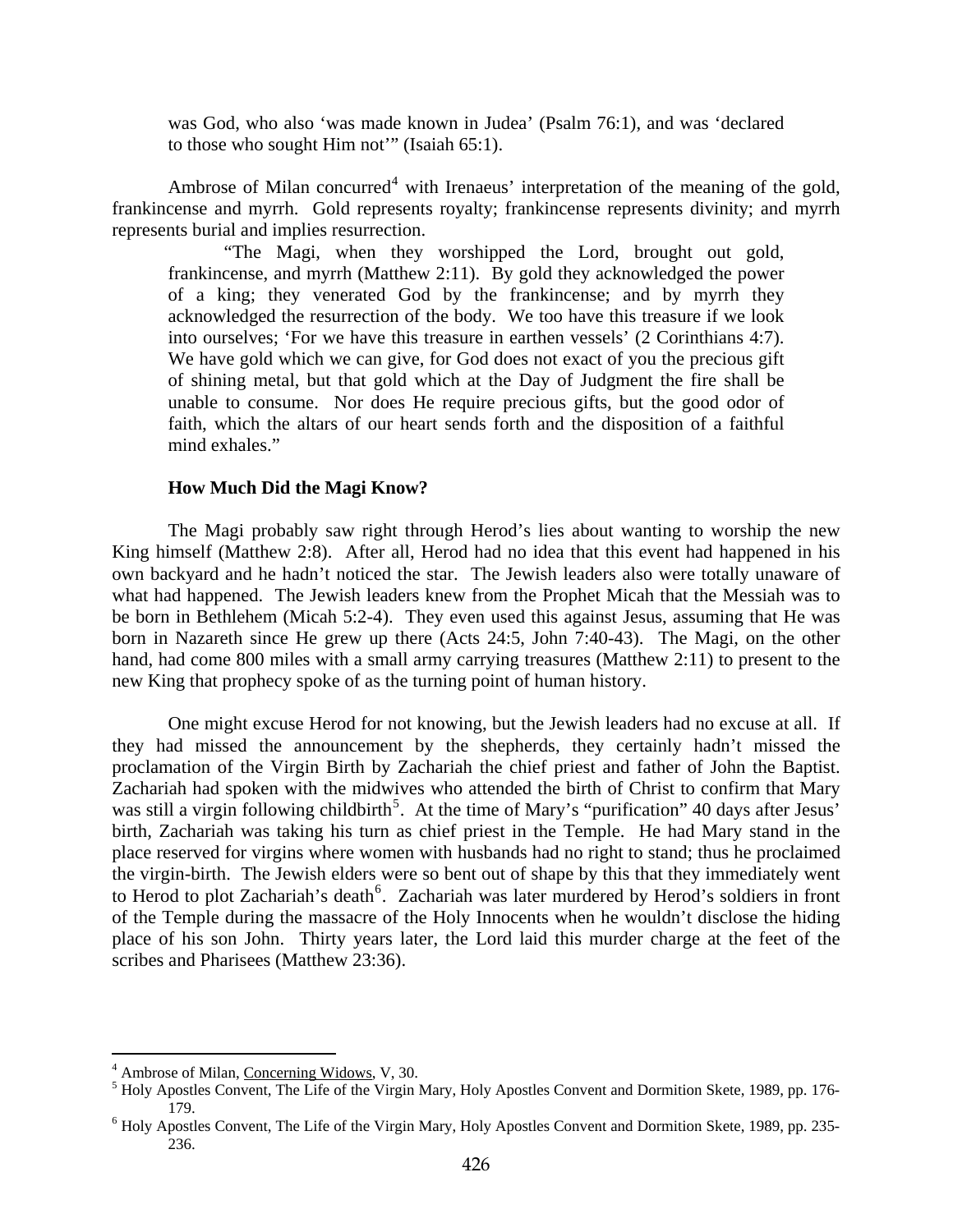<span id="page-4-0"></span>Ambrose of Milan stated<sup>[7](#page-4-1)</sup> that the Magi believed in one God and that they brought their gifts according to what they understood.

"All nature testifies to the Unity of God, inasmuch as the universe is one. The Faith declares that there is one God, seeing that there is one belief in both the Old and the New Testament. Grace witnesses that there is one Spirit, all holy, because there is one Baptism, in the Name of the Trinity. The prophets proclaim, the Apostles hear, the voice of one God. In one God did the Magi believe, and they brought in adoration, gold, frankincense, and myrrh to Christ's cradle, confessing, by the gift of gold, His Royalty, and with the incense worshipping Him as God. For gold is the sign of kingdom, incense of God, myrrh of burial."

When Herod secretly called the Magi for a private audience (Matthew 2:7), he asked what time the star appeared. Herod figured -- probably correctly -- that the star appeared when Jesus was born. Thus Herod found out how old Jesus was and used this information as part of his murderous plot on the Holy Innocents (Matthew 2:16-18). The Magi probably didn't trust anything Herod said; he had been in power for over 30 years and had a reputation for extreme cruelty. For example, Herod had a number of his own family executed on the merest suspicion; Augustus Caesar was said to have commented "it is better to be Herod's hog than to be his son". Just before he died<sup>[8](#page-4-2)</sup>, Herod rounded up and imprisoned a number of the Jewish leaders; then he gave orders that they all be executed the day he died so that no one would rejoice that Herod died. In short, Herod was a monster and Josephus recorded him dying an agonizingly painful death. When the Magi were divinely warned in a dream not to return to Herod (Matthew 2:12), they didn't need a lot of persuasion.

When the Magi reached the house where Mary, Joseph, Jesus (and probably James also) lived, they fell down and worshipped Him (Matthew 2:11). Joseph was not wealthy; the offering they gave at the time of their purification was two turtledoves -- the default offering for those too poor to afford a lamb (Luke 2:22-24, Leviticus 12:1-8). Joseph, being a carpenter who built houses, had had time to build something to take the place of the cave where Jesus was born. Jesus was about a year old when the Magi arrived.

## **What Did the Magi Learn from the Star?**

Astrology does not pretend to predict who is to be born, but what will happen to them. Chrysostom made<sup>[9](#page-4-3)</sup> a number of points concerning the star:

- 1. The star that the Magi saw was supernatural in some way; it was some invisible power transformed into the appearance of a star.
- 2. The star outshone the sun in broad daylight. It moved first from East to West as the Magi moved from Persia toward the Mediterranean; then it moved from North to South as the Magi moved down the coast toward Jerusalem.
- 3. The star appeared, then hid itself, then appeared again (Matthew 2:9-10). On their way to Palestine, it led them; when they set foot in Jerusalem, it hid itself. After they left Herod, it appeared again. This is not the motion of a star but of some power highly endowed with reason. It did not have a course of its own, but it

<span id="page-4-1"></span> $^7$  Ambrose of Milan, Exposition of the Christian Faith, I, iv, 31. Ambrose of Milan, Exposition of the Christian Faith, I, iv, 31.<br><sup>8</sup> Josephus, Antiquities, Books 15, 16, 17: Were of the Jaws, Boo

<span id="page-4-2"></span><sup>&</sup>lt;sup>8</sup> Josephus, <u>Antiquities</u>, Books 15, 16, 17; <u>Wars of the Jews</u>, Book 1, chapters 22-33

<span id="page-4-3"></span> $<sup>9</sup>$  John Chrysostom, Homilies on Matthew, VI, 3-4.</sup>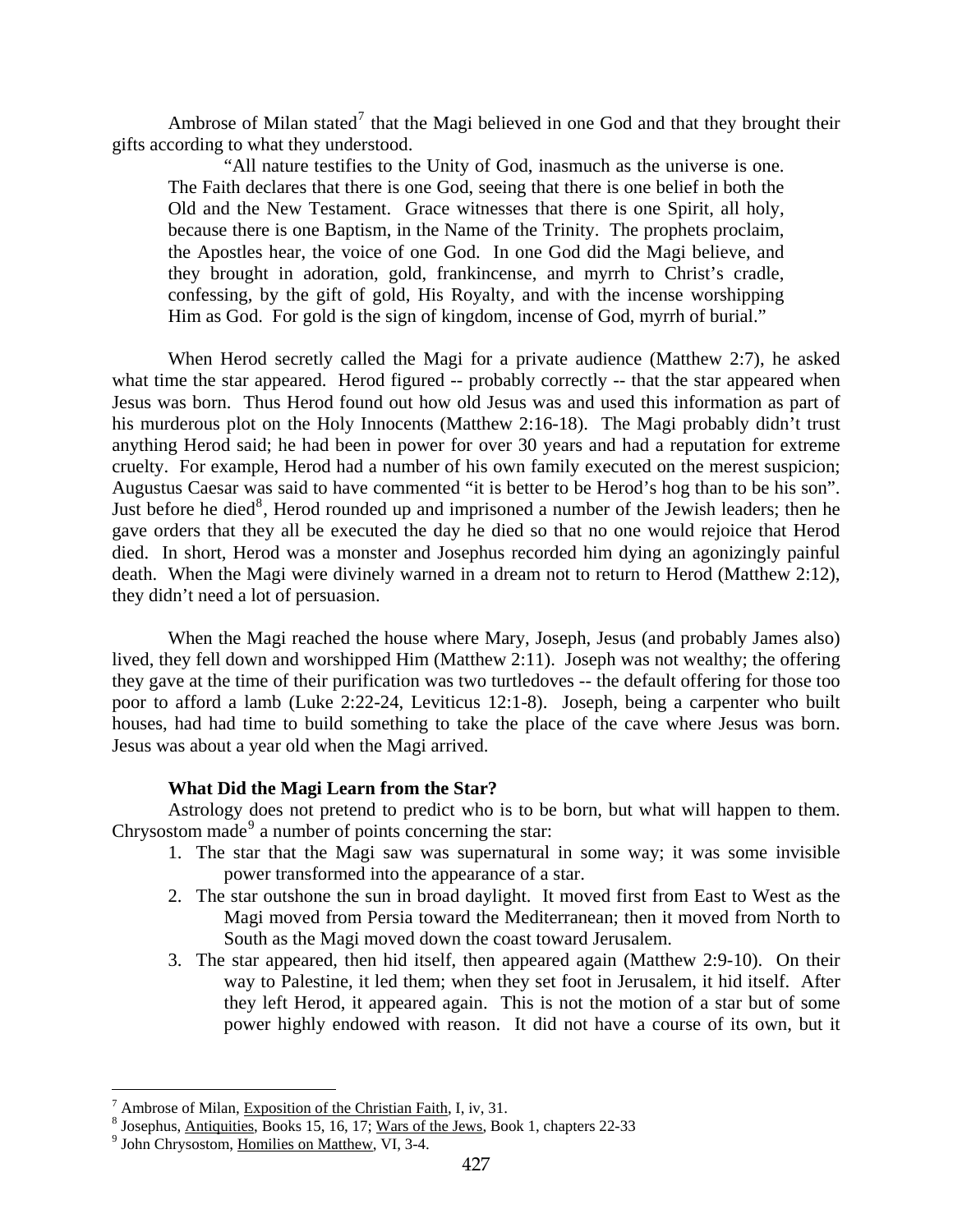moved when they needed to move. In this way it was just like the pillar and the cloud that led Israel out of Egypt (Exodus 14:19).

- <span id="page-5-0"></span>4. The star pointed out Christ: 'The star went before them, till it came and stood over where the young Child was' (Matthew 2:9). It is not possible for a star in the distant heavens to focus on such a confined space as a baby sleeping in a cradle.
- 5. Why did the star appear like this? To reprove the Jews for their willful ignorance! From the beginning, Christ opened the door to the Gentiles. Because the Jews wouldn't listen to the Prophets continually speaking of His advent, He caused the announcement to come first from barbarians speaking a Persian language. This was similar to Jonah and the Ninevites (Jonah 1-4) and the Queen of Sheba (1 Kings 10:1-13), who will testify against the unbelieving Jews at the Judgment.
- 6. Why did God do it this way? The Persians would not have listened to Hebrew prophets, to angels or to a voice from heaven. In His exceeding condescension, God called them by the things that are familiar to them<sup>[10](#page-5-1)</sup>. He showed a large and extraordinary star, so as to astonish them, both at the greatness and beauty of its appearance, and the manner of its course. He led them by the hand, and set them by the manger; after that it was no longer by a star, but by an angel that He spoke to them. Thus they became better men little by little.

# **What Induced the Magi to Visit a King in a Far-Away Country?**

John Chrysostom asked<sup>[11](#page-5-2)</sup> "What did they hope to gain?" They did not expect Him to reign over them in Persia. Their courage in coming to Jerusalem and in speaking to one of the world's most renowned tyrants is remarkable.

"Why did the Magi come to entertain the thought of visiting Christ, and who it was that stirred them up to this? It does not seem to me to be the work of the star only, but also of God, who moved their soul. This same kind of thing He did in the case of Cyrus, persuading him to let the Jews go (Ezra 1:1-11). He did not destroy their free will, since even when He called Paul from above by a voice; He displayed both His own grace and Paul's obedience. Did He reveal this to all the wise men of the East? Everyone would not have believed, but these were better prepared than the rest. There were also countless nations that perished, but it was to the Ninevites only that the prophet Jonah was sent; and there were two thieves on the cross, but only one was saved (Luke 23:39-43). Notice the virtue of these men, not only by their coming, but also by their boldness of speech. That they may not seem to be impostors, they tell who showed them the way, and the

<span id="page-5-1"></span><sup>&</sup>lt;sup>10</sup> John Chrysostom, Homilies on Matthew, VI, 3-4. Chrysostom stated that God did the same thing for the people of Ekron and Gaza. The five cities of the Philistines, at the coming of the Ark ( ) were struck with a deadly plague, and found no deliverance. The Philistine men called their prophets, gathered an assembly, and sought to discover an escape from this divine scourge. Their prophets said that they should yoke to the ark untamed heifers, which had just given birth to their first calves, and let them go their way, with no man to guide them. So it would be clear whether the plague was from God or whether it was an accident that brought the disease. 'If they break the yoke in pieces for lack of practice, or turn where their calves are mooing, it is a chance that has happened. But if they go on right, and err not from the way, and neither the mooing of their young, nor their ignorance of the way, have any effect on them, it is quite plain that it is the hand of God that has visited our cities' (). The inhabitants of those cities obeyed the words of their prophets; God followed up the counsel of the prophets, showing condescension in that instance also, and counted it worthy of Himself to bring to effect the prediction of the prophets. As a result even His enemies

<span id="page-5-2"></span>bore witness to the power of God.<br><sup>11</sup> John Chrysostom, <u>Homilies on Matthew</u>, VI, 5.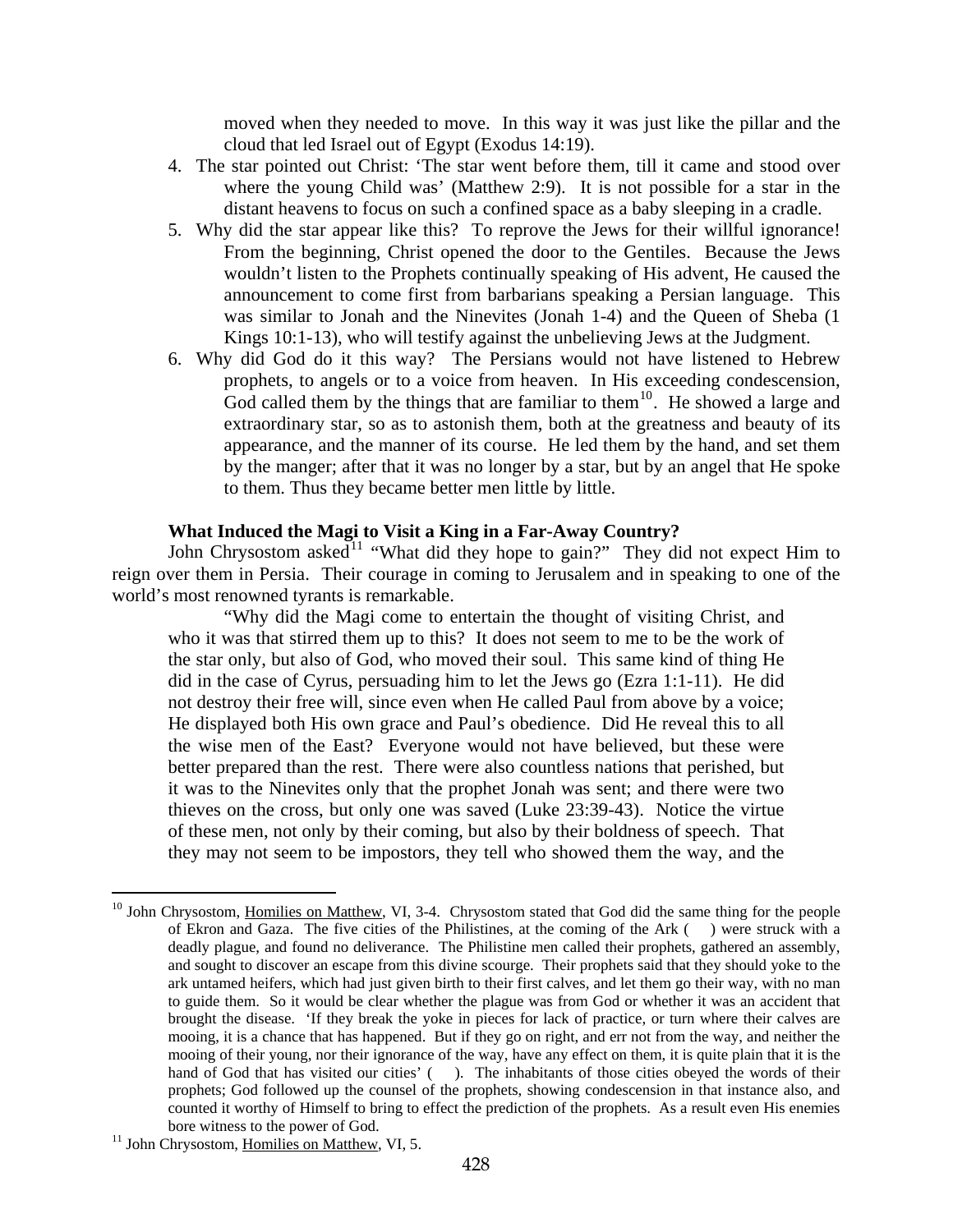<span id="page-6-0"></span>length of their journey. On their arrival, they had boldness of speech; 'We have come to worship Him' (Matthew 2:2). They were not afraid of the people's anger, or of the tyranny of the king. To me they seem to have been teachers of their countrymen at home. If they did not shrink from saying this here, much more would they speak boldly in their own country, as having received both the oracle from the angel, and the testimony from the Prophet Balaam."

### **Why Did Herod and the Jews Overlook the Benefits of Christ?**

Chrysostom noted<sup>[12](#page-6-1)</sup> that Herod might be uneasy about the birth of a king, but why was Jerusalem troubled? The prophets had foretold this, and now it has even come to the attention of the Persians. The whole earth was going to come under His rule, according to the prophets, and Israel was to be the center of the earth. Yet they still opposed Him.

"'When Herod had heard, he was troubled, and all Jerusalem with him' (Matthew 2:3). Herod naturally, as being king, was afraid both for himself and for his children; but why Jerusalem? Surely the prophets had foretold Christ to be a Savior, Benefactor, and a Deliverer from above. Why then should Jerusalem be troubled? From the same feeling which caused them to turn away from God during the Exodus, when He was pouring His benefits on them; they thought only of the pots of meat in Egypt, while enjoying the benefits of great freedom."

"Notice the accuracy of the prophets! The prophet had foretold this from the beginning, 'They shall be willing, *even* if they were burnt with fire; for unto us a Child is born, unto us a Son is given'" (Isaiah 9:5-6 LXX).

"Although troubled, they did not seek to see what has happened, neither do they follow the wise men, nor make any particular inquiry. In this way they were both contentious and careless beyond all men. They had reason to pride themselves that the king was born among them, and had attracted the Persians to Himself. They were on the verge of having everyone subject to them, as though their affairs had advanced towards improvement; from the outset Christ's empire had become so glorious; nevertheless, even for this, they do not become better. They were just delivered from their captivity there; and it was natural for them to think, 'If the Gentiles tremble before our king at His birth, much more when grown up will they fear and obey Him, and our nation will be more glorious than that of the barbarians'".

"None of these things awakens them, so great was their dullness. Their envy showed itself instead. Whoever stands in battle against this attitude must be more fervent than fire. Therefore Christ said, 'I came to send fire on the earth, and how I wish it were already kindled!' (Luke 12:49). On this account the Spirit appears in fire" (Acts 2:3-4).

## **The Nativity Created an Immediate Conflict**

John Chrysostom noted<sup>[13](#page-6-2)</sup> the immediate conflict between the Infant Christ and the Jewish leaders. When the Magi arrived, the Jews were compelled against their will to read the writings in favor of the truth. All the events were done in order that the Jews might not say, "We don't know when or where He was born".

<span id="page-6-1"></span><sup>&</sup>lt;sup>12</sup> John Chrysostom, Homilies on Matthew, VI, 6-7.

<span id="page-6-2"></span><sup>&</sup>lt;sup>13</sup> John Chrysostom, Homilies on Matthew, VII, 1-2.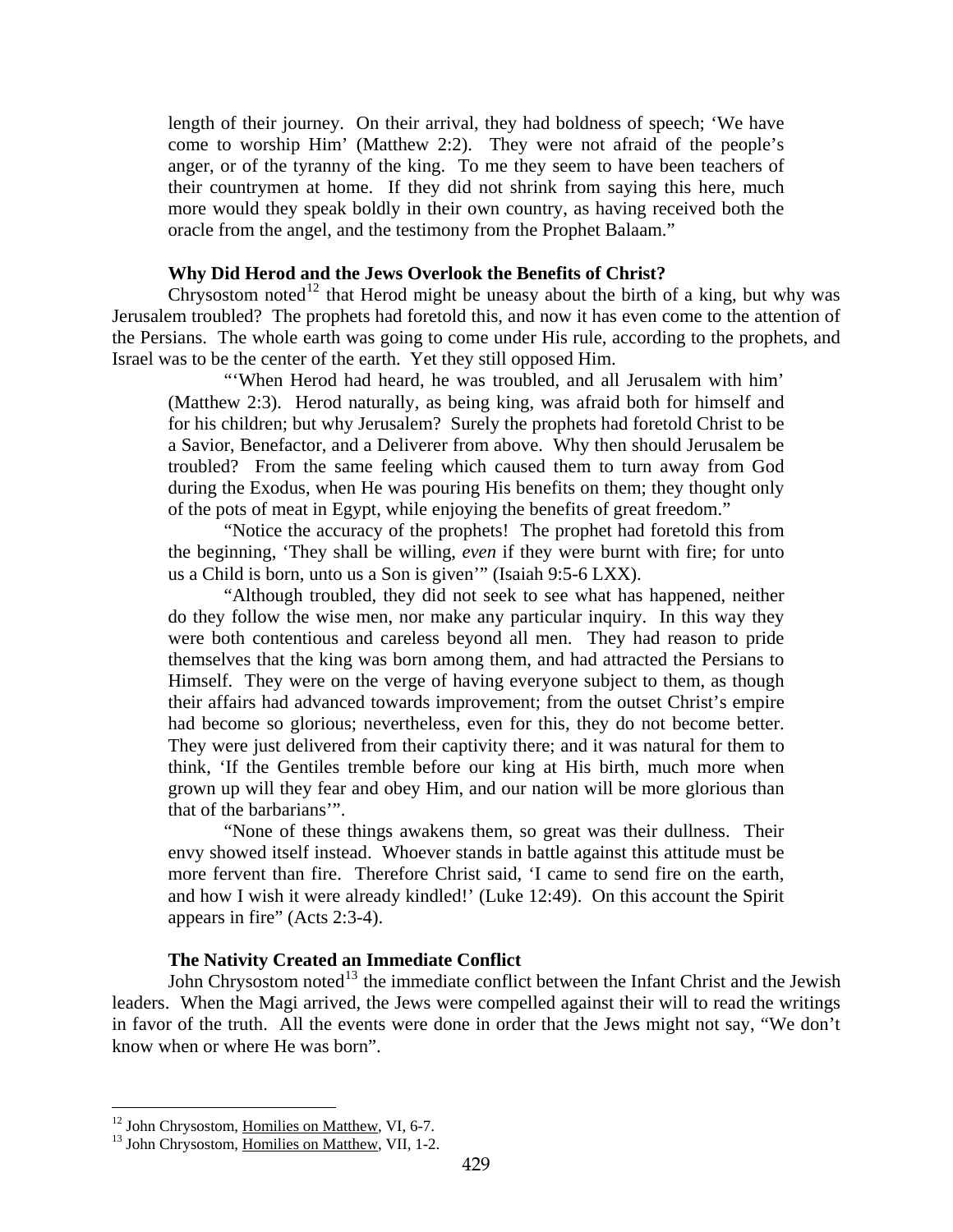<span id="page-7-0"></span>"Notice how all things are done to convict the Jews! As long as Christ was out of their sight, the envy had not yet gripped them, and they spoke with truth; but when they saw the glory that came from the miracles, a grudging spirit possessed them, and from then on, they betrayed the truth."

"However, the truth was exalted by all things, and its strength was gathered even by its enemies. In the case of the Magi, both the barbarians and the Jews learn something from one another, and teach one another, which is beyond expectation. The Jews heard from the wise men that a star had proclaimed Christ in the land of the Persians. The wise men, in their turn, were informed by the Jews that this Man, whom the star proclaimed, had been made known from a long time ago by the Hebrew prophets. The enemies of the truth are compelled even against their will to read the writings in favor of the truth, and to interpret the prophecy. Having spoken of Bethlehem, and how that out of it He shall come that should rule Israel, they proceed to add that 'His goings forth are from of old, from everlasting'" (Micah 5:2).

"One might ask, if He was to come from Bethlehem, why did He live in Nazareth after His birth; why obscure the prophecy? He did not obscure the prophecy, but He unfolded it all the more. While His mother had her residence in Nazareth, He was born in Bethlehem to show that the events were a Divine dispensation. He didn't return to Nazareth immediately after His birth, giving opportunity to those that might be inquisitive to examine all things accurately. There were many things to move them to such an inquiry, at least if they had been inclined to pay attention to them."

"Thus at the coming of the wise men the whole city was in a flutter, and together with the city the king. The prophet Micah was brought forward, and a court of high authority was convened; many other things were done there also. Anna, Simeon, Zachariah, the angels, and the shepherds; all these things were sufficient to the attentive to give hints for ascertaining what had taken place. If the wise men that came from Persia were not ignorant of the place, much more those, who lived there, might acquaint themselves with these things."

"He revealed Himself from the beginning by many miracles, but when they would not see, He hid Himself for a while, to be again revealed from another more glorious beginning. It was no longer the wise men or the star, but the Father from above that proclaimed Him at the streams of Jordan (Matthew 3:17). But at the time of the birth, just so many things happened as were fitted quietly to mark out Him that was come. In order that the Jews might not say, 'We don't know when or where He was born' (John 7:27), all these events in which the wise men were concerned were brought about by God's providence; so that they would have no excuse."

### **Herod's Bizarre Behavior**

John Chrysostom stated<sup>[14](#page-7-1)</sup> that Herod's actions went beyond just madness to extreme stupidity. The events he witnessed should have told him that he was dealing with God, but he still tried to fight it. Herod's perception was distorted, both of the Jews and the Magi. His logic did not help him but even telegraphed his intentions to those he was trying to subvert.

<span id="page-7-1"></span><sup>&</sup>lt;sup>14</sup> John Chrysostom, Homilies on Matthew, VII, 3.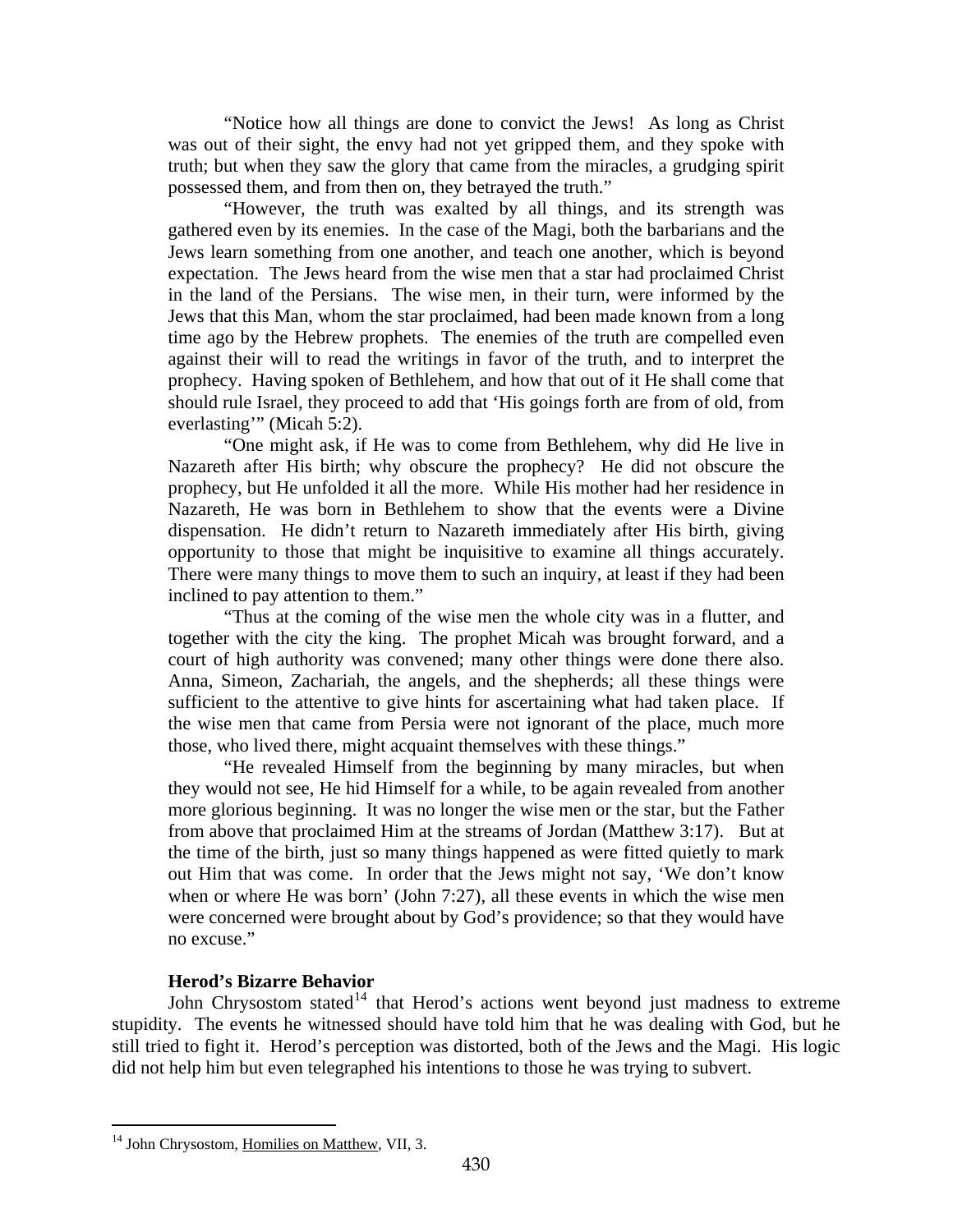<span id="page-8-0"></span>"Herod's attempt to slay Christ means that this was not just an act of madness; it also meant that he was an idiot. The events that he witnessed should have been enough to have restrained anyone from any such attempt. What occurred was not after the manner of man. A star called the wise men from heaven; barbarians make a long pilgrimage to worship a Baby in diapers lying in a manger; prophets from of old, proclaimed all this beforehand. These and all the rest were more than human events; but nevertheless, none of these things restrained him! Wickedness is like this, and is always attempting impossibilities. Note the utter folly of Herod's logic. If on the one hand he believed the prophecy, and regarded it to be unchangeable, it was quite clear that he was attempting impossibilities. If on the other hand he disbelieved, and did not expect that those sayings would come to pass, there was no need to be in fear and alarm, or to form any plot to kill Christ. Either way his craftiness was superfluous."

"In addition, did Herod think that the wise men would regard him greater than of the Child that was born, for the sake of which they had taken so long a journey? If they were so inflamed with longing for the Child before they even saw Him; after they had seen with their eyes, and been confirmed by the prophecy, how did Herod hope to persuade them to betray the young Child to him? Herod was thinking like an idiot!"

"Herod called the wise men privately and inquired of them (Matthew 2:7). He thought that the Jews would favor the Child; he never expected that they would fall into such madness as to be willing to give up to His enemies their Protector and Savior, and Him who came for the deliverance of their nation. Therefore he both called them privately, and sought the time not of the Child, but of the star. His slaying the children 'from two years old and under' (Matthew 2:16) was done for the sake of a fuller security, adding to the time he ascertained, so that not one might escape."

"Having therefore called them, he said, 'Go and search diligently for the young Child; and when you have found Him, bring me word again, that I may come and worship Him also'" (Matthew 2:8).

"Do you see his extreme folly? If he said these things in sincerity, why does he need to inquire privately? But if he intends to plot against Him, how is it he does not perceive, from the fact of their being asked secretly, the wise men will be able to perceive his craftiness? A soul taken captive by wickedness becomes more utterly senseless than anything!"

# **The Star Gave the Magi Great Reverence for Christ**

John Chrysostom stated<sup>[15](#page-8-1)</sup> that the Magi had enormous reverence for Christ. This was so pronounced that they couldn't even conceive that Herod would plot against Him. The star that guided them didn't just lead them to the vicinity where Jesus was, but even pointed Him out. This star was no ordinary heavenly body; it actually paused in the heavens to illuminate Christ.

"The wise men did not perceive Herod's plot to kill Christ because of their great reverence for Him. They never could have expected that he could have gone on to such great wickedness, and that he would have attempted to form plots against a dispensation that was so marvelous. They departed suspecting none of

<span id="page-8-1"></span><sup>15</sup> John Chrysostom, Homilies on Matthew, VII, 4.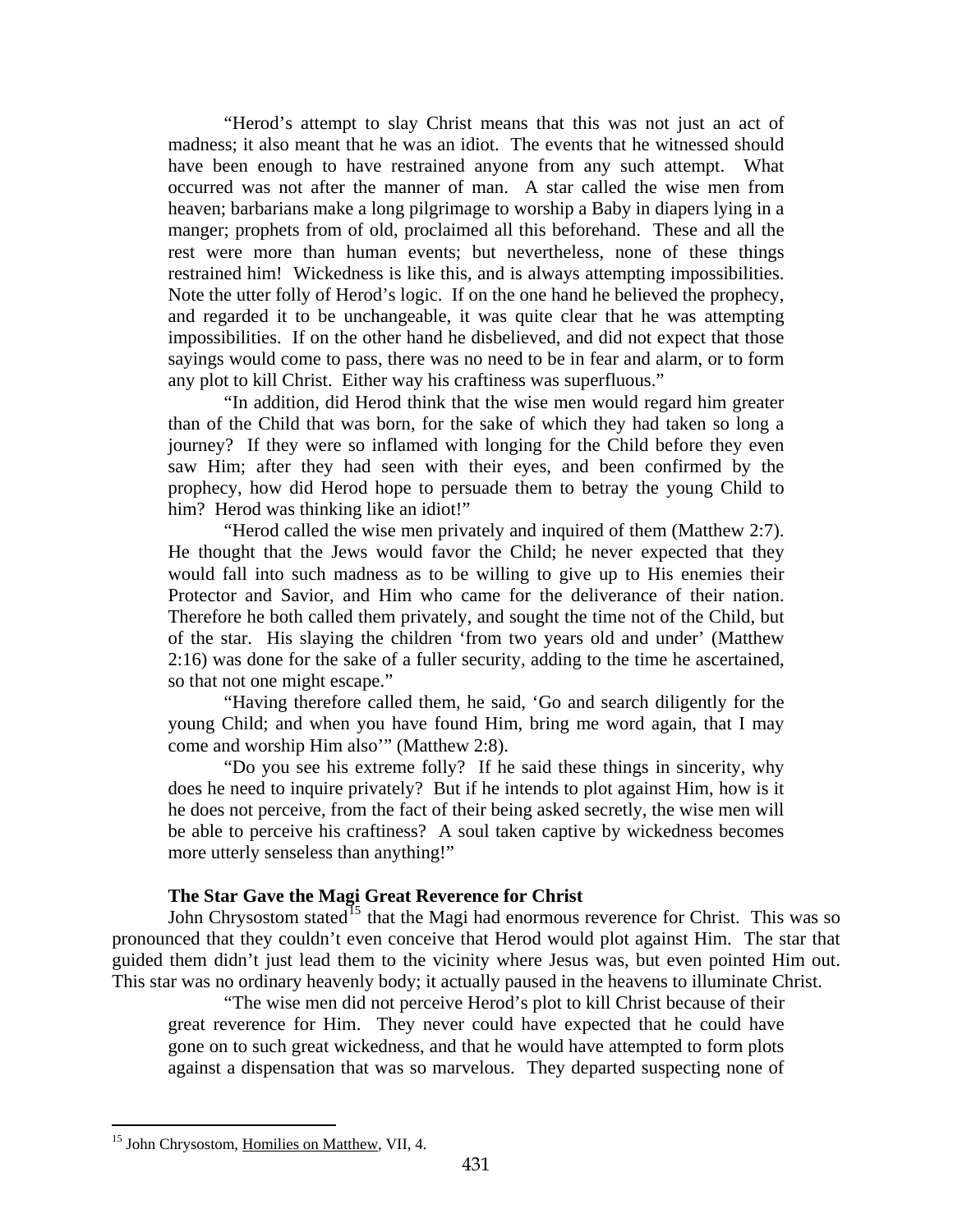<span id="page-9-0"></span>these things, but from what they knew they anticipated the benefit for the rest of mankind."

"'The star, which they saw in the East, went before them' (Matthew 2:9). The star had been hidden, that having lost their guide, they might be obliged to make inquiry of the Jews, and so the matter might be made clear to everyone. After they made inquiries, and had Christ's enemies for informants, the star appeared to them again. Notice the excellent order; in the first place, after the star, the people of the Jews and the king received them, and these bring in the prophecy to explain what had appeared. Next, after the prophet, an angel again took them up and taught them all things. For a time they journeyed from Jerusalem to Bethlehem by the guidance of the star, the star again journeying with them from Jerusalem. From this we might learn that this was not one of the ordinary stars, for there is not so much as one star that has this nature. It didn't just move, but 'went ahead of them', drawing and guiding them on in midday."

"What was the need of this star any more', one may ask, 'when the place was ascertained?' In order that the Child also might be designated! There was nothing to make Him clear, since the house was not conspicuous, neither was His mother glorious or distinguished. There were also many other children in Bethlehem. The star was needed then to set the Magi at the place where Jesus was. Therefore the star reappeared on their coming out of Jerusalem, and doesn't disappear, before it has reached the manger. This was marvel on top of marvel; for the Magi worshipping, as the star going before them were strange things. This was enough to attract even people made out of stone. If the wise men had said they had heard prophets say these things, or if angels had spoken to them in private, people might have disbelieved. But when the vision of the star appeared in the heavens, even those that were exceedingly shameless had their mouths stopped."

"Moreover, the star, when it stood over the young Child, stopped in its course again. This thing itself also was of a greater power than belongs to a star, now to hide itself, now to appear, and having appeared to stand still. From this the Magi also received an increase of faith. For this cause they rejoiced also, that they had found what they were looking for; they had been proved to be messengers of truth; their great journey had been fruitful, so great a longing did they have for Christ. First the star came and stood over Christ's head, showing that what is born is Divine. Next standing there, the star leads them to worship Him; they were not simply barbarians, but the wiser sort among all people."

#### **The Devotion of the Magi**

John Chrysostom was impressed<sup>[16](#page-9-1)</sup> with the faith and devotion of the Magi to Christ, and their gifts were given as to God and not to man. They were not offended or put off by Jesus' humble life. Both the Magi and Christ Himself became fugitives because of this. But all this was done for a very far-reaching reason; it was done to emphasize the Incarnation; Christ was really human and had to run for His life.

"What was it that induced the Magi to worship Christ? The Virgin Mary was not conspicuous, nor was the house distinguished; the other things that they saw were not apt to amaze or attract them. Yet they not only worship, but also

<span id="page-9-1"></span><sup>16</sup> John Chrysostom, Homilies on Matthew, VIII, 1-2.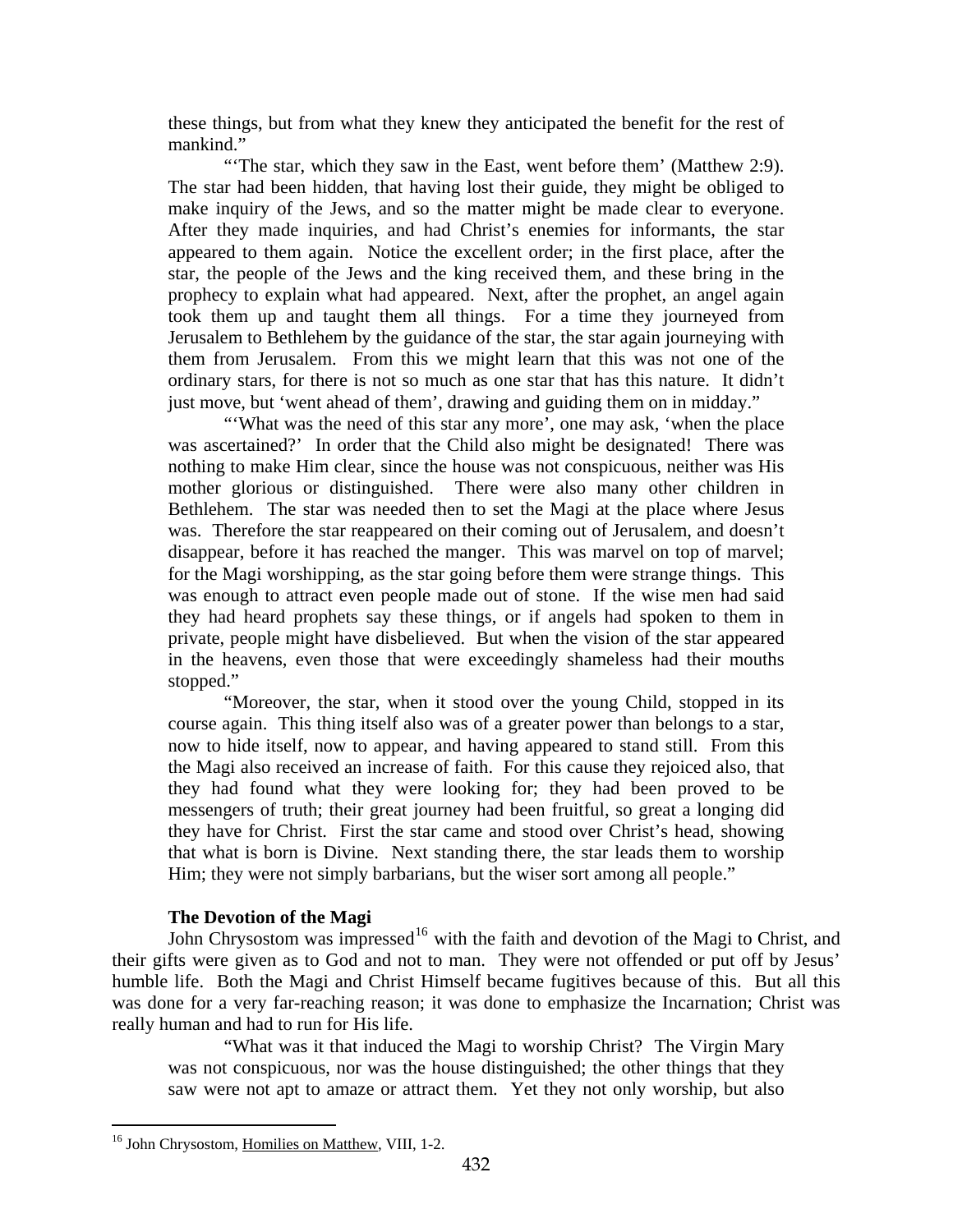'opened their treasures' (Matthew 2:11), and 'offered gifts'. The gifts were not as to a man, but as to God; the frankincense and the myrrh were a symbol of this. What then was their inducement? Both the star and the illumination of God in their mind, guiding them by little and little to the more perfect knowledge! None of the outward circumstances was that great; it was a manger, a shed, and a poor mother. They didn't approach Christ as mere man, but as a God and Benefactor. They were not offended by anything they saw outwardly, but even worshipped and brought gifts. The Magi came close to the self-devotion of the Church, for it was knowledge, obedience and love that they offered to Him. 'And being warned of God in a dream that they should not return to Herod, they departed to their own country another way'" (Matthew 2:11).

"Notice their faith; they were not offended, but are docile and considerate; they are not troubled; they don't reason with themselves, saying, 'If this Child is great, and has any strength, why is there need of flight, and a clandestine retreat? How can it be, that when we have come openly and boldly, and have stood against so great a people, and against a king's madness, the angel sends us out of the city as runaways and fugitives?' None of these things did they say or think. This most especially belongs to faith, not to seek an account of what is commanded, but merely to obey the commandments laid upon us."

"'When the Magi had departed, an angel appeared to Joseph in a dream, saying, Arise, take the young Child and His mother, and flee into Egypt" (Matthew 2:13).

"There is something here worth inquiring into, both touching the Magi, and touching the Child. If they were not troubled, but received everything with faith, it is worthy of examination why the Magi and the young Child are not preserved there in Bethlehem, but they go as fugitives into Persia, and He with His mother into Egypt. What is the alternative? Should He have fallen into the hands of Herod, and yet not have been killed? If this happened, He would not have been thought to have taken on flesh; the greatness of the Incarnation would not have been believed."

"Christ sent the Magi off quickly, both commissioning them as teachers to the land of the Persians, and at the same time intercepting the madness of the king, that he might learn that he was attempting impossible things, and might quench his wrath. By His power He didn't only subdue His enemies, but also deceived them with ease. Thus He deceived the Egyptians at the Exodus, having power to transfer their wealth openly into the hands of the Hebrews (Exodus 12:36); He did this secretly and with craft; and this made Him an object of terror to His enemies. The people of Ekron, when they had taken the Ark of the Covenant, and were struck with the plague, advised their countrymen not to fight, saying, 'Don't harden your hearts, as Pharaoh did when He mocked them, and they let His people go' (1 Samuel 6:6 LXX). The same thing happened on this occasion also; something sufficient to astonish the tyrant. Consider what it was natural for Herod to feel, and how his breath would be stopped, deceived as he was by the wise men, and thus laughed to scorn. What if Herod did not become better? It is not Christ's fault, who marvelously ordered all this, but it is the excess of Herod's madness, not yielding even to those things which should have persuaded him, and deterred him from his wickedness. Going on still further, Herod received a sharper punishment for so great a foolishness."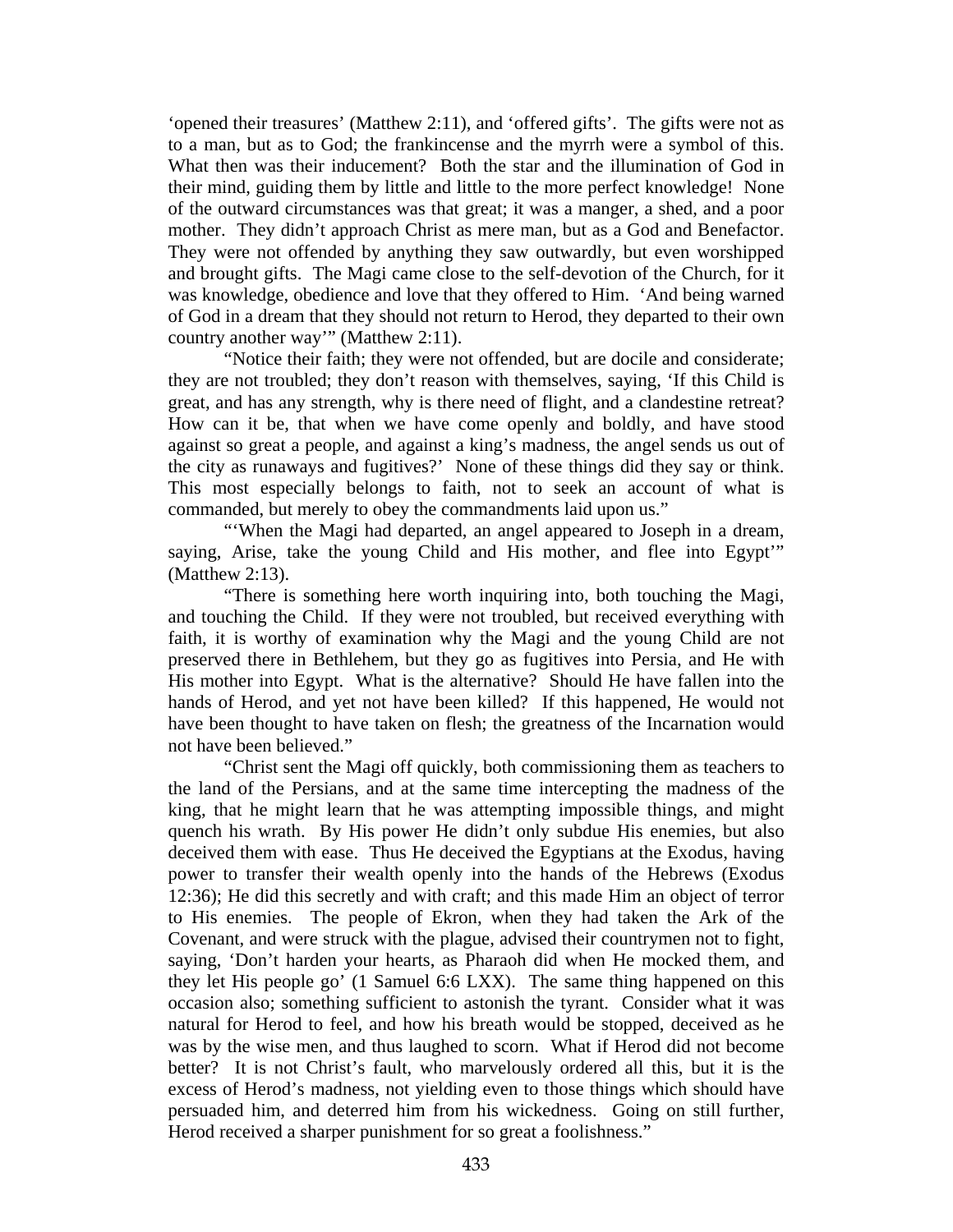John Chrysostom stated<sup>[17](#page-11-0)</sup> that the result of the visit of the Magi was the spread of the Gospel to the Gentiles, especially those that were really into idolatry. The lesson for us is that we can expect hostility and suffering as we try to be godly.

"Why was the young Child sent to Egypt? In the first place, Matthew mentioned the cause, 'That it might be fulfilled, Out of Egypt have I called my Son' (Matthew 2:15). At the same time the beginning of hope was proclaimed to the world. That is, since Babylon and Egypt, most in the whole earth, were burned up with the flame of ungodliness, Christ signified from the beginning that He means to correct and amend this. He induced men to expect His bounties throughout the whole world; therefore He sent to the wise men to Babylon, and He Himself visited Egypt with His mother."

"There is another lesson which we are taught also, namely to look for temptations and plots. This was the case for Christ even from His swaddling clothes! Thus you see at His birth, first a tyrant raging, then Him taking flight, and departure beyond the border; and for no crime His mother is exiled into the land of the barbarians. When you hear these things, you should not be troubled or say, 'What can this be? I ought to be crowned and celebrated, and be glorious and illustrious for fulfilling the Lord's commandment'. This supposes that you are thought worthy to serve in some spiritual matter, and then see yourself suffering incurable ills, and enduring countless dangers. Having this as an example, you might bear all things nobly, knowing that this especially is the order of all things spiritual, to have temptations everywhere of the same kind as them. This is the case not only with regard to the mother of the young Child, but also of the Magi; since they retired secretly as fugitives. She, who had never stepped out of her house, is commanded to undergo so long a journey of affliction, on account of this wonderful birth, and her spiritual labor. Observe a wonder again! Palestine plots and Egypt receives and preserves Him that is the object of the plots."

Origen, reflecting the prevailing opinion of his day, stated<sup>[18](#page-11-1)</sup> that the Magi were familiar with the power of sorcery; but the events surrounding the birth of Christ overshadowed their sorcery, and they knew that someone greater than the demons had come. As a result, they had to see Who this was that Balaam had foretold. By their gifts, they knew that He was both God and man, and that His mission would be to die.

"The Magi were familiar with evil spirits, and invoked them to bring about such results that do not exceed the strength of the evil spirits. Should some greater revelation of divinity be made, then the powers of the evil spirits are overthrown, being unable to resist the light of divinity. It is probable that since at the birth of Jesus 'a multitude of the heavenly host praised God, saying, Glory to God in the highest, and on earth peace, goodwill towards men' (Luke 2:14), the evil spirits consequently became feeble, the falsity of their sorcery being clear, and their power being broken. This overthrow was brought about not only by the angels visiting earth on account of the birth of Jesus, but also by the power of Jesus Himself, and His Divinity. The Magi, accordingly, wishing to produce their customary results, which they used to perform by means of certain spells and

<span id="page-11-0"></span><sup>&</sup>lt;sup>17</sup> John Chrysostom, <u>Homilies on Matthew</u>, VIII, 3.<br><sup>18</sup> Origen, Against Celsus, I, 60.

<span id="page-11-1"></span>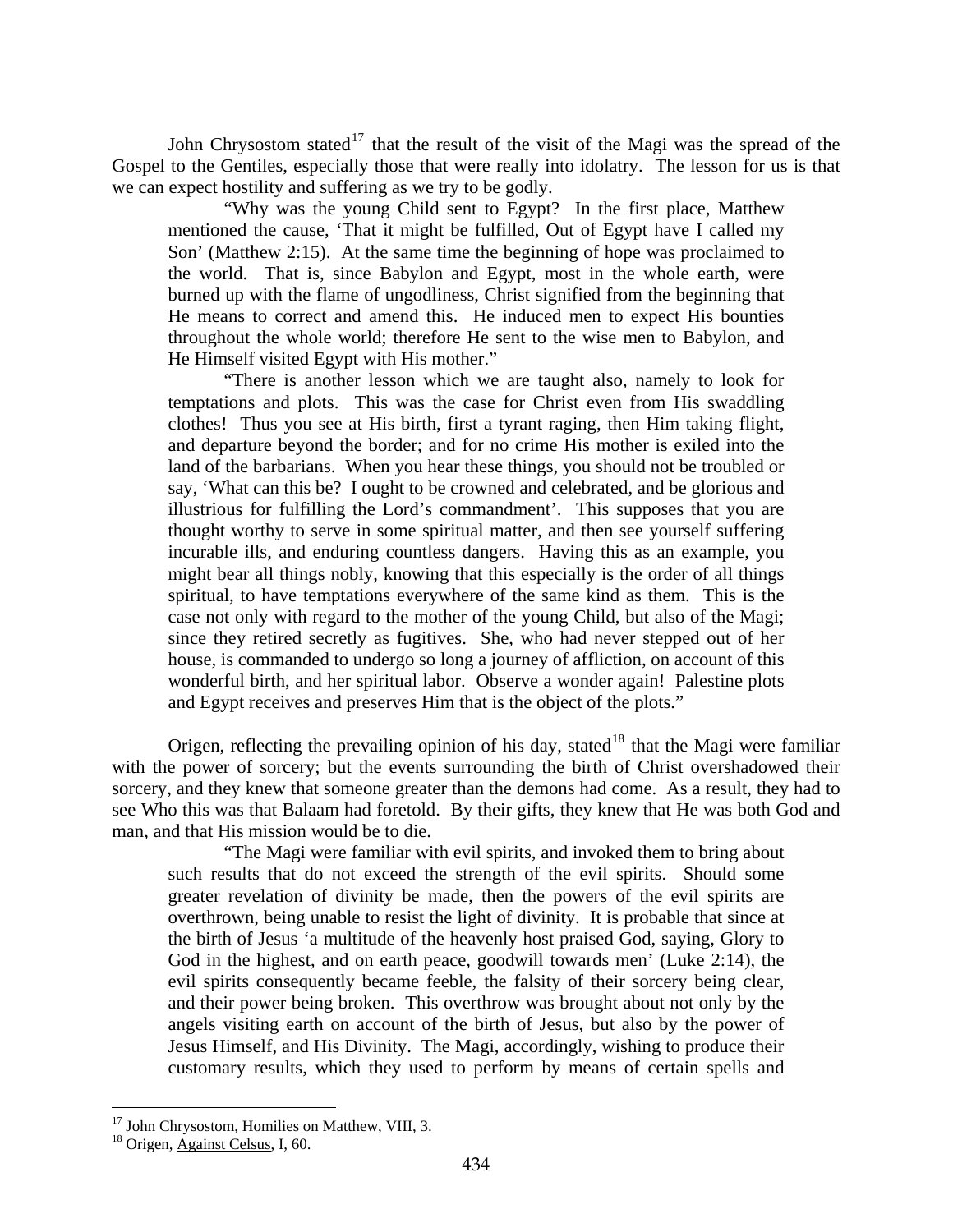<span id="page-12-0"></span>sorceries, sought to know the reason for their failure, conjecturing the cause to be a great one. Beholding a divine sign in the heaven, they desired to learn its significance. They possessed the prophecies of Balaam, which Moses records, inasmuch as Balaam was celebrated for such predictions, they found the prophecy about the star, and the words, 'I will show Him, but not now; I bless Him, but He is not near' (Numbers 24:17 OSB LXX). They conjectured that the man whose appearance had been foretold along with that of the star, had actually come into the world. Having predetermined that he was superior in power to all demons, and to all common appearances and powers, they resolved to worship Him. They came to Judea, persuaded that some king had been born. But they did not know over what kingdom he was to reign, and were ignorant also of the place of his birth. They brought gifts, which they offered to him as one whose nature was both of God and of a mortal man. That is, they gave gold, as to a king; myrrh, as to one who was mortal; and incense, as to God; and they brought these offerings after they had learned the place of His birth. Since He was God, raised far above all those angels that minister to men, an angel rewarded the piety of the Magi for their worship of Him, by making known to them that they were not to go back to Herod, but to return to their own homes by another way."

## **The Perspective of the Visit of the Magi**

The visit of the Magi to the Infant Christ is an event unique in human history. Coming from a culture that was one of the world centers of idolatry, they came to know God. They had very little information to go on, but they made the most of what they had. Coming a long way to worship a one-year old Baby indicates that they had a good measure of faith. Since they recognized the Baby as God, they were not concerned about a possible conflict between the Baby and other earthly kings for two reasons. First, this Baby, Who was a king, came for the benefit of all mankind, and everyone should have been able to recognize this. Second, this Baby was God, and as God He was capable of defending Himself in any conflict.

Hilary of Poitiers gave<sup>[19](#page-12-1)</sup> a perspective of the Magi visit to the Infant Christ. Not only did the angels glorify God to the shepherds, but the royal Magi, after a life devoted to sorcery and vanity, bow their knees before a Baby wrapped in smelly swaddling clothes! The outward appearance is much different than the inward reality!

"The light of a new star shines for the Magi; a heavenly sign escorts the Lord of heaven. An Angel brings to the shepherds the news that Christ the Lord is born. A multitude of the heavenly host flock together to sing the praise of that childbirth; the rejoicing of the Divine Company proclaims the fulfillment of the mighty work. Glory to God in heaven, and peace on earth to men of good will is announced. The Magi come and worship Him wrapped in swaddling clothes; after a life devoted to mystic rites of vain philosophy they bow the knee before a Baby in His cradle. Thus the Magi stoop to reverence the infirmities of Infancy; its cries are greeted by the heavenly joy of angels. The Spirit Who inspired the prophet, the heralding Angel, the light of the new star, all gather around Him. In such way it was that the Holy Spirit's descent and the overshadowing power of the Most High brought Him to His birth. The inward reality is much different

<span id="page-12-1"></span><sup>&</sup>lt;sup>19</sup> Hilary of Poitiers, On the Trinity, II, 27.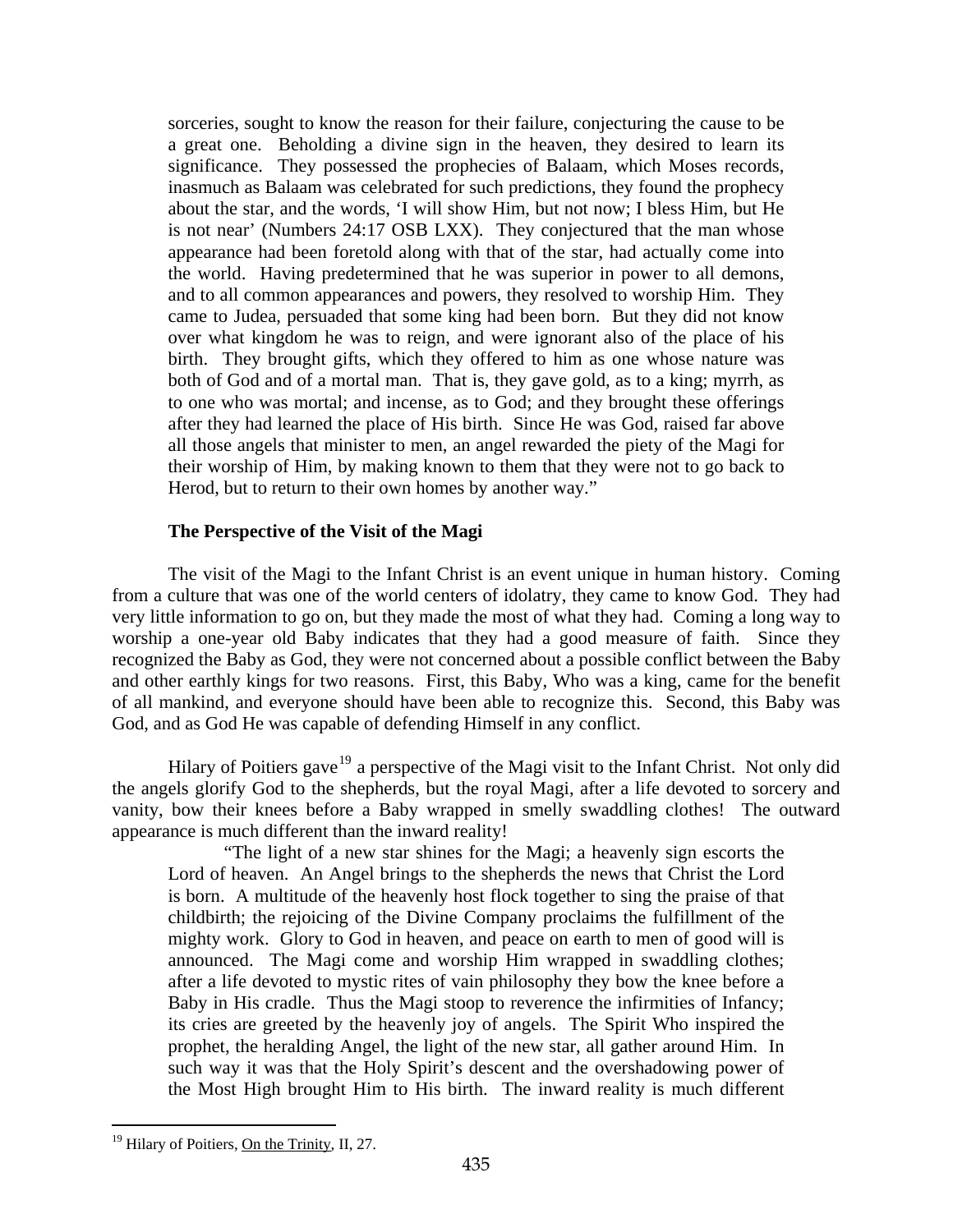<span id="page-13-0"></span>than the outward appearance; the eye sees one thing, the soul another. A virgin bears; her child is of God. An Infant wails; angels are heard in praise. There are common swaddling clothes; God is being worshipped. The glory of His Majesty is not forfeited when He assumes the lowliness of flesh."

#### **Gospel: Matthew 2:13-23**

The subject of today's Gospel is the flight into Egypt of Joseph, Mary and Jesus to avoid the massacre of the children of Bethlehem by Herod. This follows verse by verse the Gospel lesson for Christmas Day, which is the visit of the Magi to the infant Jesus.

## **The Massacre of the Holy Innocents of Bethlehem**

After their visit to Jesus, Joseph and Mary, the Magi were warned in a dream not to return to Herod. Therefore they left for their own country by another route (Matthew 2:12). When they departed, an angel appeared to Joseph in a dream saying,

"Arise and take the child and His mother, and flee to Egypt, and remain there until I tell you; for Herod is going to search for the child to destroy Him. He arose and took the child and His mother by night and departed for Egypt; and was there until the death of Herod" (Matthew 2:13-15).

Just as Joseph, Mary, Jesus and James left for Egypt, Herod went on a rampage. "When Herod saw that he had been tricked by the Magi, he became very enraged, and sent and slew all the male children who were in Bethlehem and in all its vicinity from two years old and under, according to the time which he had ascertained from the Magi" (Matthew 2:16). According to tradition, Jesus was about one year old when the 14,000 innocent children were massacred.

The rampage of Herod in slaughtering the innocent children of Bethlehem was similar in a way to the rampage of Pharaoh in Egypt at the time of the Exodus. Pharaoh's fear was that Israel was getting too numerous, and that they might take over the Kingdom in Egypt. Therefore he ordered all male babies to be drowned in the Nile (Exodus 1:22). Moses was spared this execution through the faith of his parents, and he lived to be brought up as the son of Pharaoh's daughter, who was barren. Thus Moses became Pharaoh's only heir. Jesus was spared execution at the hand of Herod, who feared that He might take over the Kingdom in Israel.

Cyprian of Carthage stated<sup>[20](#page-13-1)</sup> that just like the Prophets and the Apostles, the children of Bethlehem were murdered for Christ's Name sake. This shows us that martyrdom is something that even an infant can accomplish. If we refuse to suffer for our Lord, who suffered for us, we are without excuse.

"The martyrs are witnesses of the proofs of great courage and faith, and they exhort us by their sufferings to the triumphs of martyrdom. Remember the prophets, whom the Holy Spirit quickened to the foreknowledge of future events! Remember the Apostles, whom the Lord chose! Since these righteous men were slain for righteousness' sake, have they not taught us also to be willing to die? The nativity of Christ witnessed the martyrdom of infants, so that they who were two years old and under were slain for His Name's sake. An age not yet fit for

<span id="page-13-1"></span> $20$  Cyprian, Epistles, LX, 6.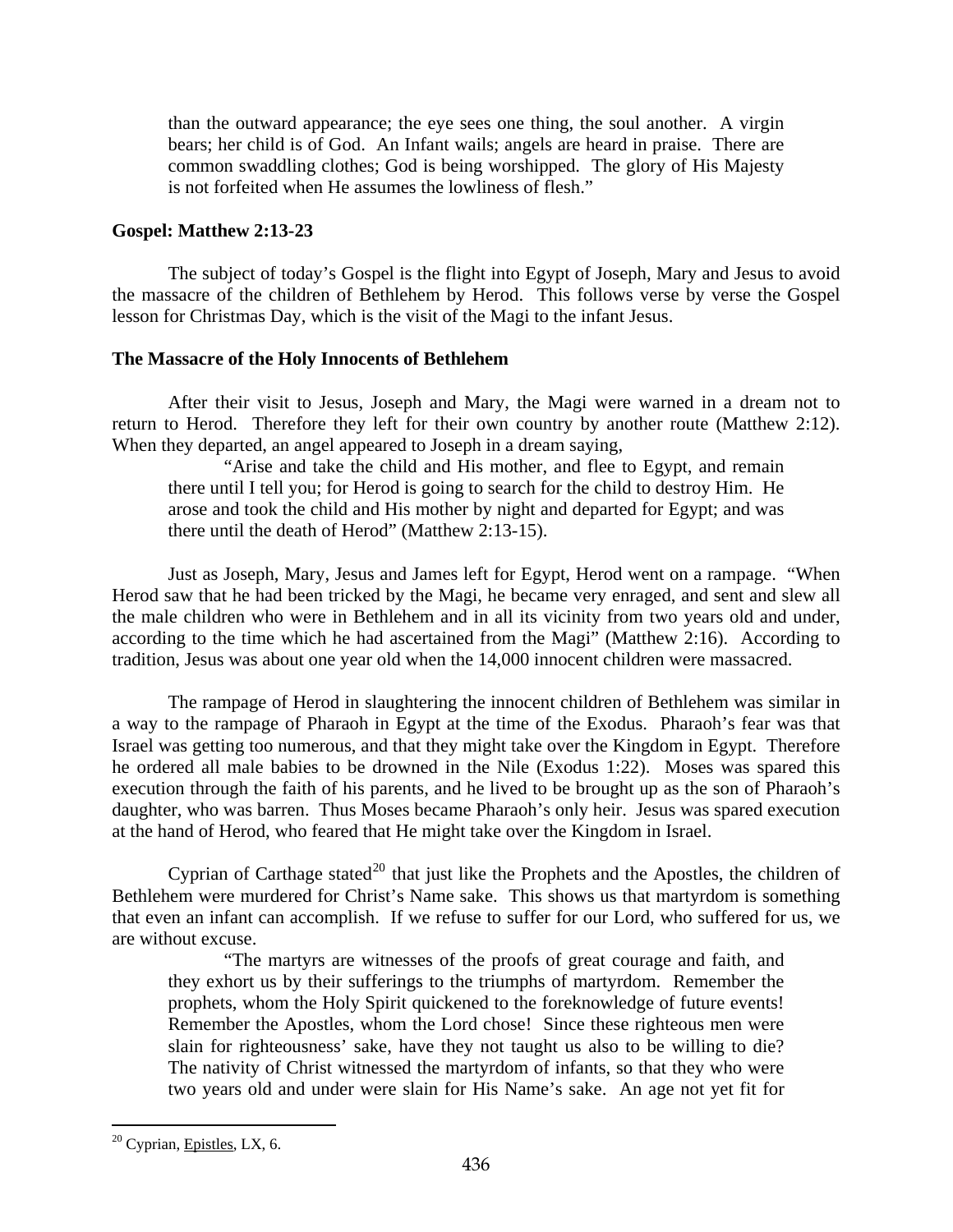the battle appeared fit for the crown. That it might be clear that those who are slain for Christ's sake are innocent, innocent infancy was put to death for His Name's sake. No one is free from the danger of persecution, when even these infants accomplished martyrdom. How serious is the case of a Christian man, if he, a servant, is unwilling to suffer, when his Master first suffered; why are we unwilling to suffer for our own sins, when He who had no sin of His own suffered for us? The Son of God suffered that He might make us sons of God; are we unwilling to suffer that we may continue to be a son of God? If we suffer from the world's hatred, Christ first endured the world's hatred. If we suffer reproach in this world, exile, or tortures, the Maker and Lord of the world experienced harder things than these. He also warns us, 'If the world hates you, remember that it hated Me before you. If you were of the world, the world would love its own; but because you are not of the world, but I have chosen you out of the world, therefore the world hates you. Remember the word that I said to you, The servant is not greater than his lord. If they have persecuted me, they will also persecute you' (John 15:20). Whatever our Lord and God taught, He also did, that the disciple might not be excused if he learns and doesn't do."

Ignatius of Antioch stated<sup>[21](#page-14-0)</sup> that Satan was perplexed over Who Jesus was as a baby. But just as a precaution, he tried to eliminate Him by Herod.

"Seeing these things, Satan was perplexed. He was ignorant that it was a virgin that should bring forth; but the angels song of praise struck him with astonishment, as well as the adoration of the Magi, and the appearance of the star. You reverted to his state of willful ignorance, because all the circumstances seemed to him trifling. He considered the swaddling clothes, the circumcision, and the nourishment by means of mother's milk contemptible; these things appeared to him unworthy of God."

Ephraim the Syrian described<sup>[22](#page-14-1)</sup> the visit of the Magi in his Christmas Hymns, where each verse has a part for the chanter and a response from the people, such as, "Blessed is He Who called Him out of Egypt!" While prophets had predicted the time of Christ's birth, they didn't make it plain regarding when; the Magi correctly interpreted the prophets. When Herod's soldiers tried to follow the Magi, the star hid itself so that the Magi could go nowhere. The star called the worshippers but hindered the murderers. When Herod's soldiers quit trying to follow, the star reappeared, and the Magi rejoiced. The murdered babies were an offering as virgin first fruits, martyrs to God.

"The doves moaned in Bethlehem, that the serpent destroyed their offspring. The eagle left for Egypt, to go down and receive the promises. Egypt rejoiced in Him that came. Blessed is He Who called Him out of Egypt!"

"The Scribes read daily that the star rises out of Jacob. The Voice and the reading was for the people; the rising of the Star and the interpretation was for the Gentiles; for them were the Books and for us the facts; for them the boughs and for us the fruits. The Scribes read the things that are written; the Magi saw the things get done, outshining that which was read. Blessed is He Who added to us their books!"

<span id="page-14-1"></span><span id="page-14-0"></span><sup>&</sup>lt;sup>21</sup> Ignatius of Antioch, *Epistle to the Philippians*, Chapter 9.<br><sup>22</sup> Ephraim the Syrian, <u>Nineteen Hymns on the Nativity of Christ</u>, XVII, 3-20.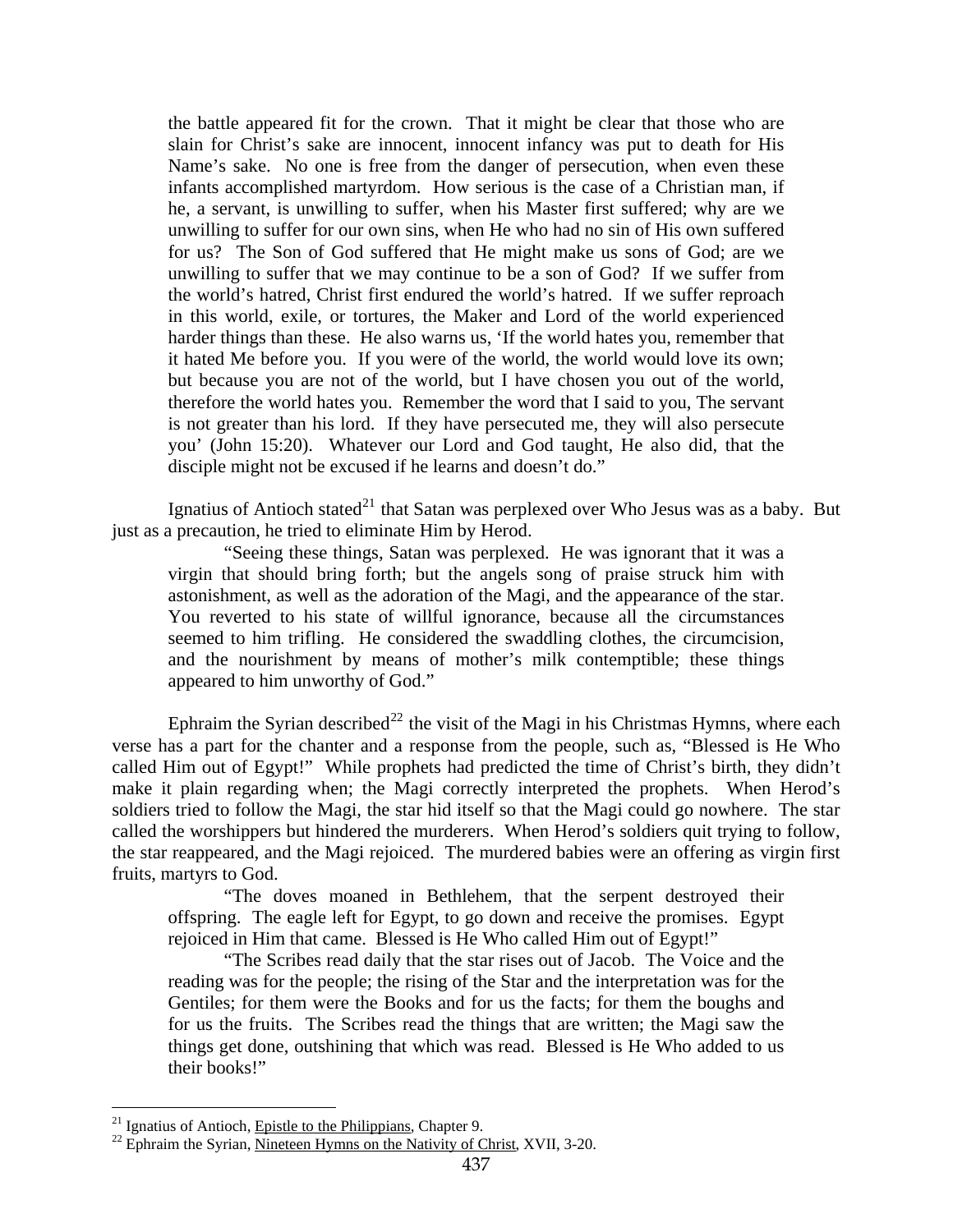"Regarding the shining star that went before the bearers of the offerings, who is able to tell why it withdrew and appeared? It appeared and proclaimed the crown; it was hidden and concealed the location of His Body. It was established for the Son for two reasons, herald and guardian; it guarded His Body, it proclaimed His Crown. Blessed is He Who has given wisdom to them that proclaim Him!"

"The tyrant gazed on the Magi as they asked, 'Where is the son of the King?' While his heart was gloomy, he tried to put on a cheerful countenance. With the sheep Herod sent wolves, that they should kill the Lamb of God. Blessed be He Who yet again subdued them."

"The Magi declared to the tyrant, 'When your servants joined us, the bright star withdrew itself; the paths hid themselves'. The blessed ones didn't know that the king had sent bitter foes, murderers as if worshippers, to destroy the sweet fruit. To You be glory, Medicine of life!"

"When the Magi received the commandment to go and seek Him, it is written of them that they saw that bright star and rejoiced. Thus it is known that it had been withdrawn; therefore they rejoiced at its aspect. It was hidden and hindered the murderers; it arose and called the worshippers. Blessed be He Who has triumphed in all things!"

"The abhorred one who slew the children, how did he overlook the Child? Justice hindered him in that he thought the Magi would return to him. While he stayed waiting to seize, the Worshipped and His worshippers escaped his hands. The offerings and the worshippers took flight from the tyrant. Glory to Him who knows all counsel!"

"The blameless Magi as they slept, meditated on their beds; sleep became a mirror, and a dream rose on it as light. The murderer they saw and trembled as his guile and his sword flashed around. He taught his men guile, he sharpened the sword to sharpness; but the Watcher taught the sleepers. Blessed is He who gives prudence to the simple!"

"Prophets declared concerning His Birth, but they didn't make the time of His birth plain. He sent the Magi, and they came and showed its time. Yet the Magi who made known the time, didn't make plain who the Child should be. A star of splendid light, in its course showed who the Child was, how splendid was His lineage. Blessed is He Who was pointed out by them all!"

"They scorned the trumpet of Isaiah, which sounded out His pure Conception. They silenced the lute of the Psalms, which sang of His Priesthood. The harp of the Spirit they hushed, which sang again of His Kingdom. Under deep silence they closed up the great Birth that joined the cry of those above with those below. Blessed is He Who appeared in the midst of silence!"

"His voice was the secret key that opened the mouths of the Magi. Whereas preachers were silent in Judah, they made their voice sound throughout creation; and the Gospel which those had scorned, these who came from far took and departed. The scorners began to hear their own orders come from Gentile strangers, who cried out the name of the Son of David. Blessed is He Who by our voice has put them to silence!"

"The slayers of Bethlehem mowed down the tender flowers hoping that among them should perish the tender seedling, wherein was hidden the Bread of life. But the ear of corn that has life had escaped, that it should come to the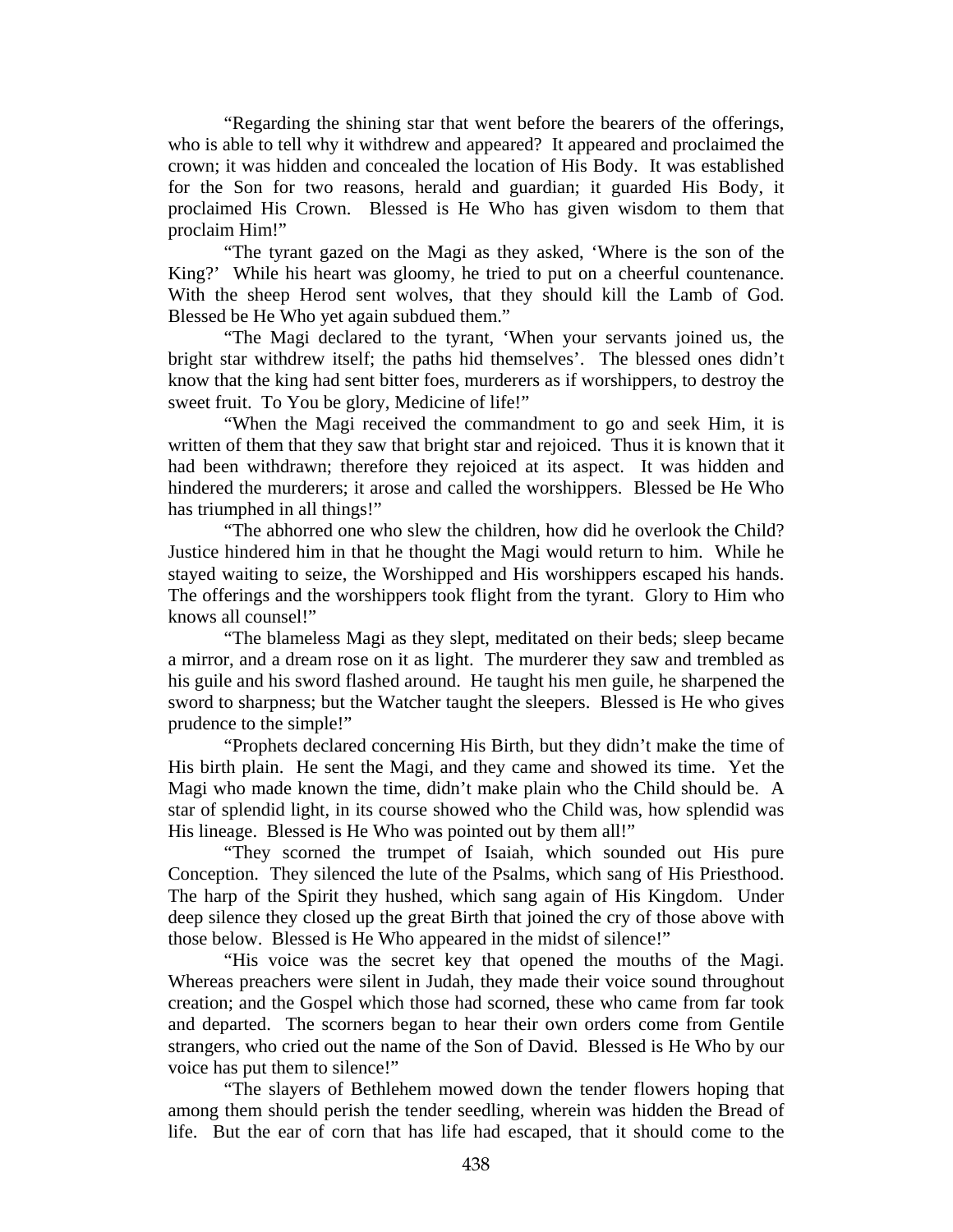sheaves at the time of harvest. The grape that escaped when young, gave itself to the treading at His Passion, that its wine might give life to souls. Glory to You, Treasury of life!"

"The murderers went into a paradise, full of tender fruits; they shook off the flowers from the bough, blossoms and buds they destroyed, unblemished oblations the persecutor unwittingly offered. To him woe, but to them blessing! Bethlehem was first to give virgin fruits to the Holy One. Blessed is He Who receives the first fruits!"

"The Scribes were silenced in envy, the Pharisees in jealousy. Men of stone<sup>[23](#page-16-0)</sup> cried out and gave praise; those who had a heart of stone applauded the presence of the Stone that was rejected but has become the Head. Stones were made flesh by that Stone, and obtained mouths to speak; stones cried out through that Stone. Blessed is Your Birth that has caused stones to cry out!"

"The Star that is written in Scripture, the Gentiles saw from afar, that the People who are nearby might be shamed. O People instructed and puffed up, which by the Gentiles have been in turn instructed, as to how and where they saw. That vision of which Balaam spoke; strangers who saw it spread abroad concerning it. Blessed is He Who has provoked to jealousy those of His own house!"

Traditional sources state<sup>[24](#page-16-1)</sup> that Herod thought that the toddler John the Baptist was the person that the Magi were searching for due to the acclaim at his miraculous birth and the circumstances of the recovery of speech of his father Zachariah (Luke 1:17-19, 57-66). When Zachariah would not reveal where John was, he was murdered in front of the Temple next to the altar, where the blood stains soaked into the pavement.

"When Herod knew that he had been mocked by the Magi, in a rage he sent murderers, 'Slay the children from two years old and under'. Mary, hearing that the children were being killed, was afraid, and took the infant and swaddled Him, and put Him into an ox-stall. Elizabeth, hearing that they were searching for John, took him and went up into the hill-country, and kept looking where to conceal him. There was no place of concealment; so Elizabeth groaned with a loud voice, and said, 'O mountain of God, receive mother and child'. Immediately the mountain was split, and received her. A light also shone about them, for an angel of the Lord was with them, watching over them."

"Herod searched for John, and sent officers to Zachariah, saying, 'Where have you hid your son? Zachariah answered, 'I am the servant of God in holy things, and I sit constantly in the temple of the Lord. I do not know where my son is'. The officers went away, and reported all these things to Herod. Herod was enraged, and said, 'His son is destined to be king over Israel'. Herod sent to him again, saying, 'Tell the truth; where is your son? You know that your life is in my hand'. Zachariah said, 'I am God's martyr if you shed my blood; for the Lord will receive my spirit, because you shed innocent blood at the vestibule of the temple of the Lord'. Zachariah was murdered about daybreak, but the sons of Israel did not know that he had been murdered."

<span id="page-16-0"></span> $^{23}$  That is men with a heart of stone (Ezekiel 36:26). The Stone is the One that the builders rejected (Psalm 118:22, Matthew 21:42).<br><sup>24</sup> Roberts and Donaldson, "The Protevangelium of James", 22-24, in Apocrypha of the New Testament, The Ante-

<span id="page-16-1"></span>Nicene Fathers, Volume 8.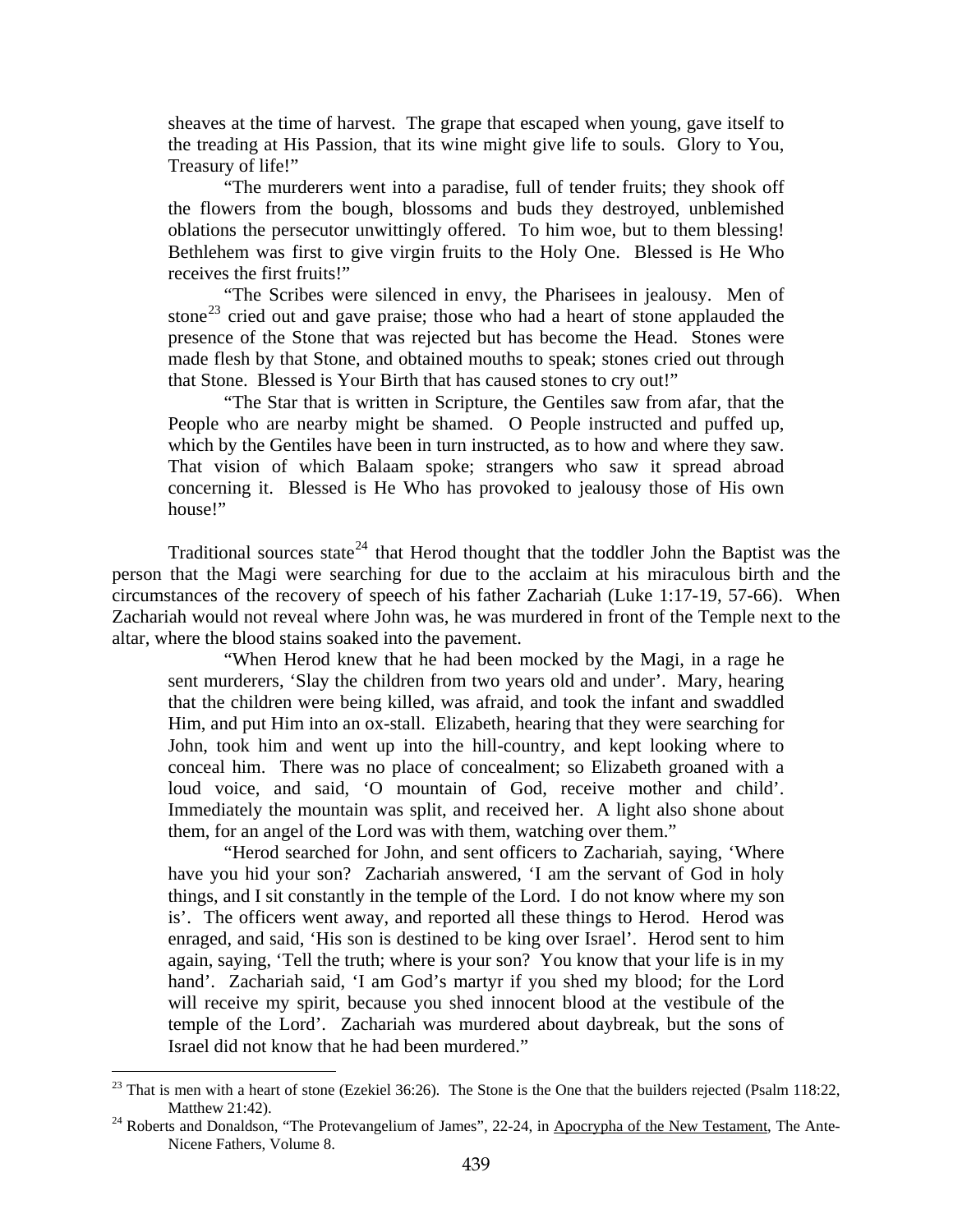"At the hour of the greeting the priests went away, and Zachariah did not come out to meet them with a blessing, according to his custom. The priests stood waiting for Zachariah to greet him at the prayer, and to glorify the Most High. Zachariah still delayed, and they were all afraid. Finally one of them ventured to go in, and he saw clotted blood beside the altar; and he heard a voice saying, 'Zachariah has been murdered, and his blood shall not be wiped up until his avenger comes'. Hearing this, he was afraid, and went out and told it to the priests. They ventured in, and saw what had happened; the structure of the temple made a wailing noise, and they tore their clothes from the top to the bottom. They were afraid, and went out and reported to the people that Zachariah had been murdered. All the tribes of the people heard and mourned for him three days. After the three days, the priests consulted as to whom they should put in his place; the lot fell upon Simeon. It was Simeon who had been warned by the Holy Spirit that he should not see death until he should see the Christ in the flesh."

down the Magi, but he couldn't find them. Then he went after the children of Bethlehem. According to tradition<sup>[25](#page-17-0)</sup>, the Apostle Matthew wrote an account of the early life of Christ, but didn't publish it. Jerome translated it into Latin in the  $4<sup>th</sup>$  century; the only copies extant today are Jerome's Latin translation. According to Matthew, Herod first tried to chase

"When Herod saw that he had been made sport of by the Magi, his heart swelled with rage, and he sent through all the roads, wishing to seize them and put them to death. But when he could not find them at all; he sent again to Bethlehem and all its borders, and slew all the male children whom he found of two years old and under, according to the time that he had ascertained from the Magi."

"The day before this was done, Joseph was warned in his sleep by the angel of the Lord, who said to him, 'Take Mary and the child, and go into Egypt by the way of the desert'. Joseph went according to the saying of the angel."

In connection with this slaughter, Matthew quoted a prophecy of Jeremiah, "A voice was heard in Ramah, lamentation, weeping, and great mourning; Rachel weeping for her children, refusing to be comforted because they are no more" (Matthew 2:18, Jeremiah 31:15). Rachel was the wife of Jacob and mother of Joseph and Benjamin. Rachel had been barren for a long time prior to Joseph's birth and had given her maid to her husband because of her barrenness; her children were very important to her (Genesis 30:1-8). As Jacob and his family were traveling back to Canaan from Mesopotamia, Rachel gave birth to Benjamin just before they arrived in Bethlehem, near Ramah<sup>[26](#page-17-1)</sup>. Rachel died in childbirth and was buried there (Genesis  $35:16-20$ ). Later, when the promised land was divided among the twelve tribes of Israel, Ramah along with Bethel, Jerusalem and Bethlehem were among the cities within the land allocated to the tribe of Benjamin (Joshua 18:21-28).

Thus, Jeremiah's prophecy goes beyond the weeping of the mothers of the slaughtered children; even Rachel, herself, was weeping inconsolably. One might object that Rachel had been dead for c.1800 years; how could she weep? To understand this, one needs to understand the Lord's viewpoint concerning who's dead. As proof of the Resurrection, the Lord had quoted

<span id="page-17-0"></span><sup>&</sup>lt;sup>25</sup> Roberts and Donaldson, "The Gospel of Pseudo-Matthew", 17, in Apocrypha of the New Testament, The Ante-Nicene Fathers, Volume 8. See also the introduction by Jerome to The Gospel of Pseudo-Matthew. <sup>26</sup> Ramah is just North of Bethlehem.

<span id="page-17-1"></span>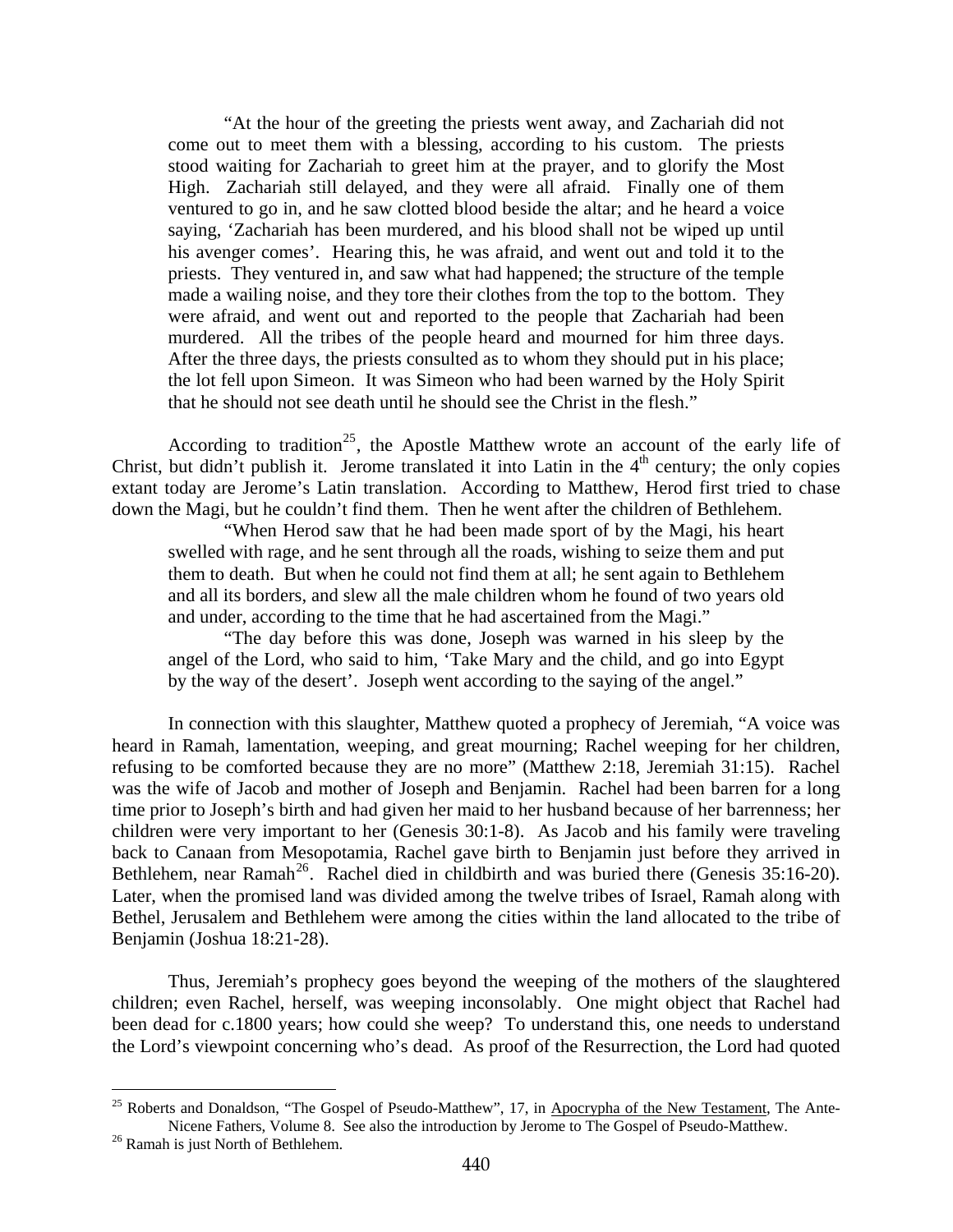a much quoted passage, "I am the God of Abraham, the God of Isaac and the God of Jacob. God is not the God of the dead but of the living" (Matthew 22:32). If Jacob is not dead, neither is Rachel.

Justin Martyr stated<sup>[27](#page-18-0)</sup> that Rachel weeping for her children refers to the women of the neighborhood of Bethlehem, weeping for their slaughtered babies. The city of Ramah was a little North of Bethlehem, but in Justin's day there was another city called Ramah on the East side of the Jordan; that is in Arabia.

"The Magi from Arabia did not return to Herod, as he had asked them to do, but departed by another way to their own country, according to the commands laid on them. Joseph, with Mary and the Child, had gone into Egypt, as it was revealed to them to do. Since Herod did not know the Child whom the Magi had gone to worship, he simply ordered all the children then in Bethlehem to be massacred. Jeremiah prophesied that this would happen, 'A voice was heard in Ramah, lamentation *and* bitter weeping, Rachel weeping for her children, refusing to be comforted for her children, because they *are* no more' (Jeremiah 31:15). Therefore, on account of the voice, which would be heard from Ramah, i.e., from Arabia -- for there is in Arabia at this time a place called Ramah -- wailing would come on the place where Rachel the wife of Jacob called Israel, the holy patriarch, has been buried, i.e., in Bethlehem. The women weep for their own slaughtered children, and have no consolation by reason of what has happened to them."

The heartless slaughter of all these children raises another issue: how could a loving God allow this tragedy to happen? After all, the Lord had said that a sparrow doesn't even fall to the ground apart from the Father's will and that the very hairs of our head are numbered (Matthew 10:29-30). So He knew what was going on!

John Chrysostom addressed<sup>[28](#page-18-1)</sup> the rank injustice of the murder of the children of Bethlehem and compared it with Herod Antipas' execution of the guards who were holding the Apostle Peter (Acts 12:19). Both Herods were illogical and didn't understand the Divinely ordered circumstances that presented themselves. In both cases, the Herod involved lashed out at innocent bystanders for something that was beyond his control. In both cases, the fault lies totally with the Herod involved and not with anyone else.

"Listen to me carefully, because many idle things are uttered by many people about the children of Bethlehem. The course of events is full of injustice, and some people express their perplexity about it in a way that is full of audaciousness and frenzy. In order that we may be free of their madness and perplexity, allow us to speak a little about this topic. If this is their charge, that the children were abandoned to be slain, they should find fault likewise with the slaughter of the soldiers that kept Peter (Acts 12:19). Here, when the young Child had fled, other children are massacred in the place of Him who was sought; there, Peter having been delivered from his prison by the angel, Herod Antipas when he had looked for Peter and didn't find him, slew instead the soldiers that kept him."

"This is an example of injustice also and not a solution, but an enhancement of our difficulty. I bring forward this case, that I may propose one

<span id="page-18-0"></span><sup>&</sup>lt;sup>27</sup> Justin Martyr, Dialogue with Trypho, 78.

<span id="page-18-1"></span> $^{28}$  John Chrysostom, Homilies on Matthew, IX, 1.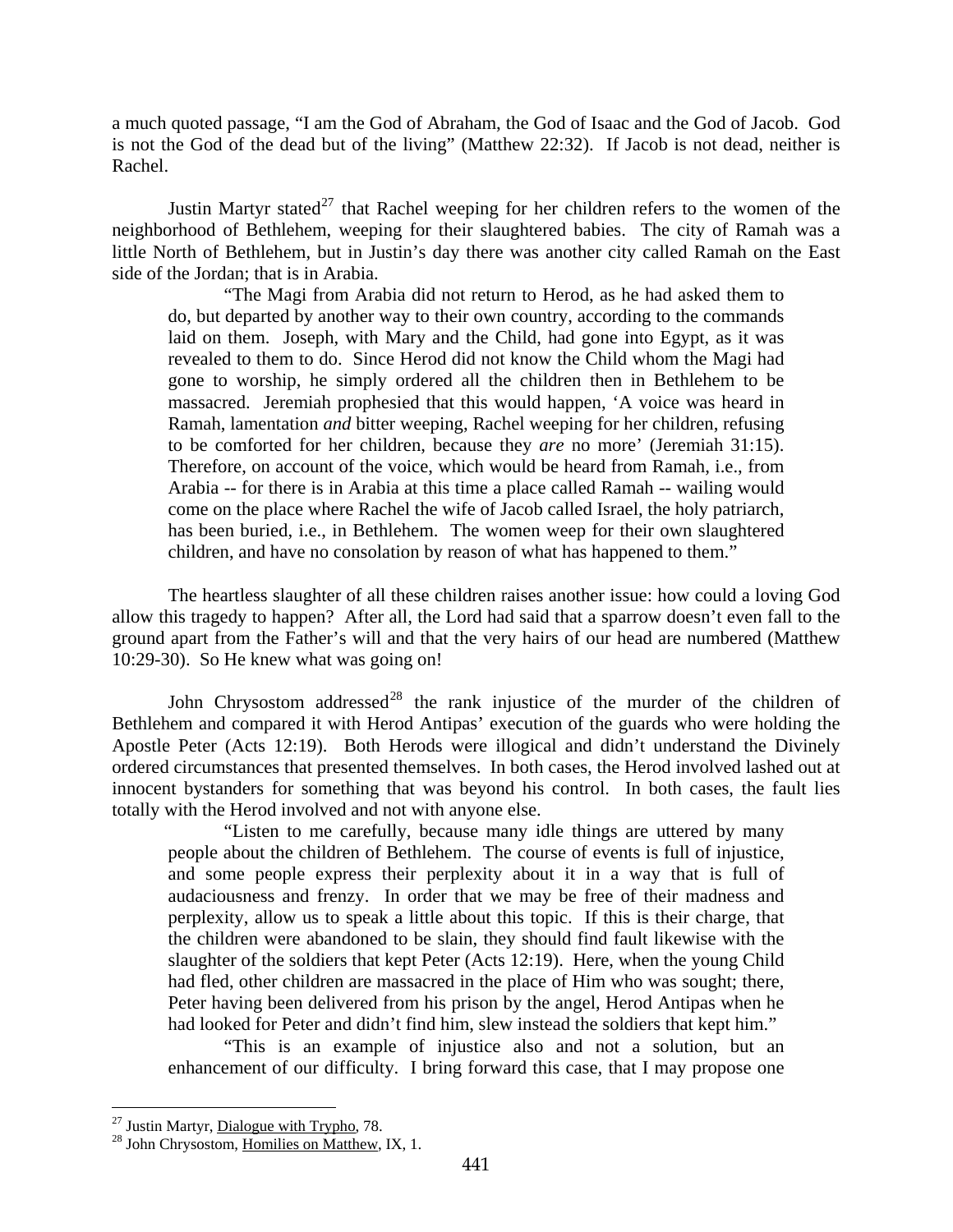and the same solution. Christ was not the cause of the slaughter of the children of Bethlehem; it was the king's cruelty. Neither was Peter the cause of the soldiers' death, but the madness of Herod Antipas. If Herod Antipas had seen the wall broken through, or the doors overthrown, he might, perhaps, have had ground to accuse the soldiers that kept the Apostle Peter of neglect. But nothing was damaged, the doors were thrown wide open, and the chains were still fastened to the hands of them that kept Peter, for in fact they were bound to him. Herod Antipas might have inferred from these things -- that is, if he had been strictly doing a judge's office on the matters before him -- that the event was not of human power, but of some divine and wonder-working power. He might have adored the doer of these things, instead of waging war with the guards. God had done all that He did in order to lead the king to the truth, not to expose the guards to implications of neglect of duty. If Herod proved senseless, the skillful Physician of Souls may manage all things for good, but the insubordination of him that is diseased overturns it."

"The same thing happened with the children of Bethlehem! Why was Herod the Great angry at bring mocked by the Magi? Did he not know that the birth was divine? Did he not summon the chief princes of the Jews? Did he not gather together the scribes? Did they not bring the prophet Micah with them to the court of judgment, proclaiming these things beforehand from of old? Did Herod not see how the old things agreed with the new? Did he not hear that a star also directed these men? Did he not notice the zeal of the barbarians? Did he not marvel at their boldness? Was he not horror-struck at the truth of the prophet? Did he not perceive what was happening? Why didn't he reason with himself from all these things, that this event was not the craftiness of the Magi, but a Divine Power dispensing all things? Even if Herod the Great was deceived by the wise men, how is that the fault of the young children, who have done no wrong?"

Regarding why the innocent had to suffer, Chrysostom addressed<sup>[29](#page-19-0)</sup> this issue at length. No matter how much we suffer, we do not lose anything; instead we gain considerably from all the suffering that we have to put up with.

"Although there are many people that injure (others), yet there is not so much as one that is injured. That which we may suffer unjustly from anyone, it speaks either to the doing away of our sins, God so putting the wrong to our account, or it goes to the recompense of rewards."

"To be clearer, let us use an illustration. Consider a certain servant who owes his Master a lot of money, and suppose that this servant has been spitefully used and robbed by unjust men. If it had been in the Master's power to stop the plunderer and He didn't, but instead He credited what was taken toward the servant's debt, has the servant been injured? By no means! What if the Master credits the servant more than he lost? Has he not gained in the process?"

Irenaeus of Lyons stated $30$  that Jesus as an infant intentionally sent the children of Bethlehem, who belonged to the House of David, and who were His age, on ahead of Him into His Kingdom.

<span id="page-19-1"></span><span id="page-19-0"></span>

<sup>&</sup>lt;sup>29</sup> John Chrysostom, <u>Homilies on Matthew</u>, IX, 2.  $^{30}$  Irenaeus of Lyons, Against Heresies, III, xvi, 4.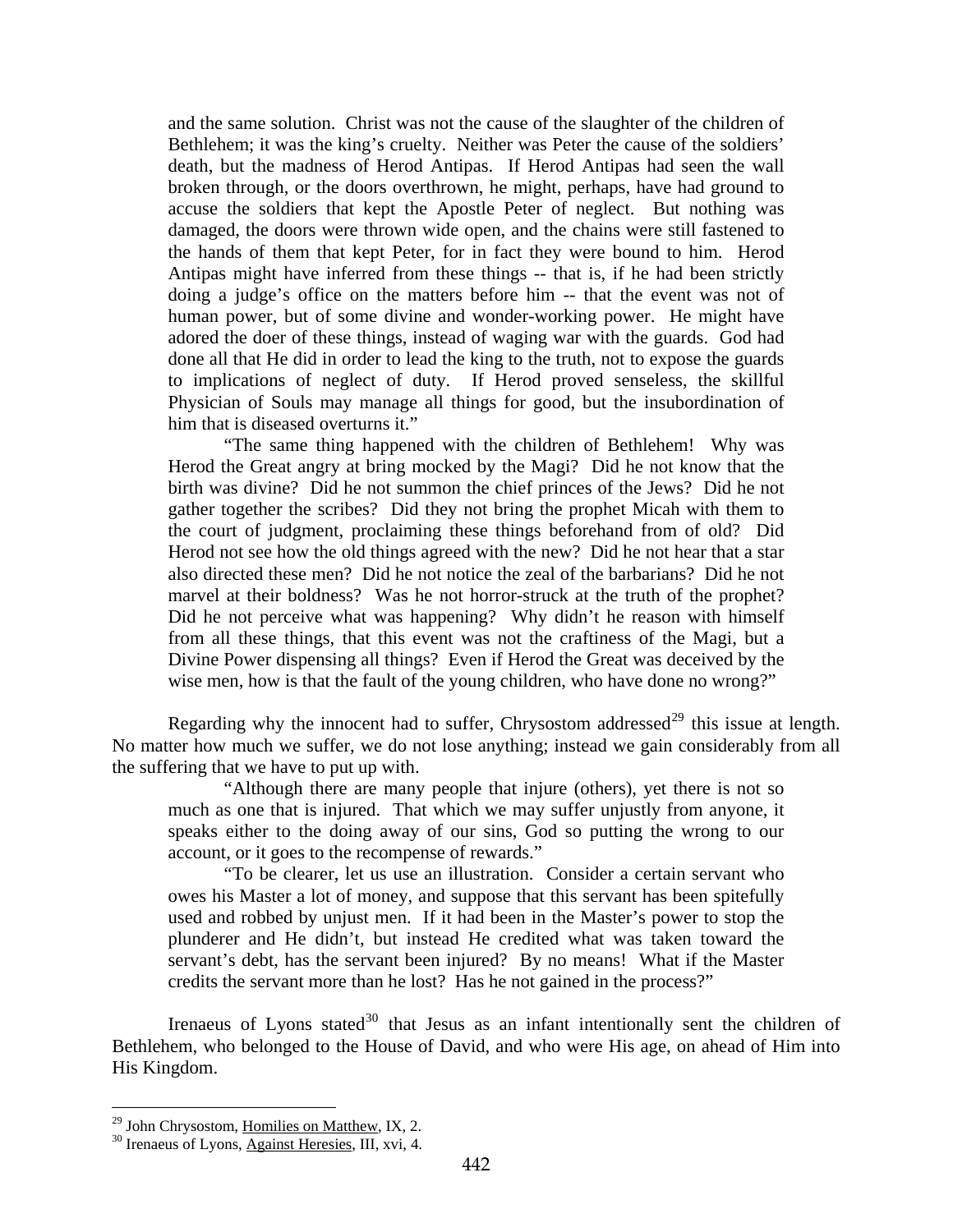"Jesus as a baby was Himself Christ, whom Simeon carried in his arms and blessed the Most High (Luke 2:25-28). On beholding Him, the shepherds glorified God (Luke 2:20). John the Baptist, while yet in his mother's womb, and Christ in the womb of Mary, recognized Him as the Lord, and greeted Him with leaping (Luke 1:44). The Magi, when they had seen, adored, and offered their gifts to Him, prostrated themselves to the eternal King, and departed by another way, not returning by the way of the Assyrians (Matthew 2:1-12). 'Before the child shall know how to call his father or his mother, He shall receive the power of Damascus, and the spoils of Samaria<sup>[31](#page-20-0)</sup>, before the king of the Assyrians' (Isaiah 8:4 LXX).

"For this reason, He suddenly removed those children belonging to the house of David, whose happy lot it was to have been born at that time that He might send them on ahead into His kingdom. Since He was Himself an infant, He so arranging it that human infants should be martyrs, slain according to the Scriptures, for the sake of Christ, who was born in Bethlehem of Judah, in the city of David."

Chrysostom gave<sup>[32](#page-20-1)</sup> several other illustrations. "Remember David, as a fugitive from Absalom, came upon Shimei, a relative of Saul. Shimei followed David as he went along cursing him continually, throwing stones at him and reviling him, trampling on his afflictions as being well deserved." David's captains wanted to "cut off this dead dog's head." But David forbid it saying, "Let him alone and let him curse; perhaps the Lord will look upon my affliction and return good to me instead of his cursing this day" (2 Samuel 16:5-12).

Quoting David again, Chrysostom said, "Look upon my affliction and my trouble, and forgive all my sins. Look upon my enemies, for they have been multiplied, and they have hated me with unjust hatred" (Psalm 25:18-19 LXX). Lazarus for the same cause enjoyed comfort having in this life suffered innumerable evils (Luke 16:20-25). They therefore who are wronged are not wronged at all if they bear nobly all that they suffer. Rather they gain even more abundantly whether they are disciplined by God or scourged by the devil".

With regard to the 14,000 children slaughtered in Bethlehem<sup>[33](#page-20-2)</sup>, the Church has referred to them as The Holy Innocents and has counted them among the martyrs. Chrysostom stated  $34$  in another place:

"Nothing is holier than the tongue which, in evils, gives thanks to God. Truly in no respect does it fall short of that of martyrs; both are alike crowned. For over the martyr stands the executioner to force one to deny God by blasphemy. In the other case, the devil stands over one torturing him with executioner thoughts, darkening him with despondencies. If then, one bears his

<span id="page-20-0"></span><sup>&</sup>lt;sup>31</sup> Tertullian, Answer to Jews, Chapter 9; Against Marcion, II, ii, 3, 13, noted that this prophecy cannot refer to a military campaign because the central figure is too young to command an army. However Christ could do this even as an infant. Therefore the prophecy must be figurative in some way. Tertullian stated that this prophecy was fulfilled by the Magi; the gold and spices they gave represents the power of the East. Samaria and Damascus stood for idolatry following the days of Solomon. The Magi had abandoned their idolatry to come visit Christ.<br><sup>32</sup> John Chrysostom, <u>Homilies on Matthew</u>, IX, 2.<br><sup>33</sup> Different sources give different numbers of the infants slaughtered at Bethlehem. Most numbers range from 9,000

<span id="page-20-1"></span>

<span id="page-20-2"></span>to 20,000. 34 John Chrysostom, Homilies on Colossians, VIII, v. 15.

<span id="page-20-3"></span>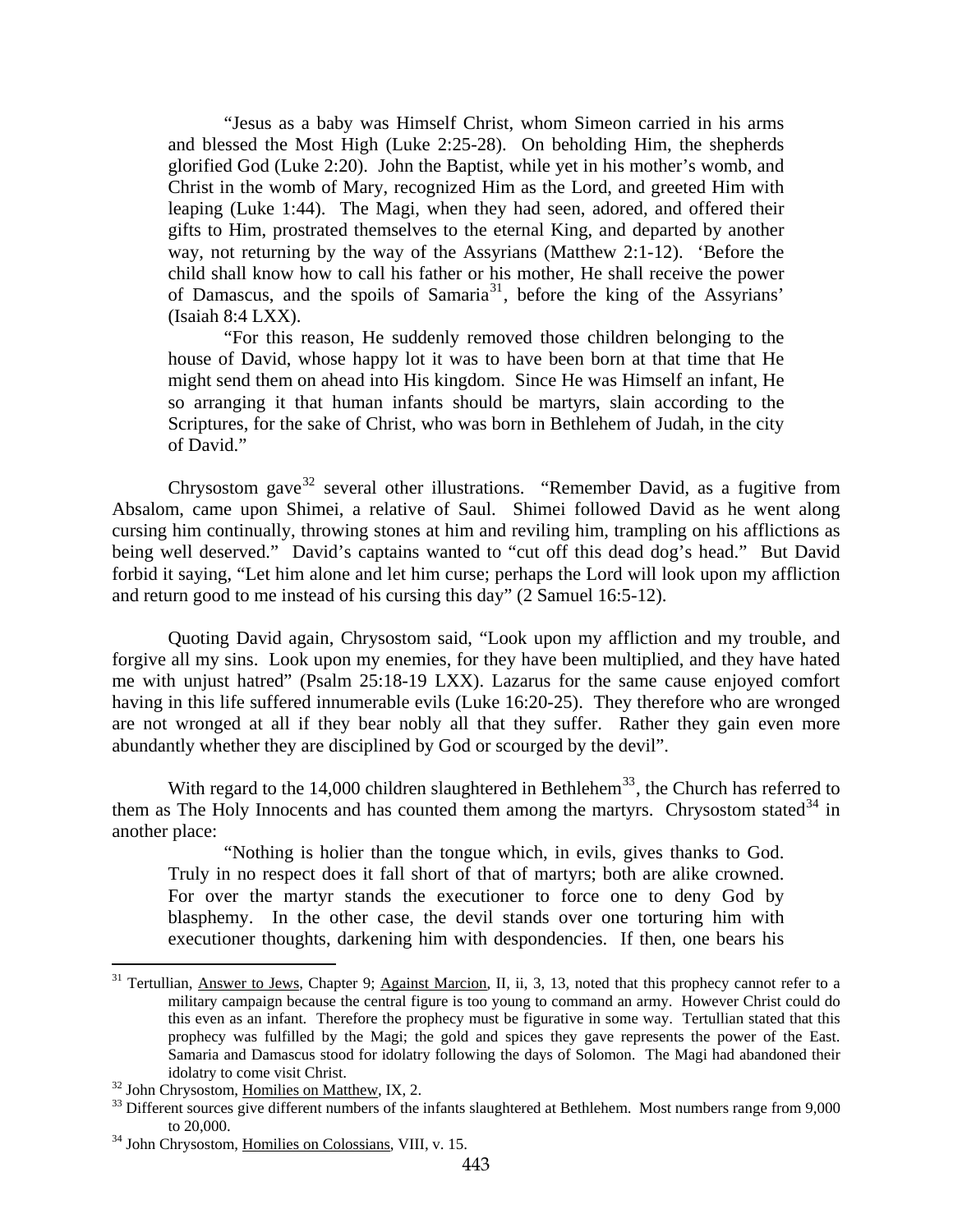grief and gives thanks, he has gained a crown of martyrdom. Is her little child sick and her mother still gives God thanks? This is a crown for her. What torture is so bad that despondency is not worse? Still it does not force her to vent any bitter word. The child dies; again she gives thanks for the time spent. She has become a daughter of Abraham. She didn't sacrifice with her own hand, yet she was pleased with the sacrifice, which is the same thing. She felt no indignation when the gift was taken away".

Christ had said, "Whoever desires to save his life will lose it, but whoever loses his life for My sake will find it" (Matthew 16:25). "For whoever does not bear his cross and come after Me cannot be My disciple" (Luke 14:27).

Most of the martyrs didn't go out of their way to put themselves in harm's way and seek martyrdom. They just couldn't avoid it and faced it courageously and head-on. The Holy Innocents didn't seek to die in their Lord's place, but that's what they did. John Chrysostom stated<sup>[35](#page-21-0)</sup>,

"Their Lord knows what they might have achieved in terms of good works had they lived. For this reason, He laid up for them no small reward".

Chrysostom also stated<sup>[36](#page-21-1)</sup> that we should not be confused when things happen even if they seem contrary to God's promises. He tends to accomplish His Will by these contraries as a demonstration of His power.

"In this we are taught never to be confounded when what is happening is contrary to the promise of God. For instance, when Christ came for the salvation of the people, or rather for the salvation of the world, what kind of beginning did He have? His mother has to flee after His birth; His birth-place is involved in an incredible calamity, and the bitterest mass murder possible is perpetrated; there is lamentation and great mourning everywhere. Don't be troubled for He tends to accomplish His own dispensations by their contraries, affording us from this a very great demonstration of His power."

Leo the Great made<sup>[37](#page-21-2)</sup> an analogy to the work of Satan today among believers, comparing Satan's work to the envy of the Jews and the plotting of Herod. If even infants can be martyrs for the Faith, we can also stand up to the schemes against us that this world offers.

"The devil himself is an unwearied imitator of Herod's character, just as he was then a secret instigator. He is tortured at the calling of all the Gentiles, and racked at the daily destruction of his power, grieving at his being deserted everywhere, and the true King adored in all places. He prepares devices, he hatches plots, he bursts out into murders. Of those whom he deceives, he is consumed with envy in the persons of the Jews; he lies treacherously in wait in the persons of heretics; he blazes out into cruelty in the persons of the heathen. He sees that the power of the eternal King is invincible; Whose death has extinguished the power of death itself. Therefore he has armed himself with all his skill of injury against those who serve the true King. He hardens some by the

<sup>&</sup>lt;sup>35</sup> John Chrysostom, Homilies on Matthew, IX, 3.

<span id="page-21-2"></span><span id="page-21-1"></span><span id="page-21-0"></span><sup>&</sup>lt;sup>36</sup> John Chrysostom, <u>Homilies on Matthew</u>, IX, 4.<br><sup>37</sup> Leo the Great, Pope of Rome, Sixth Sermon on the Feast of the Epiphany, XXXVI, 2.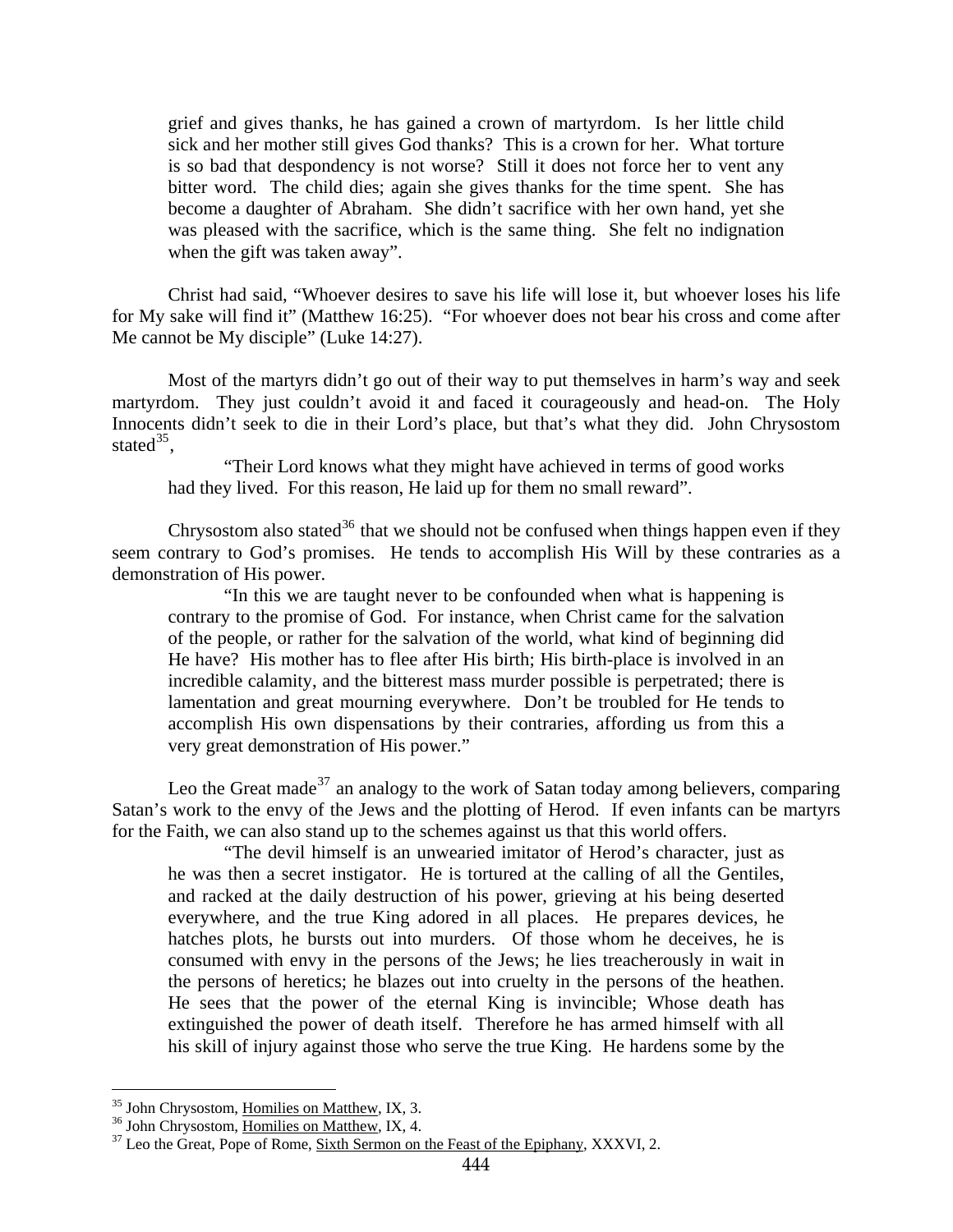<span id="page-22-0"></span>pride that knowledge of the Law engenders; he debases others by the lies of false belief; and he incites others to the madness of persecution. Yet the madness of this 'Herod' is vanquished, and brought to nothing by Him who has crowned even infants with the glory of martyrdom. He has granted His faithful ones so unconquerable a love that in the Apostle's words they dare to say, 'Who shall separate us from the love of Christ? Shall tribulation, want, persecution, hunger, nakedness, peril, or the sword? As it is written, for your sake are we killed all day long; we are counted as sheep for the slaughter. But in all these things we overcome on account of Him who loved us'" (Romans 8:35-36, Psalm 44:22).

#### **The Flight to Egypt**

 $\overline{a}$ 

According to tradition, Joseph's youngest son, James (author of the Epistle of James) was too young (about 10 years old) to leave behind and went with Joseph, Mary and Jesus to Egypt. Jesus was about one year old<sup>[38](#page-22-1)</sup> when they left. The route they took led them due West to the shore of the Mediterranean Sea and then along the well-traveled caravan route to Egypt. By taking this route, they were able to reach Egyptian soil in about 14 days; this was the quickest route to Egypt. As a practical measure, the gifts given by the Magi probably financed the entire flight to Egypt.

In ancient iconography, the Virgin Mary is often pictured carrying Jesus while riding on a donkey with Joseph and James taking turns leading the donkey. In one case Jesus is pictured sitting on Joseph's shoulders with Mary riding the donkey.

In Matthew's traditional account<sup>[39](#page-22-2)</sup> of the early life of Jesus, he stated that many wild animals, such as lions and wolves, accompanied Joseph, Mary and Jesus along part of the way to Egypt as they crossed the wilderness of Sinai. Even though there were two oxen drawing a wagon carrying provisions, and there were sheep following along also, the lions and wolves did not bother the sheep or the oxen, but the lions directed the oxen in their path. Matthew quoted from Isaiah to describe this, 'The wolf and the lamb shall feed together; the lion shall eat straw like the ox' (Isaiah 65:25).

At this time, there was a significant Jewish population in Egypt, primarily in the area of Alexandria and along the Nile Valley and Delta. It was because of this Jewish population that the Septuagint was commissioned by Pharaoh Ptolemy II several hundred years earlier. Thus Joseph and Mary were able to find accommodations among their own people during part of the journey.

There are many early accounts of the adventures of the Holy Family that occurred during the Flight to Egypt. For example, there are a number of accounts of idols and statues of Egyptian deities collapsing or crumbling as the Christ Child entered that town. This is supported by Old Testament prophecy: "Behold, the Lord is riding on a swift cloud, and is about to come to Egypt; the idols of Egypt will tremble at His presence and the heart of the Egyptians will melt

<sup>&</sup>lt;sup>38</sup> Nickolai Velimirovic, Prologue From Ochrid, Lazarica Press, Birmingham, 1986, October 23.

<span id="page-22-2"></span><span id="page-22-1"></span><sup>&</sup>lt;sup>39</sup> Roberts and Donaldson, "The Gospel of Pseudo-Matthew", 19, in Apocrypha of the New Testament, The Ante-Nicene Fathers, Volume 8.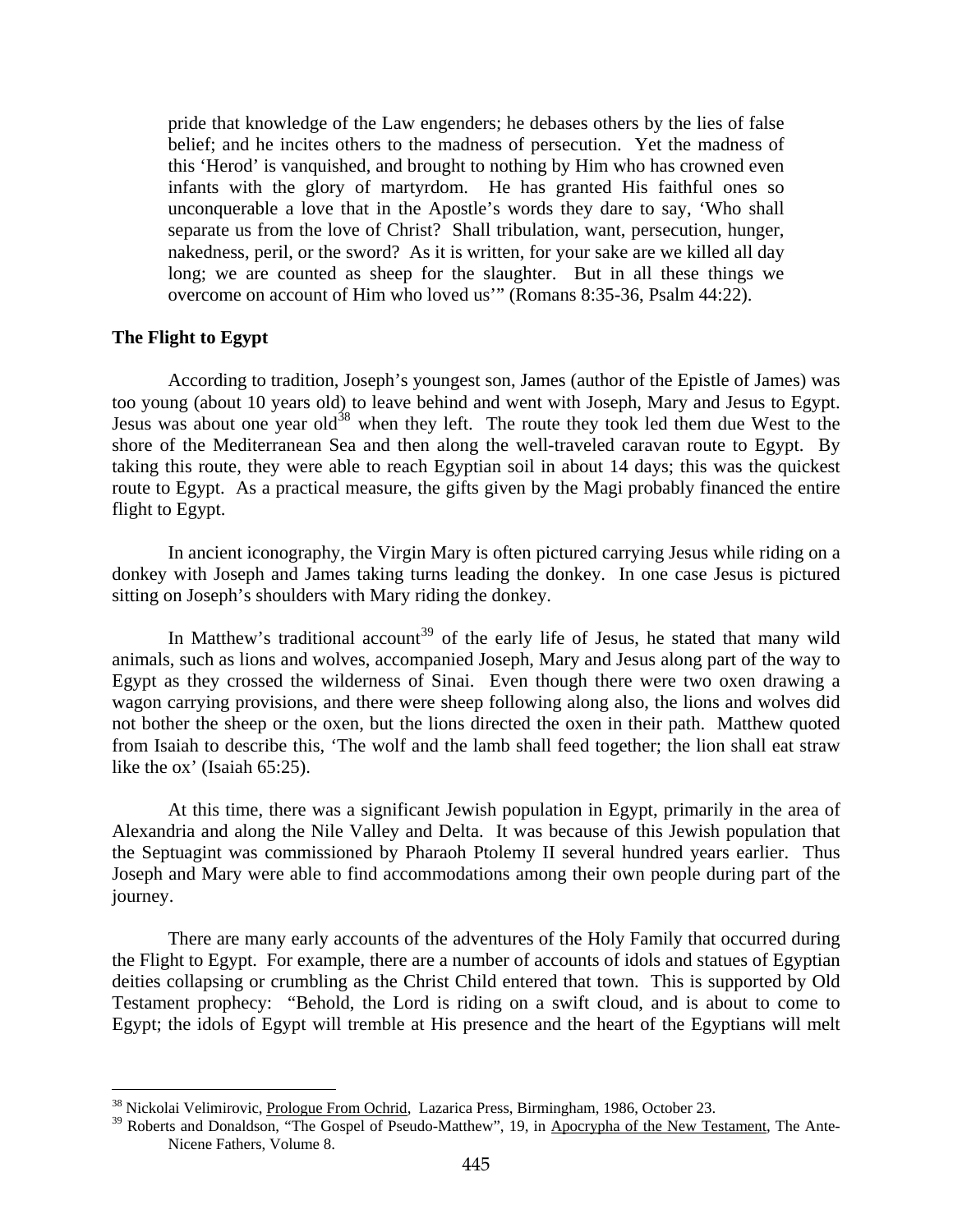within them" (Isaiah 19:1). The early Church Fathers also bear witness<sup>[40](#page-23-0)</sup> to this and this is expressed in ancient hymns and ancient icons.

Athanasius of Alexandria stated<sup>[41](#page-23-1)</sup> that the reference to Christ riding a cloud (Isaiah 19:1) into Egypt refers to His Flight into Egypt with His parents. During this time something unique occurred, where the idols of Egypt were overcome and people began enrolling themselves under Him.

"Christ was born in Judea, and men from Persia came to worship Him. Even before His appearing in the body (at His Baptism), He won the victory over His demon adversaries and a triumph over idolatry. All heathen from every region are renouncing their hereditary tradition and the impiety of idols, are placing their hope in Christ, and are enrolling themselves under Him, the like of which you may see with your own eyes."

"At no other time has the impiety of the Egyptians ceased, except when the Lord of all, riding as it were upon a cloud, came down there in the body and brought to nothing the delusion of idols, and brought everyone over to Himself, and through Himself to the Father."

The Church historian Sozomen stated<sup>[42](#page-23-2)</sup> that a very large tree at Persis in the Thebais at Hermopolis reacted to the Presence of Christ in Egypt by bowing its branches when He arrived. After Christ left, the branches, leaves and a portion of the bark were used to heal the sick. Sozomen concluded that either this was a sign of the Presence of God or the tree had been worshipped by the pagan inhabitants, and the demons that were worshipped were shaken by the Presence of Christ as Isaiah had foretold.

Some accounts portray the Christ Child as a precocious infant who performed many miracles. This, however, is denied by Church Fathers such as John Chrysostom who reasoned  $43$ that if such were the case: (1) He would not have needed John the Baptist to go before Him, and (2) He would have been crucified much earlier since He would have irritated the Scribes and Pharisees much earlier.

Regarding the collapsing idols, the first instance occurred<sup>[44](#page-23-4)</sup> just East of the Nile Delta after they had entered Egypt. One of the idols had warned the pagan priests (by the voice of the demon) that a God had come to their town. At the same time, the priest's young son, who had been demon-possessed since birth, wandered into the building where Joseph, Mary, James and Jesus were staying. Picking up some of Jesus' freshly washed clothing and putting them over his head; he was healed of his demon possession and began praising God. Meanwhile, the idol who had spoken along with the other idols, collapsed and shattered on the ground. This created quite a commotion! After some inquiring, the priest whose son was healed recognized Jesus as the Son of the Living God and treated the Holy Family very well while they stayed there. This seems reminiscent of the time that the idol of Dagon in the Philistine Temple collapsed and fell

<sup>&</sup>lt;sup>40</sup> Theodoret of Cyrus, Letter to the Monks of the Euphratensian.

<span id="page-23-1"></span><span id="page-23-0"></span><sup>&</sup>lt;sup>41</sup> Athanasius of Alexandria, Incarnation of the Word, XXXIII, 5; XXXVI, 4; XXXVII, 5-6; Athanasius of Alexandria, <u>Letters</u>, LXI, 4.<br><sup>42</sup> Salaminius Hermias Sozomenus, <u>Ecclesiastical History</u>, V, 21.<br><sup>43</sup> John Chrysostom, <u>Homilies on John</u>, XXI, 2.<br><sup>44</sup> Roberts and Donaldson, ed., "The Arabic Gospel of the Infancy of the

<span id="page-23-2"></span>

<span id="page-23-4"></span><span id="page-23-3"></span>

Ante-Nicene Fathers, v. 8.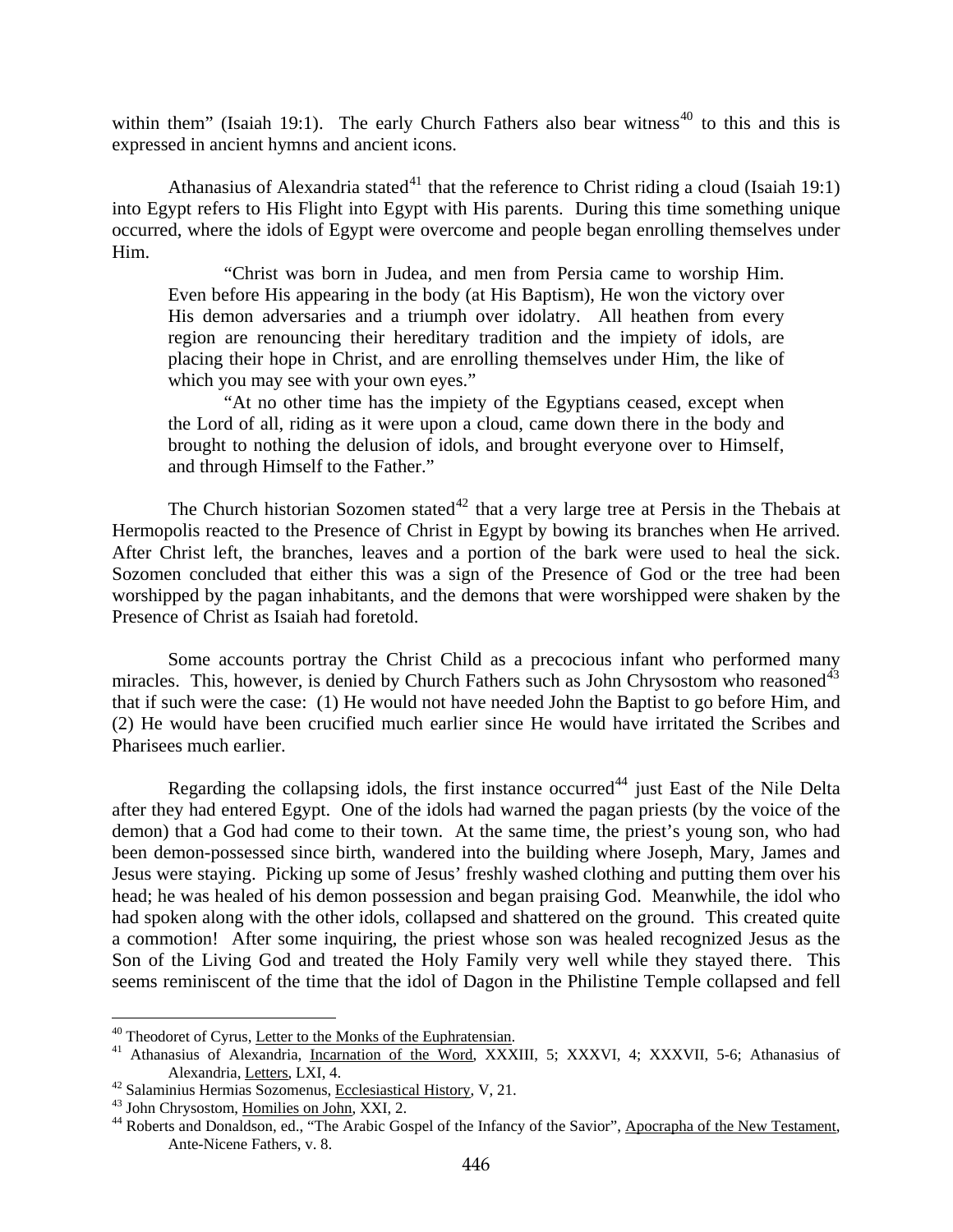before the Ark of the Covenant when the Philistines had captured the Ark (1 Samuel 5:1-4). The same Lord who dwelt between the Cherubim on the Ark (Exodus 25:22, 30:6, Leviticus 16:2, Numbers 17:4, 2 Samuel 6:2) now had come to Egypt.

Concerning Egyptian idolatry, Jerome remarked<sup>[45](#page-24-0)</sup> that, "No nation was so given to idolatry and worshipped such a countless number of monsters as the Egyptians".

In addition, historical writings attribute some prophecy of Jeremiah as predicting this. Later in his life, Jeremiah was forced to go to Egypt with some of the Hebrew royalty who were fleeing Nebuchadnezzar prior to the Babylonian conquest (Jeremiah 43:1-13). Eventually, Jeremiah was stoned to death in Egypt by his own countrymen, but not before he had done considerable prophesying. One of these prophecies (not recorded in Scripture) involved the idols of Egypt falling and being destroyed when a virgin mother with her son entered Egypt. Jeremiah was highly revered by the Egyptians and hieroglyphics depicting these prophesies were included on one of the Egyptian temples. Later when Pharaoh Ptolemy II (who commissioned the Septuagint) inquired<sup>[46](#page-24-1)</sup> about the meaning of these images, the Egyptian priests replied that it was a mystery foretold by a Hebrew prophet and they were awaiting its fulfillment.

In the same vicinity<sup>[47](#page-24-2)</sup>, Joseph and Mary came upon a large group of robbers. Details of this encounter vary from one source to another; but one common element of all the sources has one of the robbers standing out and letting them pass unmolested. Some accounts say this one robber, named Dysmas (or Titus), even bribed another robber to let them go. Thirty two years later this robber Dysmas was one of the thieves that was crucified with Jesus, who rebuked the other thief for blaspheming, and who Jesus said will be with Him in Paradise (Luke 23:39-43).

At a number of other occasions, Egyptian idols collapsed as the Lord and His earthly parents entered a town. For example, this also occurred at Mataria (near Heliopolis, NE of Cario), at Hermopolis (Ashmunein in Upper Egypt), and at Cusae (Qusia in Upper Egypt near Thebes). At Cusae, they were driven out of town by angry priests; but at the other two towns, they were received warmly.

For example from Matthew's traditional account<sup>[48](#page-24-3)</sup> of Jesus' early life, all the idols in the temple at Sotinen fell and shattered when Jesus entered. The governor of the city was stunned and recognized Jesus as the God of these gods. Remembering what happened to Pharaoh at the Exodus, the governor and all the people believed in the Lord God through Jesus.

"They came into the regions of Hermopolis, and entered into a certain city of Egypt which is called Sotinen; and because they knew no one there from whom they could ask hospitality, they went into a temple which was called the Capitol of Egypt. In this temple there had been set up three hundred sixty-five idols, to each of which on its own day divine honors and sacred rites were paid. The Egyptians who lived in the Capitol were instructed by the priests regarding how

<span id="page-24-2"></span>

<span id="page-24-1"></span><span id="page-24-0"></span><sup>&</sup>lt;sup>45</sup> Jerome, Against Jovinianus, II, 7.<br><sup>46</sup> Nickolai Velimirovic, <u>Prologue From Ochrid</u>, Lazarica Press, Birmingham, 1986, May 1, February 3.<br><sup>47</sup> Roberts and Donaldson, ed., "The Arabic Gospel of the Infancy of the Sav

<span id="page-24-3"></span><sup>&</sup>lt;sup>48</sup> Roberts and Donaldson, "The Gospel of Pseudo-Matthew", 23-25, in Apocrypha of the New Testament, The Ante-Nicene Fathers, Volume 8.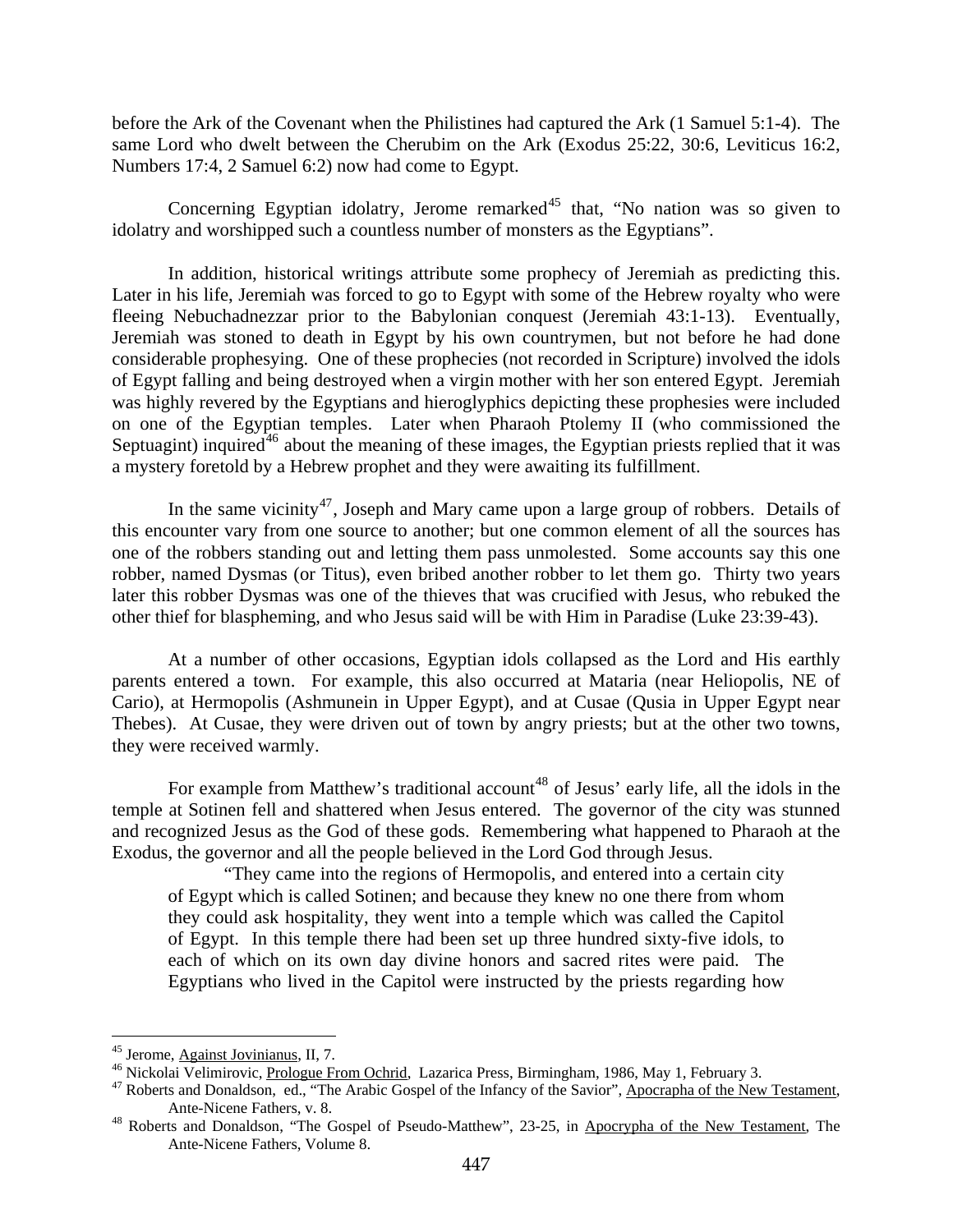many sacrifices were offered each day, according to the honor in which the god was held."

"When the most blessed Mary went into the temple with the little child, all the idols prostrated themselves on the ground, so that all of them were lying on their faces shattered and broken to pieces; thus they plainly showed that they were nothing. Then was fulfilled that which was said by the prophet Isaiah, 'Behold, the Lord sits on a swift cloud, and shall come to Egypt; and the things made by hands in Egypt shall be shaken by his presence'" (Isaiah 19:1 OSB LXX).

"Then Affrodosius, the governor of the city, when news of this was brought to him, went to the temple with all his army. The priests of the temple, when they saw Affrodosius with all his army coming into the temple, thought that he was hurrying only to see vengeance taken on those on whose account the gods had fallen down. But when he came into the temple, and saw all the gods lying prostrate on their faces, he went up to the blessed Mary, who was carrying the Lord in her bosom, and adored Him. He said to all his army and all his friends, 'Unless this was the God of our gods, our gods would not have fallen on their faces before Him; nor would they be lying prostrate in His presence. They silently confess that He is their Lord. Unless we take care to do what we have seen our gods doing, we may run the risk of His anger, and all come to destruction, even as it happened to our Pharaoh, who not believing in powers so mighty, was drowned in the sea, with all his army (Exodus 14:21-31). Then all the people of that same city believed in the Lord God through Jesus Christ."

The end of the journey in Upper Egypt was near the Qousqam Mountains about 100 miles from Thebes where they lived in a cave for the better part of a year. Today this cave is the site of the Dair al-Muharraq Monastery. The first church was built on that location in about 60 AD when the Evangelist Mark traveled throughout Egypt, finding a very receptive people as he went. The Monastery was built in the  $4<sup>th</sup>$  century as were a number of other monasteries and churches that commemorated the various places Joseph, Mary, Jesus and James stayed. Many of these still exist today<sup>[49](#page-25-0)</sup> and the historic sites are visited by many people every year.

While they were living in the cave near the Qousqam Mountains, Herod died. "When Herod was dead, behold, an angel of the Lord appeared in a dream to Joseph in Egypt, saying, 'Arise and take the Child and His mother, and go into the land of Israel; for those who sought the child's life are dead'" (Matthew 2:19-20). Thus Joseph began the approximately 600 mile journey back to Nazareth.

The word "go" (Matthew 2:20) can be contrasted with the word "flee" (Matthew 2:13). "Flee" (Greek: *pheugo*) implies escape or run quickly while "go" is a more general term and implies merely making steady progress in that direction.

The route home most likely was a retrace of the route used in their flight from Herod. Considerable oral tradition exists as to places they stopped and their length of stay in returning home. From this, we can surmise that they were not in a great hurry to get back and that they took their time.

<span id="page-25-0"></span><sup>&</sup>lt;sup>49</sup> Holy Apostles Convent, The Life of the Virgin Mary, pp. 284-285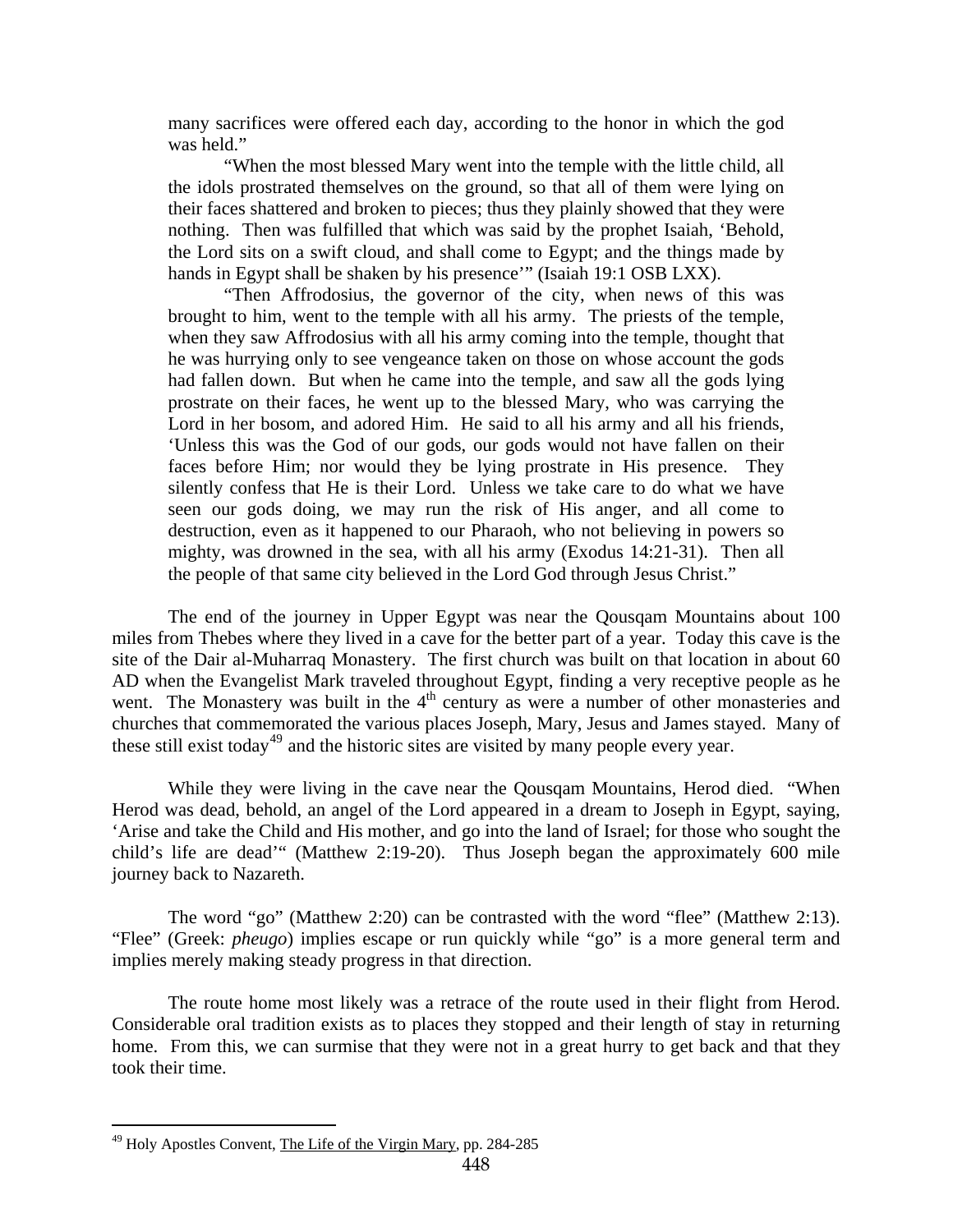<span id="page-26-0"></span>Most of the places that oral tradition assigns for their stopping points were springs, wells or sources of water. Being devout Jews and following the Mosaic Laws regarding purification (Exodus 19:14-15, Leviticus 13-15, Numbers 19) this seems logical that they would stop to wash periodically in the hot climate.

Reaching the land of Israel, Joseph had another decision to make. "And when he (i.e. Joseph) heard that Archelaus was reigning over Judea in place of his father Herod, he was afraid to go there. And being warned by God in a dream, he departed for the regions of Galilee, and came and resided in a city called Nazareth, that what was spoken through the prophets might be fulfilled, 'He shall be called a Nazarene'" (Matthew 2:22-23).

John Chrysostom noted $50$  that Archelaus thought that his father had gotten rid of any threat to the throne. Also Archelaus was hesitant to become as blood thirsty as his father since he feared that his father's death agony was punishment for his deeds. However, since another son of Herod the Great was ruling Galilee, Joseph was given a message from the angel that it was OK to go there.

"How did Archelaus reign over Judea, when Pontius Pilate was governor? Herod's death had just recently taken place, and the kingdom had not yet been divided into many parts. As Herod had just ended his life, the son for a while kept possession of the kingdom 'in the place of his father Herod' (Matthew 2:22). It may be said, however, 'if Joseph was afraid to settle in Judea on account of Archelaus, he had cause to fear Galilee also on account of Herod Antipas. By Joseph changing the place where he lived, the whole matter was hidden; the whole assault was on 'Bethlehem and its coasts'. Now that the slaughter had taken place, the young Archelaus thought that the whole matter had come to an end; he thought that the One his father sought had been destroyed. Besides, his father having come to such an end of his life before his eyes, he became more cautious about proceeding further in that course of iniquity."

"Joseph therefore came to Nazareth, partly to avoid the danger, partly also delighting to live in his native place. To give him more courage, he received an oracle from the angel touching this matter (Matthew 2:22). Luke, however, does not say that Joseph went there by Divine warning, but that when they had fulfilled all the purification, they returned to Nazareth."

#### **The Death of Herod**

Joseph, Mary, Jesus and James were in Egypt for about a year before they learned of the death of Herod the Great. Early historians state that Herod was in great pain before his death, and that this was a consequence of his murder of the children of Bethlehem among other things.

The Church Historian Eusebius of Caesarea<sup>[51](#page-26-2)</sup> quoted Josephus, the  $1<sup>st</sup>$  century historian, in the details of Herod's death. While Josephus didn't mention the murder of the 14,000 babies, he did give a graphic account of the suffering Herod had to endure, both from the tremendous infighting among his family, and the deterioration of his body. Eusebius interpreted this misery as punishment sent by God for his murder of the children of Bethlehem.

<span id="page-26-1"></span><sup>&</sup>lt;sup>50</sup> John Chrysostom, Homilies on Matthew, IX, 5.

<span id="page-26-2"></span><sup>&</sup>lt;sup>51</sup> Eusebius of Caesarea, Church History, I, 8.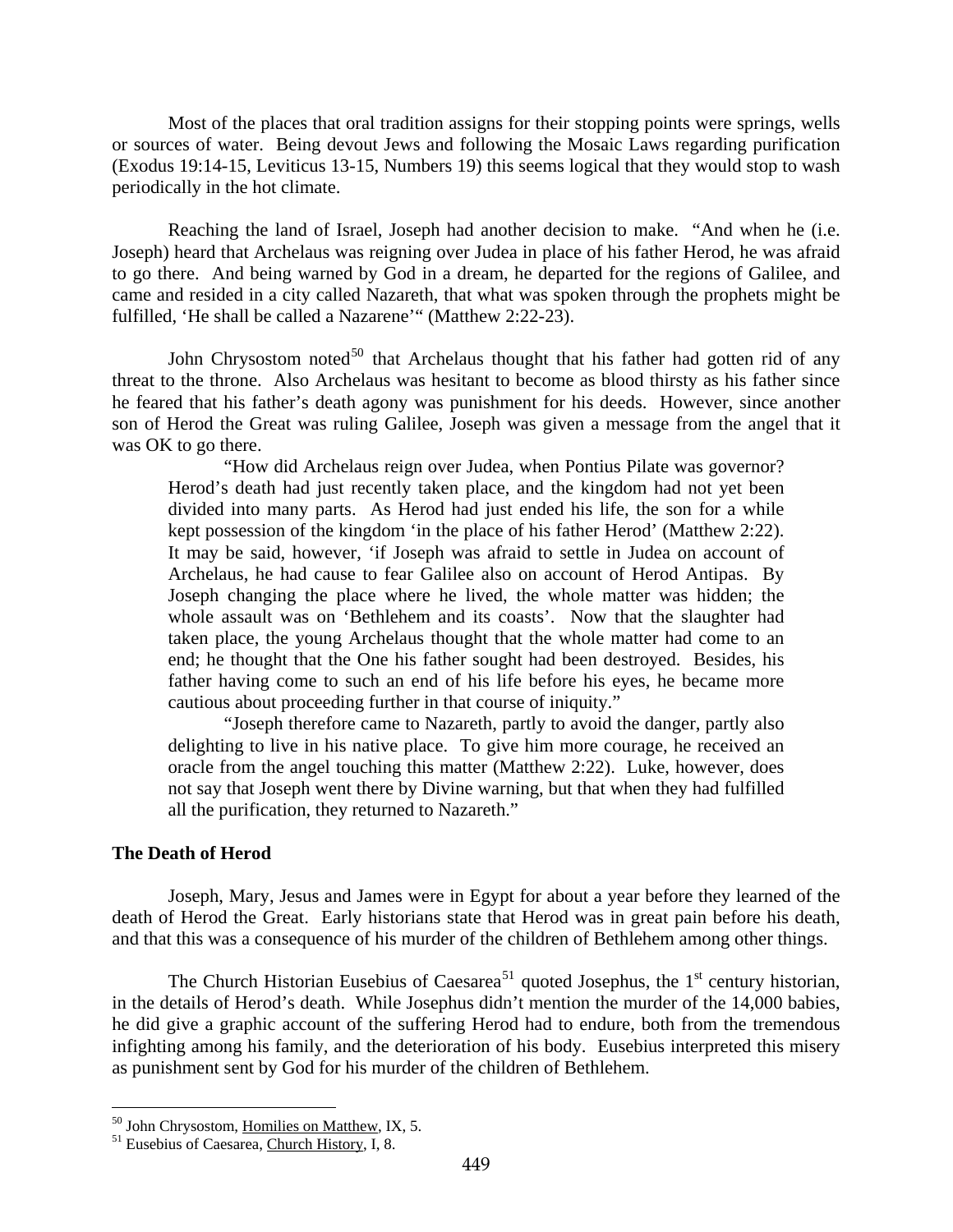"When Christ was born in Bethlehem of Judea, Herod was greatly disturbed by the inquiry of the Magi who came from the east, asking where he who was born King of the Jews was to be found. They had seen his star, and this was their reason for taking so long a journey; for they earnestly desired to worship the infant as God. Herod imagined that his kingdom might be endangered; he inquired therefore of the doctors of the law, where they expected Christ to be born. He learned that the prophecy of Micah announced that Bethlehem was to be his birthplace (Micah 5:2). He commanded, in a single edict, all the male infants in Bethlehem, and all its borders, that were two years of age or less, according to the time which he had accurately ascertained from the Magi, to be slain, supposing that Jesus, would share the same fate as the others of his own age. But the child anticipated the snare, being carried into Egypt by his parents, who had learned from an angel what was about to happen."

"It is worth while to observe the reward which Herod received for his daring crime against Christ and those of the same age. Immediately, divine vengeance overtook him, and gave him a foretaste of what he was to receive after death. It is not possible to relate here how he tarnished the supposed happiness of his reign by successive calamities in his family, by the murder of wife and children, and others of his nearest relatives and dearest friends. The account, which casts every other tragic drama into the shade, is detailed at length in the histories of Josephus. Immediately after his crime against our Savior and the other infants, the punishment sent by God drove him on to his death."

Josephus records<sup>[52](#page-27-0)</sup> details of the death of Herod the Great. Not only did Herod have to live with daily plots, subplots and infighting among his many children, but everyone hated him for all he had done. He lived the last years of his life in excruciating pain and his body began to rot before he died. Figuring that no one would mourn his death, he arranged for a great number of Jewish leaders to be murdered on the day he died so that people would mourn him against their will. This was not carried out, however.

"Herod's severe derangement greatly increased before his death; this was God's judgment on him for his sins. A fire glowed in him slowly, which did not appear to the touch outwardly as it increased his pains inwardly; for it brought on him a vehement unavoidable appetite. His intestines were ulcerated, and most of his pain was in his colon; an aqueous and transparent liquid oozed from his feet, and a similar substance afflicted him at the bottom of his belly. His male organ was putrefied, and produced worms; when he sat upright he had a difficulty of breathing, which was very loathsome, on account of the stench of his breath, and his rapid breathing; he also had convulsions in all parts of his body."

"Those who pretended to practice divination, and who were endowed with wisdom to foretell such things, said that God inflicted this punishment on the king on account of his great impiety. Yet he still hoped to recover, though his afflictions seemed greater than anyone could bear. He sent for physicians, and followed what they prescribed for his assistance; he went beyond the river Jordan,

<span id="page-27-0"></span> $52$  Josephus, Antiquities of the Jews, XVII, vi, 5 (168-178).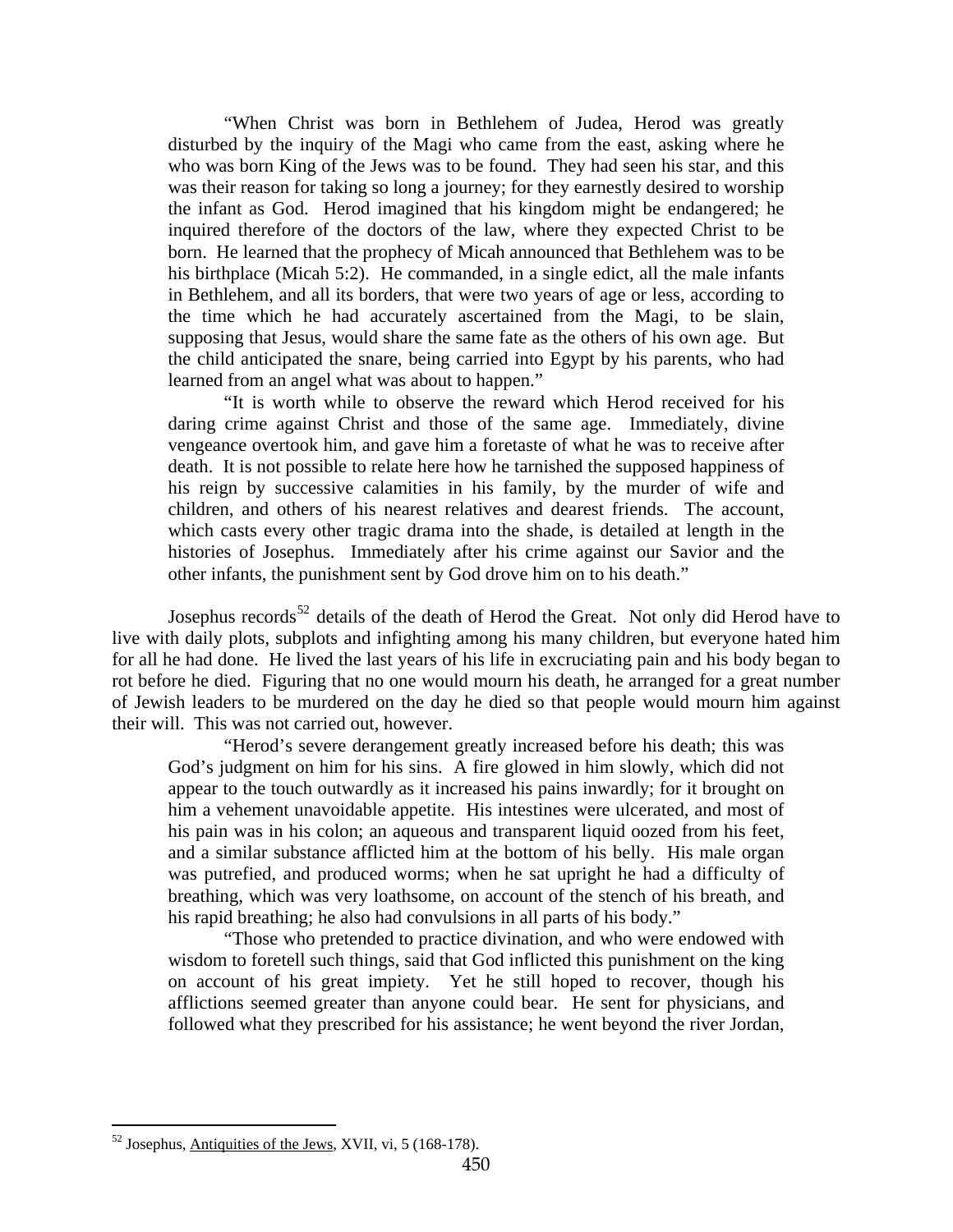<span id="page-28-0"></span>and bathed himself in warm baths that were at Calirrhoe<sup>[53](#page-28-1)</sup>, which water runs into the lake called Asphaltitis<sup>[54](#page-28-2)</sup>."

"When the physicians once bathed him in a vessel full of oil, it was supposed that he was just dying; but, on the lamentable cries of his servants, he revived; having no longer the least hope of recovering, he gave order that every soldier should be paid fifty drachmae. He also gave a great deal to their commanders, and to his friends. When he came to Jericho, he grew so angry, that he began to do everything like a madman; though he was near death, he contrived the following wicked designs."

"He commanded that all the principal men of the entire Jewish nation, wherever they lived, should be called to him. A great number came, because the whole nation was called, and death was the penalty for despising the letter of his call. The king was in a wild rage against them all, the innocent as well as those that had given him ground for accusations. When they had come, he ordered them all to be shut up in the hippodrome<sup>[55](#page-28-3)</sup>, and sent for his sister Salome, and her husband Alexas, and spoke to them: 'I shall die in a little time, so great are my pains. I expect that my death will be cheered by all men; and that I shall die without such mourning as men usually expect at a king's death'".

"He desired therefore that as soon as they see he has given up the spirit, they shall place soldiers around the hippodrome, before anyone knows that he is dead. Then they shall give orders to have those that are in custody shot with their arrows before they declare Herod's death to the multitude. This slaughter of them all will cause Herod to rejoice on a two accounts: (1) as he is dying, they will make him secure that his will shall be executed in what he charges them to do; and (2) he shall have the honor of a memorable mourning at his funeral. Salome and Alexas promised him not to transgress his commands. However, as soon as Herod died, they released the prisoners."

#### **Consequences of the Flight to Egypt**

One thing that stands out (Matthew 2:13) is that Joseph was called upon to react immediately and quickly and flee to Egypt. Joseph was about 81 years old<sup>[56](#page-28-4)</sup> at the time and this was not an easy task for him to live as a refugee for three years. Chrysostom pointed out<sup>[57](#page-28-5)</sup> some contradictions Joseph had to deal with:

"Didn't You just say that He should save His people from their sins? And now He can't even save Himself, but we must flee far away from home and be away a long time? The facts are contrary to the promise". But yet, Joseph didn't question the command; he just did it.

Leo the Great stated<sup>[58](#page-28-6)</sup> that the Magi entered on a new way of life after their visit. Jesus, by going to Egypt gave new meaning to the office of the Patriarch Joseph who distributed food in Egypt. He also connected back to the Exodus, where the lamb was first slain at the Passover.

<span id="page-28-1"></span><sup>&</sup>lt;sup>53</sup> This is a town just East of the Dead Sea.

<span id="page-28-2"></span><sup>&</sup>lt;sup>54</sup> This is the name that Josephus used for the Dead Sea.

<span id="page-28-3"></span> $55$  This was an oval stadium used for chariot races.<br> $56$  Nickolai Velimirovic, Prologue From Ochrid, Lazarica Press, Birmingham, 1986, December 31.

<span id="page-28-6"></span><span id="page-28-5"></span><span id="page-28-4"></span> $57$  John Chrysostom, <u>Homilies on Matthew, VIII,</u> 4.  $58$  Leo the Great, Pope of Rome, Third Sermon on the Feast of Epiphany, XXXII, 4.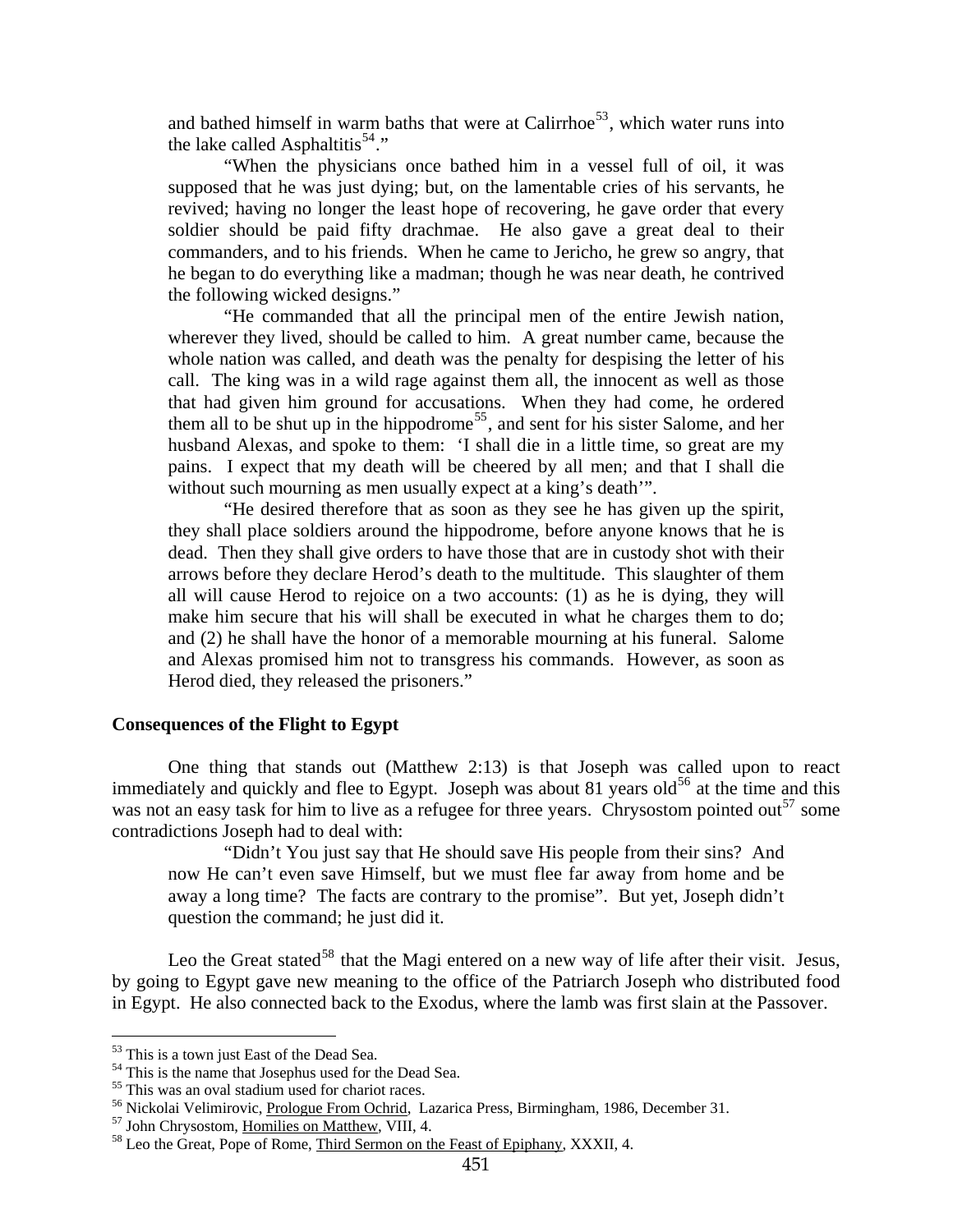"Now when the wise men had worshipped the Lord and finished their devotions, according to the warning of a dream, they didn't return by the same route by which they had come. Now that they believed in Christ, it was fitting for them not to walk in the paths of their old line of life, but having entered on a new way, they needed to keep away from the errors they had left. It was also fitting to baffle Herod's plot, who, under the cloak of worship, was planning a wicked plot against the Infant Jesus. When his crafty hopes were overthrown, the king's wrath rose to a greater fury. Reckoning up the time, which the wise men had indicated, he poured out his cruel rage on all the male children of Bethlehem, and in a general massacre of the whole of that city slew the infants, who thus passed to their eternal glory. Herod thought that, if every single baby was slain there, Christ too would be slain. But He Who was postponing the shedding of His blood for the world's redemption till another time, was carried and brought into Egypt by his parents' aid, and thus sought the ancient cradle of the Hebrew race. He gave greater meaning to the princely office of Joseph, in that He, the Bread of Life and the Food of reason that came down from heaven, removed the worst famine under which the Egyptians' minds were laboring, the lack of truth. Christ's journey to Egypt completed the symbolism that began at the Exodus, where the slaying of the lamb foreshadowed the health-bringing-sign of the Cross and the Lord's Passover."

John Chrysostom pointed out<sup>[59](#page-29-0)</sup> how Jacob and his family going to Egypt, being provided for by Joseph, and returning at the Exodus was a figure of Christ's descent into Egypt. In doing this, Christ prepared Egypt to receive the Apostles, and Egypt became especially fervent for Christ as a result.

"The patriarch Jacob, called Israel, went down to Egypt and returned at the Exodus, thus completing a type of Christ's calling out of Egypt. They went down to avoid death by famine; He went down to avoid death by conspiracy. On Jacob's arrival in Egypt, they were for the time delivered from the famine; Christ, when He had gone down, sanctified the whole land by setting His foot there."

"In the midst of His humiliation, the evidence of His Godhead is disclosed. First of all, the angel said, 'Flee into Egypt' (Matthew 2:13), but did not promise to travel with them, either in their descent or return. This intimated that they had a great fellow traveler, the Child that had been born; such a one as actually changed all things immediately on His appearing, and worked so that His enemies should serve this Divine Plan in many ways. Thus Magi and barbarians, leaving the superstition of their fathers, came to worship; thus Augustus Caesar facilitated the birth at Bethlehem by the decree for the taxing. Egypt received and preserved Him, driven from His home, and plotted against, and obtained a sort of first impulse towards her union with Him. Later when Egypt heard Him preached by the Apostles, she had this to glory in: she had received Him first. The privilege of receiving Him did not belong only to Palestine; Egypt receiving Him proved more fervent than Palestine."

<span id="page-29-0"></span><sup>59</sup> John Chrysostom, Homilies on Matthew, VIII, 5.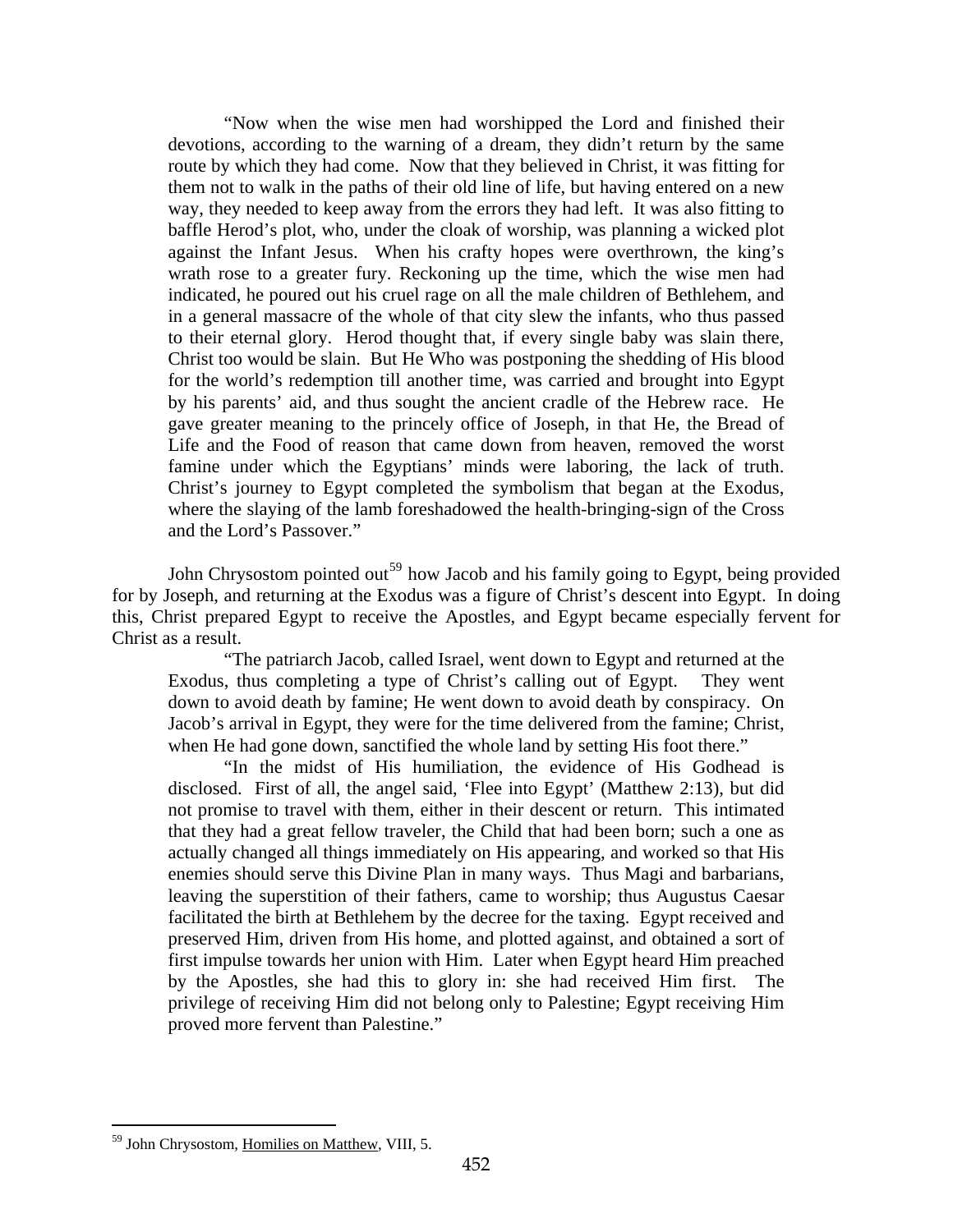In the centuries that followed, Egypt became one of the great world centers of holiness and asceticism, where women as well as men participated. Chrysostom wrote<sup>[60](#page-30-0)</sup> of this in the  $4<sup>th</sup>$ century:

"And now, should you come into the desert of Egypt, you will see this desert become better than any paradise, and 10,000 choirs of angels in human forms, and nations of martyrs, and companies of virgins and all the devil's tyranny put down while Christ's kingdom shines forth in its brightness. Poets, wise men, magicians, sorcerers, among others, you will see changed and now taking pride in the fishermen, carrying about everywhere the publican, and the tentmaker, and protecting herself with the cross. These good things are not in the cities only, but also in the deserts more than in the cities; since everywhere in that land may be seen the camp of Christ, the royal flock, and the government of the powers above. This lifestyle one may find, not among men only, but also among woman."

"The war against the devil and his powers is common to women and men; women's delicate nature is not an impediment in such conflicts. It is not bodily constitution, but mental choice, that decides these struggles. Women in many cases have actually been more forward in the contest than men, and have set up more brilliant trophies. The heavens are not as glorious with the varied choir of the stars, as is the wilderness of Egypt, exhibiting to us all around the tents of the monks."

Chrysostom described $^{61}$  $^{61}$  $^{61}$  their life style as similar to the life of the Apostle Paul, where they continued in vigils by night and worked with their hands during the day.

"With their great exactness in doctrine, they exhibit also by their life that extreme seriousness. For when they have stripped themselves of all that they have and are crucified to the whole world, they urge their course on yet further using the labor of their body for the nourishment of those in need. For neither because they fast and watch by night do they think it is all right to be idle by day. But their nights they spend in holy hymns and in vigils and their days in prayers; and at the same time laboring with their own hands imitating the zeal<sup>[62](#page-30-2)</sup> of the Apostle Paul. For if he, when the whole world was looking at him (1 Corinthians 4:9), for the sake of nourishing them that were in need, both occupied a workshop and practiced a craft; and being thus employed did not so much as sleep by night (2 Corinthians 4:8-12, 6:5, 11:27). How much more, say they, is it fitting that we, who have taken up our abode in the wilderness and have nothing to do with the turmoil in the cities, should use the leisure of our quiet for spiritual labors".

Returning to Nazareth, Joseph and Mary were content to live a meager existence. They were never rich, but always had something to eat. The gifts given by the Magi (Matthew 2:11) may have been consumed in supporting themselves during the three years in Egypt. Jesus therefore grew up being called a Nazarene as was spoken by the prophets (Matthew 2:23).

<sup>&</sup>lt;sup>60</sup> John Chrysostom, Homilies on Matthew, VIII, 6.

<span id="page-30-2"></span><span id="page-30-1"></span><span id="page-30-0"></span><sup>&</sup>lt;sup>61</sup> John Chrysostom, <u>Homilies on Matthew</u>, VIII, 6.<br><sup>62</sup> See Acts 18:3, 20:34, 1 Thessalonians 2:9, 1 Corinthians 4:12, 2 Corinthians 12:13.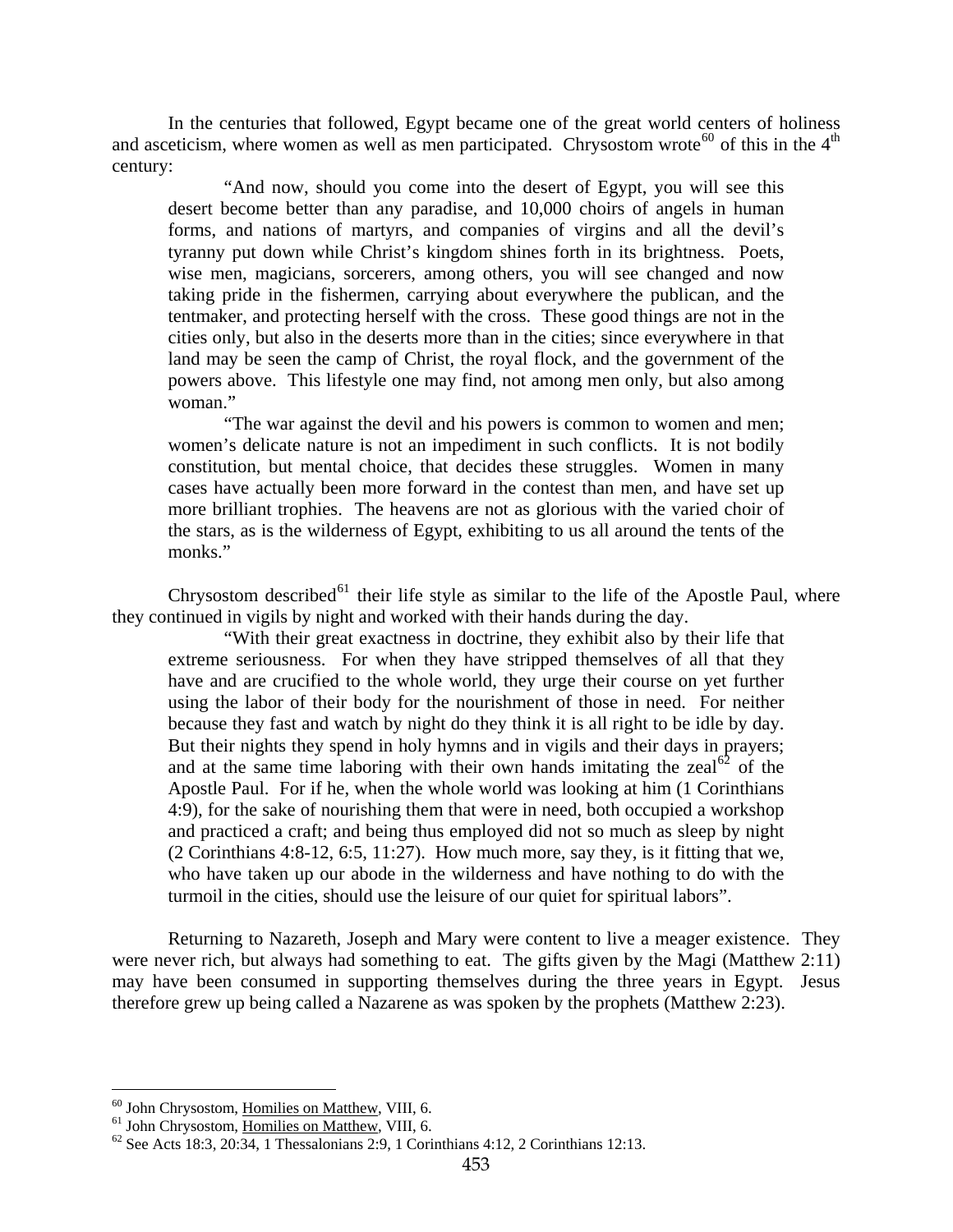#### <span id="page-31-0"></span>**Jesus Shall Be Called a Nazarene**

Matthew stated, "But when Herod was dead, behold, an angel of the Lord appeared in a dream to Joseph in Egypt, saying, 'Arise, take the young Child and His mother, and go to the land of Israel, for those who sought the young Child's life are dead'. Then he arose, took the young Child and His mother, and came into the land of Israel. But when he heard that Archelaus was reigning over Judea instead of his father Herod, he was afraid to go there. And being warned by God in a dream, he turned aside into the region of Galilee. And he came and dwelt in a city called Nazareth, that it might be fulfilled which was spoken by the prophets, 'He shall be called a Nazarene'" (Matthew 2:19-23).

There is some mystery to the prophetic reference, "He shall be called a Nazarene", since this reference is not included in most English Bibles. There are three opinions about this:

- 1. The reference comes from the writings of some prophet whose works are no longer  $extant^{63}$  $extant^{63}$  $extant^{63}$ .
- 2. The reference is Isaiah 11:1, but the text today is corrupted.
- 3. Nazarene refers to the Old Testament order of the Nazarites (Numbers 6:1-22), similar to Samson and others (Judges 13:5).

John Chrysostom stated<sup>[64](#page-31-2)</sup> that the reference in the prophets to Jesus being called a Nazarene may be among the lost books of the prophets. Many of the writings of the prophets had been lost due to the ungodliness of the people.

"Matthew added a prophecy to Christ's journey to Nazareth, 'That it might be fulfilled', he said, 'which was spoken by the prophets, He shall be called a Nazarene'" (Matthew 2:23).

"What manner of prophet said this? Don't be curious, or overly busy about it. Many of the prophetic writings have been lost; and this one may see from the history of the Chronicles. Being negligent, and continually falling into ungodliness, some prophets they allowed to perish, others they themselves burned up and cut to pieces. The latter fact Jeremiah relates (Jeremiah 36:23); the former, the writer of  $2<sup>nd</sup>$  Kings, saying, that after a long time the book of Deuteronomy was hardly found, buried somewhere and lost (2 Kings 22:8). If they betrayed their books, when there was no barbarian conqueror there, much more when the barbarians had overrun them. As to the fact that the prophet had foretold it, the Apostles themselves in many places call  $\text{Him}^{65}$  $\text{Him}^{65}$  $\text{Him}^{65}$  a Nazarene."

Jerome, who was a Hebrew scholar, stated<sup>[66](#page-31-4)</sup> that when Matthew wrote his Gospel in Hebrew, he quoted from the Hebrew Old Testament. The only copies of Matthew today have been translated into Greek, where most of the Old Testament quotes are from the Septuagint. The Hebrew text that Matthew used, therefore, had some differences from the best Hebrew texts today, in that "he shall be called a Nazarene" is not found in today's Hebrew text.

"Matthew, also called Levi, Apostle and previously a publican, composed a Gospel of Christ at first published in Judea in Hebrew for the sake of those of

<span id="page-31-1"></span><sup>63</sup> Compare 2 Chronicles 9:29, 12:15, 13:22, 1 Chronicles 29:29, also Jeremiah 36:20-29, 2 Kings 22:8-13. Known lost writings of the prophets include the books of <sup>64</sup> John Chrysostom, <u>Homilies on Matthew</u>, IX, 6. <sup>65</sup> See Acts 2:22, 3:6, 4:10, 6:14, 21:11, 26:71, etc.

<span id="page-31-2"></span>

<span id="page-31-4"></span><span id="page-31-3"></span><sup>&</sup>lt;sup>66</sup> Jerome, "Lives of Illustrious Men", 3, in Jerome and Gennadius.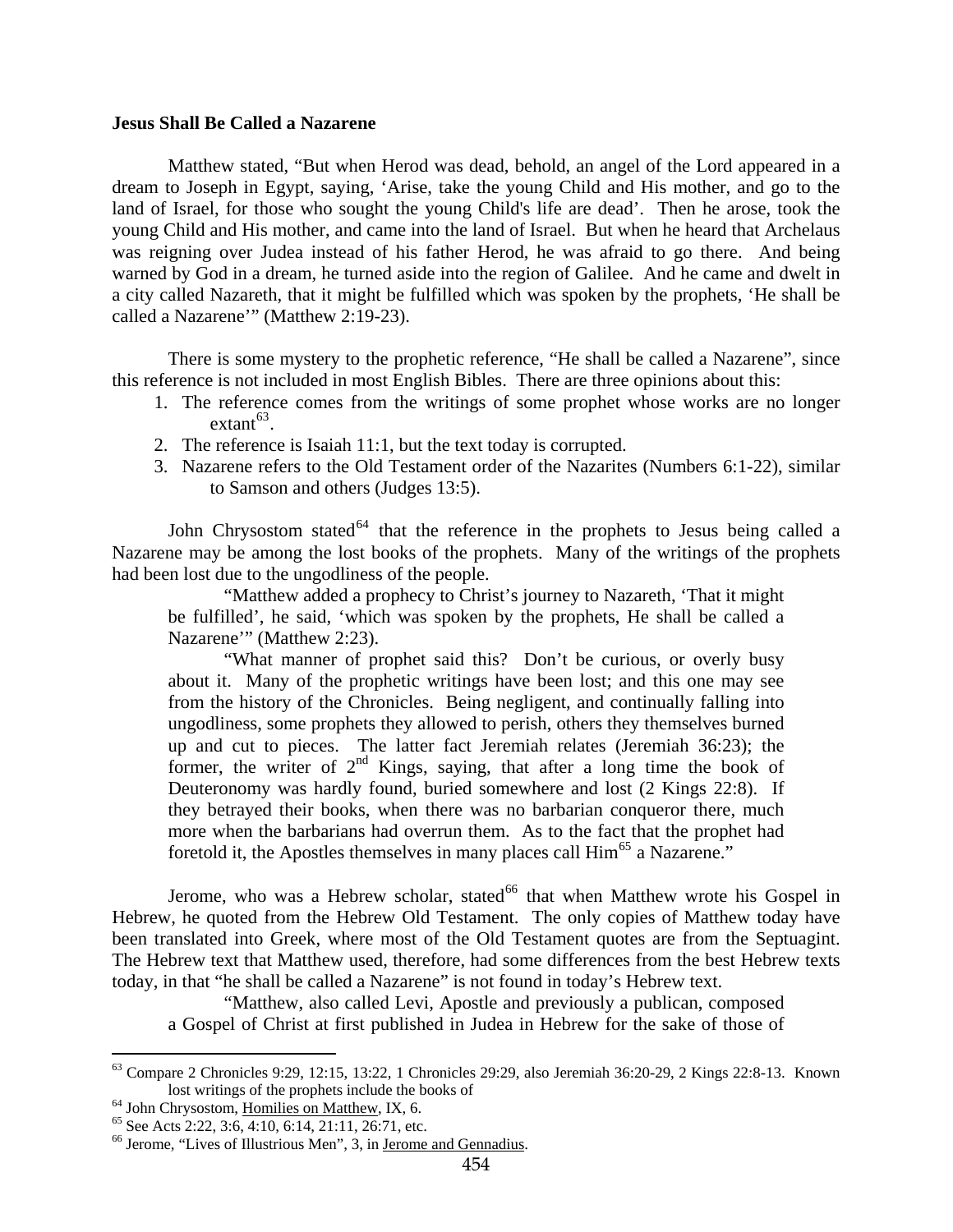the circumcision who believed, but this was afterwards translated into Greek though by what author is uncertain. The Hebrew itself has been preserved until the present day in the library at Caesarea which Pamphilus so diligently gathered. I have also had the opportunity of having the volume described to me by the Nazarenes of Beroea, a city of Syria, who use it. In this it is to be noted that wherever the Evangelist, whether on his own account or in the person of our Lord the Savior quotes the testimony of the Old Testament he does not follow the authority of the translators of the Septuagint but the Hebrew. These two forms exist 'Out of Egypt have I called my son' (Matthew 2:15), and 'For he shall be called a Nazarene'" (Matthew 2:23).

Jerome wrote<sup>[67](#page-32-0)</sup> that the mysterious quote about Jesus being called a Nazarene comes from a Hebrew idiom in Isaiah that is not present in current Hebrew texts.

"It is written in the pages of the Gospel of Matthew, 'And he came and dwelt in a city called Nazareth, that it might be fulfilled which was spoken by the prophets, He shall be called a Nazarene' (Matthew 2:23). Let these nice critics of all composition tell us where they have read the words; and if they cannot, let me tell them that they are in Isaiah. For in the place where we read and translate, 'There shall come forth a Rod from the stem of Jesse, and a Branch shall grow from his roots' (Isaiah 11:1), in the Hebrew idiom it is written thus, 'There shall come forth a Rod from the root of Jesse and a Nazarene shall grow from his roots'".

Tertullian linked<sup>[68](#page-32-1)</sup> the prophecy of Christ being called a Nazarene to the Old Testament order of the Nazirites<sup>[69](#page-32-2)</sup>.

"The Christ of the Creator had to be called a Nazarene according to prophecy; because of this, the Jews call us<sup>[70](#page-32-3)</sup>, on that account, Nazerenes after Him. We are they of whom it is written, 'Her Nazarites were brighter than snow' (Lamentations 4:7); even they who were once defiled with the stains of sin, and darkened with the clouds of ignorance. But to Christ the title Nazarene was destined to become a suitable one, from the hiding-place of His infancy, for which He went down and dwelt at Nazareth (Luke 4:16), to escape from Archelaus the son of Herod."

<span id="page-32-0"></span><sup>&</sup>lt;sup>67</sup> Jerome, Letter to Pammachius, LVII, 7.

<span id="page-32-2"></span><span id="page-32-1"></span><sup>&</sup>lt;sup>68</sup> Tertullian, <u>Five Books Against Marcion</u>, II, ii, iv, 8. <sup>69</sup> A Nazirite was someone who was dedicated to the Lord's service for a special mission and certain procedures applied, such as refraining from cutting the hair and from eating grapes or drinking wine (Numbers 6). Some well-known Nazirites were Samson, Samuel and John the Baptist (Judges 13:2-7, 1 Samuel 1:11, Luke 1:13-17); James, the Lord's brother was a Nazirite as well all his life. The closest thing to a Nazirite vow today is the vow of celibacy for a monk or nun. There was also a class of Nazirite women devoted to service in the Tabernacle at Shiloh (Exodus 38:8), of whom the Prophetess Anna was one who served later at the Temple in Jerusalem (Luke 2:36-38). The Virgin Mary also served with this group of virgins until her betrothal to Joseph. At the time of Samuel, the apostate sons of Eli engaged in adulterous relations with these women (1 Samuel 2:22).<br><sup>70</sup> That is, the modern Hebrew word for "Christian" is *notsri*, or Nazarene.

<span id="page-32-3"></span>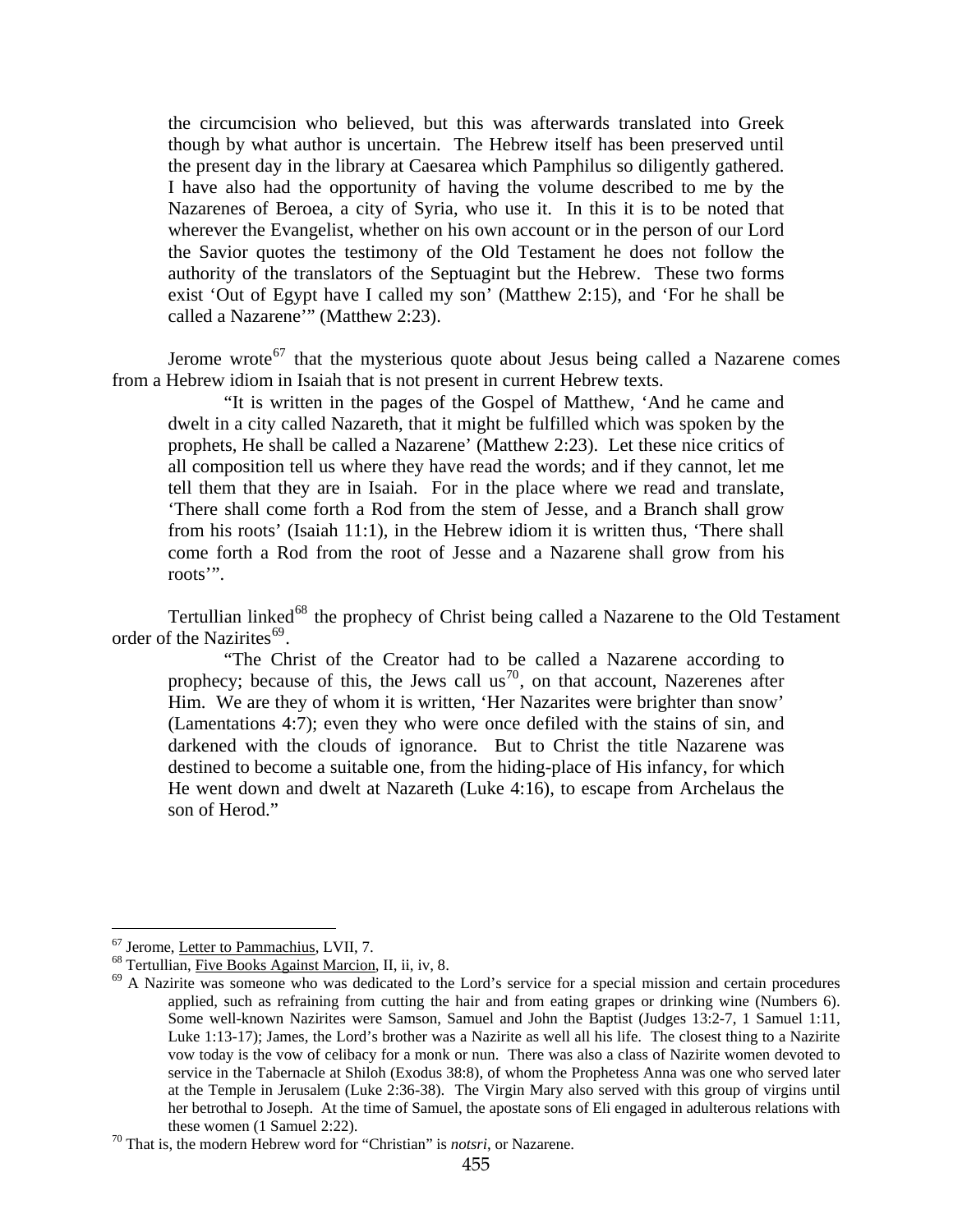<span id="page-33-0"></span>John Chrysostom stated<sup>[71](#page-33-1)</sup> that the prophets had called Christ "a Nazarene" to point out that He would be brought up and live there. The Jews intentionally repressed His birth in Bethlehem, since it was evident that He might be the Christ.

"The Jews, when they were asked where Christ should be born, replied, 'In Bethlehem' (Matthew 2:5), and produced the evidence, saying, 'But you, Bethlehem Ephrathah, though you are little among the thousands of Judah' (Micah 5:2). Before they had seen Him they bore this witness; but when they saw Him in their malice they concealed the testimony, saying, 'But as for this fellow, we don't know where He is from' (John 9:29). Nathanael did not do this, but continued to retain the opinion which he had from the beginning, that Christ was not 'of Nazareth'. How then do the prophets call Him a Nazarene? From His being brought up and living there! Jesus refrained from saying, 'I am not of Nazareth, as Philip has told you, but of Bethlehem', that He may not make the account of His birth in Bethlehem seem questionable. Even if Nathanael had believed in Him, Jesus would not have given sufficient proof that He was the Christ. What hindered Him from being "of Bethlehem", like the others who were born there? This then He omits; but He does that which has more power to bring him over; He shows that He was present when they were conversing under the fig tree" (John 1:48).

#### **Aftermath of the Visit by the Magi**

The Magi were the first of many Gentiles that would seek the King of the Jews. That the Gentiles would come to know the Lord in large numbers was a mystery hidden in God from the beginning of the ages (Ephesians 3:8-11). And the Magi had a large hand in making it happen. When everyone was scattered during the persecution following the martyrdom of Stephen one year after Pentecost (Acts 8:1, 4), the Twelve also left on their missionary journeys. According to tradition<sup>[72](#page-33-2)</sup>, the Apostle Thomas, as he was heading for India (which he had drawn by lot), encountered the Magi in Persia on his way. Just as the Magi rejoiced with exceedingly great joy when the star reappeared after the audience with Herod (Matthew 2:10), so they did also when Thomas came and told them the rest of the story. Thomas then baptized them, instructed them, and sent them all over the area of Persia with the Gospel. Later, others of the Twelve came through Persia also (Philip, Andrew, Matthias, Simon the Zealot, Jude, Nathanael and Matthew; not necessarily in this order).

Being a Nazarene, Jesus was later scorned by proper Jewry. Even though Nicodemus (a Pharisee) defended Jesus, the other members of the Sanhedrin ridiculed Jesus just because He was from Galilee. They said to Nicodemus: "Are you also from Galilee? Search and look, for no prophet has arisen out of Galilee" (John 7:52). They were technically incorrect in this point; Jonah and Nahum came from Galilee, but no one else that we know of (compare 2 Kings 14:25).

Another aspect of being a Nazarene was a distinctive accent in His speech. Galileans spoke the same Aramaic dialect (of Hebrew) as Judeans, but they were easily identified by their speech. During Jesus' trail, Peter was questioned about being one of Jesus' disciples since his Galilean accent gave him away (Mark 14:70, Matthew 26:73). What this speech recognition

<span id="page-33-1"></span><sup>&</sup>lt;sup>71</sup> John Chrysostom, <u>Homilies on John,</u> XX, 2.<br><sup>72</sup> <u>[http://en.wikipedia.org/wiki/Biblical\\_Magi](http://en.wikipedia.org/wiki/Biblical_Magi)</u>.

<span id="page-33-2"></span>